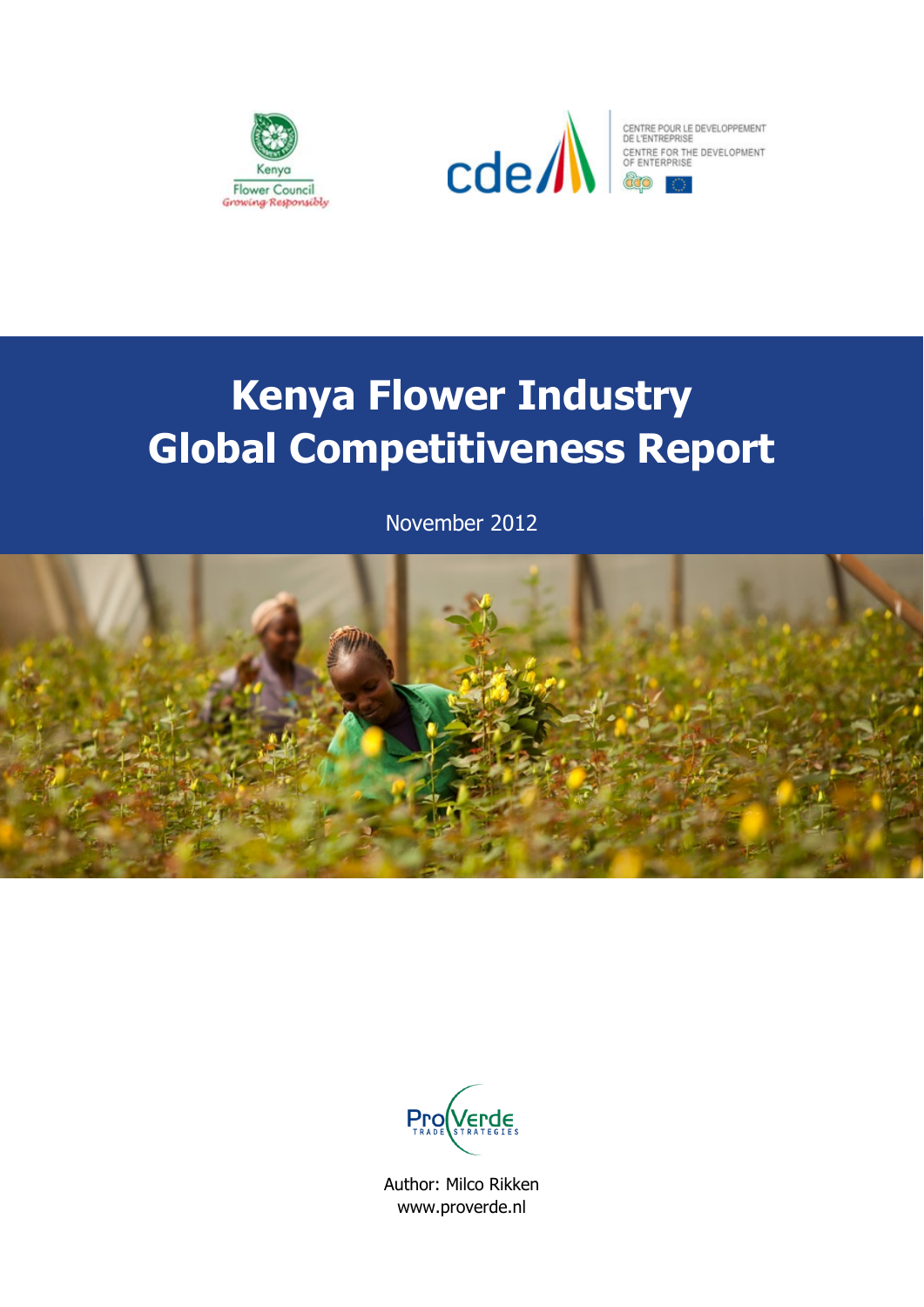| Report title:            | "Kenya Flower Industry Global Competiveness Report"                                                                                                                                                                            |
|--------------------------|--------------------------------------------------------------------------------------------------------------------------------------------------------------------------------------------------------------------------------|
| Date of publication:     | November 2012                                                                                                                                                                                                                  |
| A publication of:        | Kenya Flower Council<br>$P.O.$ Box 56325 - 00200<br>Nairobi, Kenya<br>www.kenyaflowercouncil.org<br>CDE, Centre for the Development of Enterprise<br>2 avenue Edmond Van Nieuwenhuyse<br>1160 Brussels, Belgium<br>www.cde.int |
| Publication prepared by: | ProVerde<br>www.proverde.nl                                                                                                                                                                                                    |

## Disclaimer

ProVerde has taken great care in compiling this report. Nevertheless it remains possible that the published information is incomplete or contains incorrect statements. ProVerde assumes no liability. Neither will ProVerde accept any liability for damages arising out of or related to the use of, reliance upon or (failure of) actions taken in response to the published information.

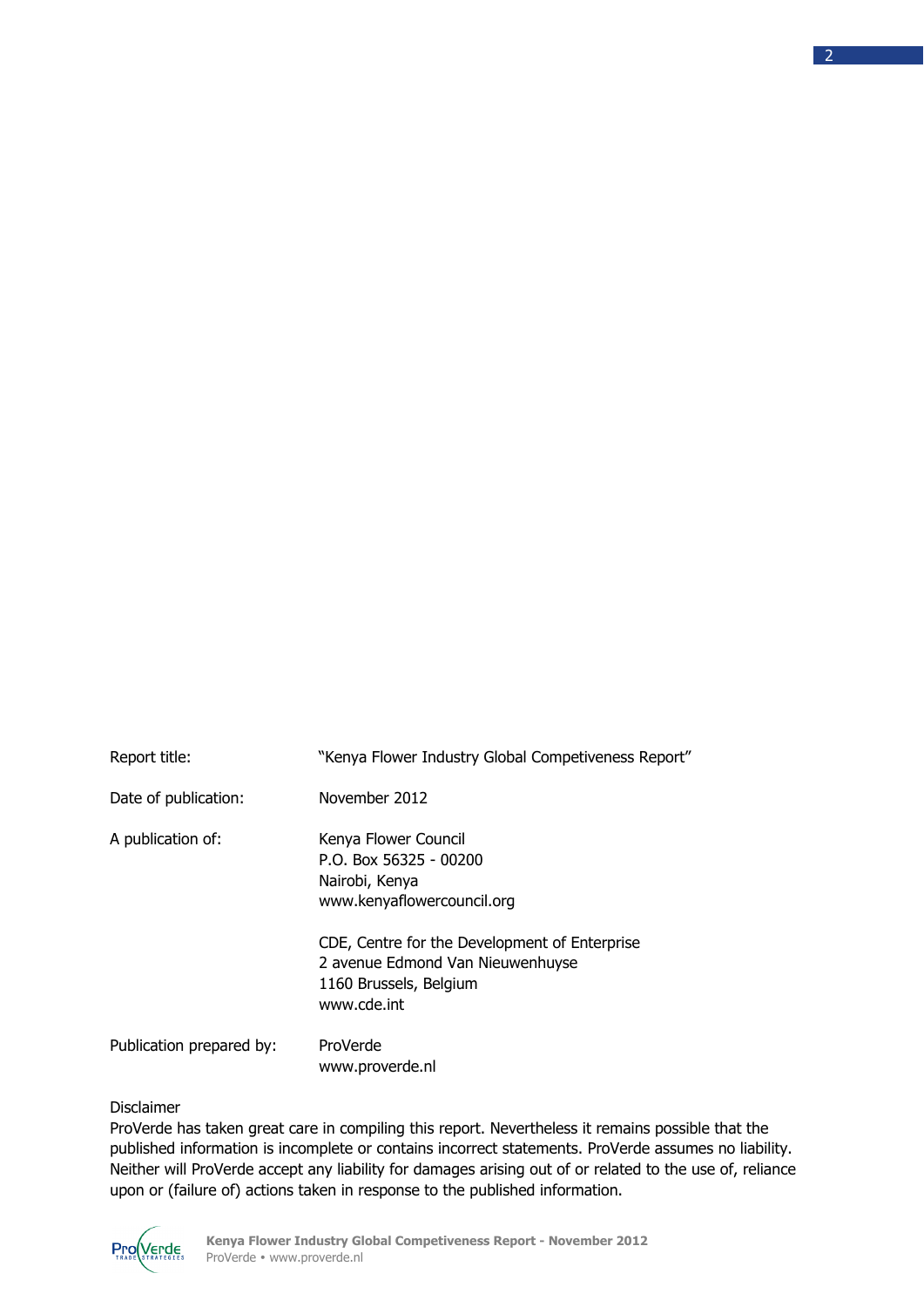## **Executive Summary**

## **About the study**

With assistance from the Centre for the Development of Enterprises (CDE) and the World Bank Foundation, the Kenya Flower Council (KFC) developed a project to conduct a series of studies and activities to determine the global competitiveness of the Eastern African flower industry. Specifically the World Bank funded a series of regional video conferences between May and December 2011. This year, the CDE component of the project delves deeper into implementing some of the interventions identified, mainly in training, pilot projects and studies on the impact of taxies & levies, soil borne diseases with a focus on agro-bacterium, climate change and the role of strategic environment assessment.

The underlying report is the result of a study to identify measures to improve government-industry relations, support innovative entrepreneurship and promote exports to strengthen the competitiveness of Kenya's floricultural sector. By reviewing other leading and upcoming producer countries, this study offers opportunities to learn from their experiences.

Besides the aforementioned CDE/World Bank series, a number of other ongoing projects cover different aspects of competitiveness:

- National Mechanism for Industry-Wide Compliance a project by the Dutch AgentschapNL.
- The Kenya Horticulture Competitiveness Project (KHCP) by USAID.
- Kenyan-Dutch Horticultural Supply Chain Study by the Dutch Ministry of EL&I.
- Development of a National Floricultural Strategy by the Kenyan Ministry of Agriculture.

#### **Lessons from other leading flower producing countries**

Reviewing other leading flower producing countries, we found that external factors like climate, currency exchange rates and oil price fluctuations have had a major impact on their competitiveness. On the other hand, the existence of an enabling business environment is an absolute precondition for the industry's success in the current highly competitive flower industry, which is characterised by increasing internationalisation and highly dynamic market conditions. Important lessons are:

- A sound requlatory environment: Growers worldwide consider compliance with local laws and regulations important and positive. Countries have put considerable efforts in reducing paperwork and bureaucratic overhead.
- Critical role of knowledge and innovation: Costs are rising in all leading producer countries. Growers look for ways to increase productivity and efficiency. Innovation is encouraged through grant schemes, tax relief on research and development spending, specific technical assistance, or government support to an active floricultural research programme.
- National coordination and cooperation: Competition from other supplying countries in Kenya's main markets is increasing. The real challenge and source of future success lies in a nationally coordinated approach.
- Infrastructure and logistics: Recognition of the importance of a competitive logistics infrastructure. Local transportation and infrastructure including telecommunication has much improved in competing countries.

#### **Key Drivers**

The key market trends that drive the industry are:

#### Changing market conditions

There is a general notice that the industry is changing dramatically. Consumption stagnates in major markets, while the supply of flowers remained abundant.

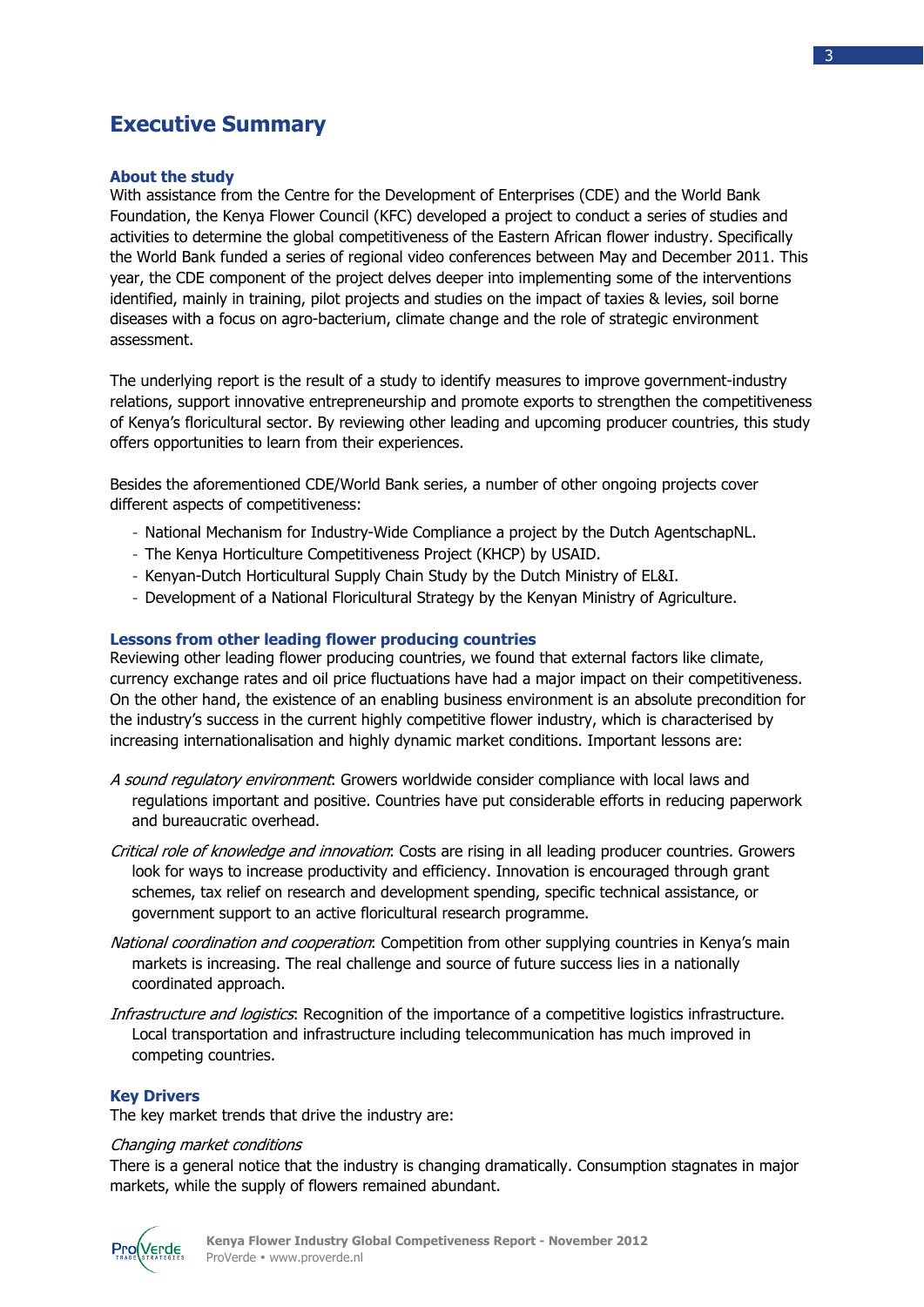In the traditional florist channel, which continues to be the largest market segment, direct trade is increasing, particularly in markets further away from the Netherlands.

The industry is increasingly dominated by large and sophisticated supermarkets chains. These large retailers are laying down quality standards, which are becoming more stringent and differentiated.

There is also an acceleration of technology and knowledge development, not only in cultivation, but particularly in the way flowers are traded (remote buying system, web shops). Trade becomes virtual making consistency and accurate exchange of information critical.

#### Margins under pressure

In all producer countries, production and logistics costs are rising (labour, fuel, airfreight, inputs, energy, taxes, etc.), while prices will remain under pressure in the long run. As a result, margins are getting squeezed. To remain competitive, farms are required to continuously improve their productivity and efficiency. This principle actually applies to the entire value chain as a whole. The industry is evolving towards lean and transparent chains characterised by consolidation and vertical integration.

#### **Challenges for Kenya**

There are couple of big issues that way heavy on the competitiveness of the Kenyan flower industry such as political stability, safety, corruption and bureaucracy. One of the main daily concerns of growers, however, not only in Kenya but also abroad, are the ever rising costs.

For the mid and long term future, we identify five vital challenges for the Kenyan flower industry to retain or strengthen its competitiveness in the global flower markets:

#### No 1. Efficiency improvement

- **Productivity**
- Pest management
- **<u><b>**</u> Innovation

As price levels remain under pressure and are not expected to rise, there is a clear need for efficiency improvement. Competing countries are moving forwards fast. In terms of production costs, ample opportunities for efficiency gains exist. With respect to the costs of labour, the two main options are either to work on worker productivity and skills development or on mechanisation.

This report identified a general lack of truly innovative enterprises, especially indigenous Kenyan enterprises. At this stage, Kenyan farms require appropriate-level technology, which is often not readily available. High-tech solutions are internationally available, but are either too expensive or not practical. Lack of innovation is a weakness of the Kenyan flower industry.

Administrative tasks on the farms are mostly carried out by hand and on paper. With the increasing importance of information and move towards direct trade, farms will have to automate system administration.

Pest management practices and in particular an adequate application of chemicals in cultivation are other areas in which farms can further improve efficiency. We also found that registration of new chemical products, including bio-pesticides, is a problem.

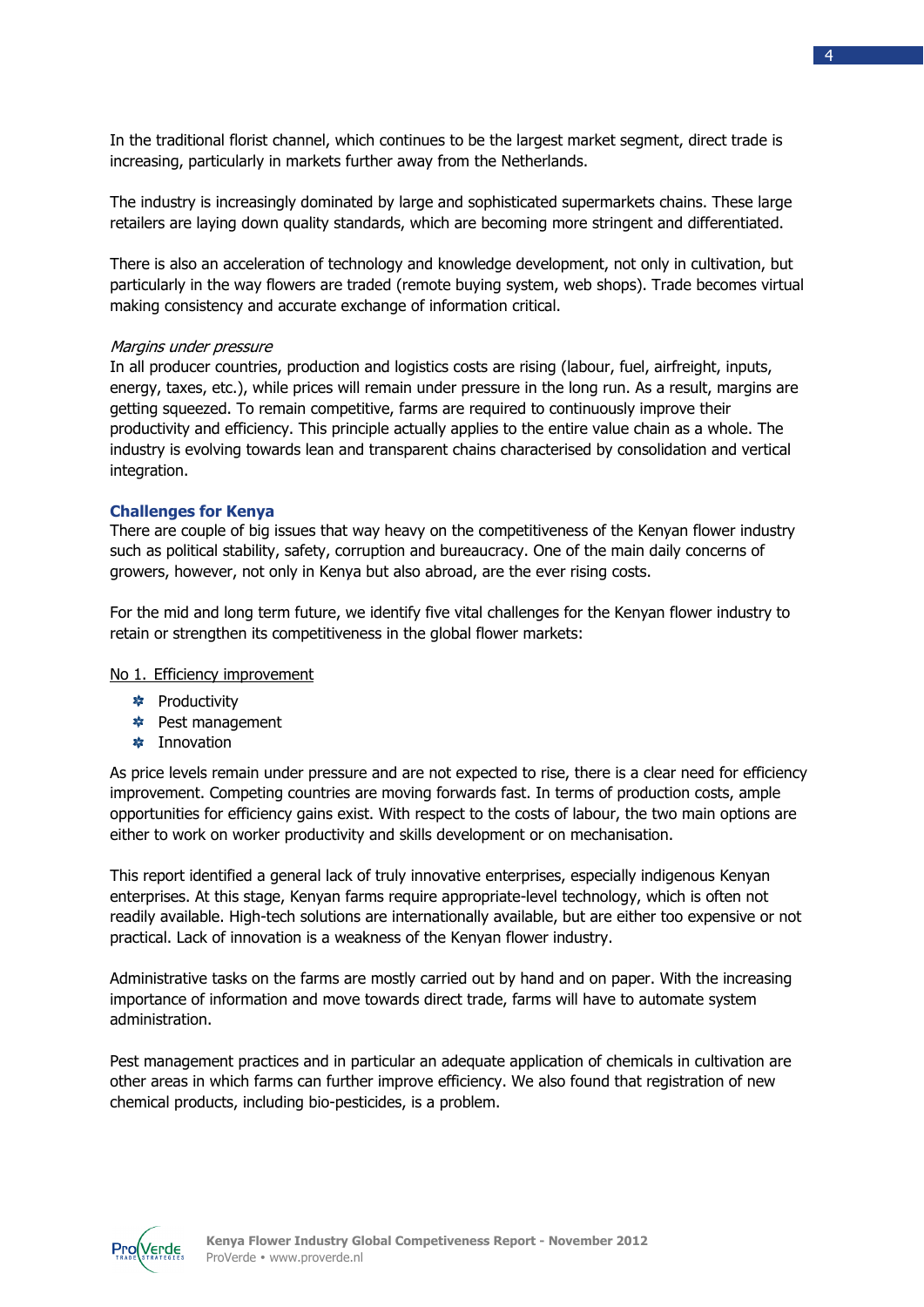- \* Market requirements
- **❖** Compliance issues
- $\frac{*}{*}$  SME growers losing ground

Compliance to international standards regarding quality, workers' health, safety and rights, and environmental sustainability are a precondition for European market access, particularly in the direct channel supplying mass market retailers. Most Kenyan export growers are well aware of this and the majority of the growers are certified for one or more quality standards. Nevertheless, nation-wide compliance is an issue and negative publicity is regularly the result.

What's more, enforcement of government regulations like the environment-related NEMA licensing remains weak in Kenya. Compared to its Latin American competitors, it appears that Kenya is falling behind. In Kenya, this issue is currently being addressed by the ongoing project on the "National Mechanism for Industry-Wide Compliance".

## No 3. Supply chain improvement

- Cold chain management
- **\*** Transport and logistics
- \* Packaging
- Handler performance
- **<u></u> ≉** Information and communication

The strong growth in export volumes has put pressure on the supply chain, creating bottlenecks that hinder efficiency and further development. There are many opportunities for efficiency gains along the entire supply chain.

Kenyan growers sell more flowers directly to customers in countries like Russia, Japan and the US. With the strong and continued development of direct marketing lines, Nairobi has the opportunity to develop into an important trading centre.

Many supply chain inefficiencies are the result of a lack of communication and coordination between key actors in the supply chain. The industry has developed generally accepted 'workarounds' to bypass recognised problems.

Flying flowers to Europe is more costly than shipping them by sea. If successfully developed, sea transport can make Kenyan growers more competitive and can improve profitability. Sea transport trials have been carried out, but were not yet very encouraging.

## No 4. Sector promotion

- **Country branding**
- Export support
- **\*** Sector promotion

Kenyan growers increasingly face strong competition from other leading producer countries, like Colombia, Ethiopia and Ecuador, who are aggressively expanding their markets.

The importance of sector cooperation and organisation cannot be overstated. In all leading countries, private sector organisations are reasonably strong and active.

A real challenge and source of future success for Kenya lies in a co-ordinated approach to create national product recognition in foreign markets. What is needed is a more sustained joint approach to international promotion by sector associations KFC and FPEAK, with HCDA and EPC support. Actually,

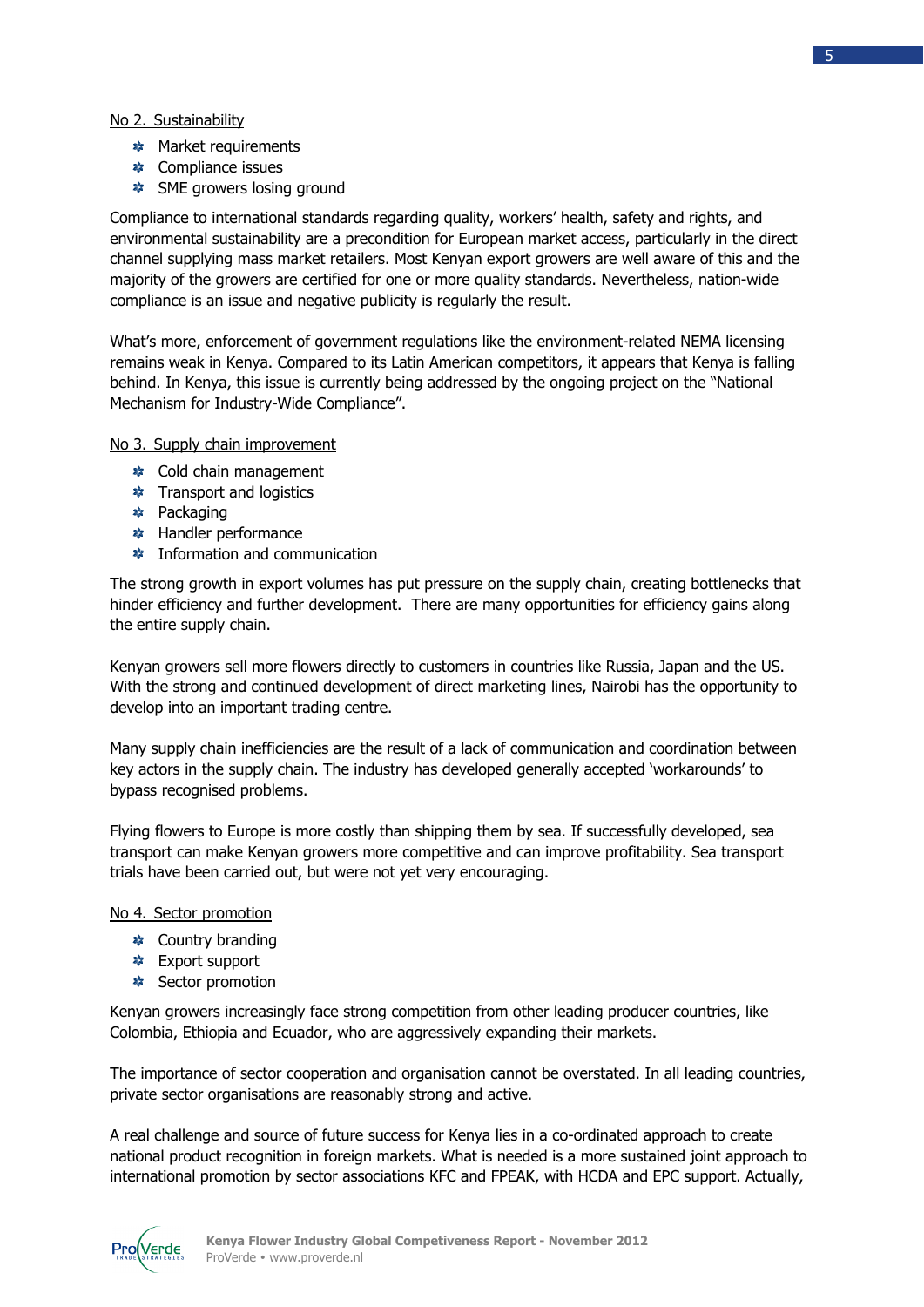to effectively promote the Kenyan flower brand, Kenya needs one face to the world (the Kenya Horticultural Council?).

No 5. Public sector coordination

- **\*** Inconsistent taxes and levies
- VAT refund issue
- **≉** Fiscal incentives supporting innovative entrepreneurship
- **\*** Bureaucracy
- $\ast$  Coordination among public organisations

The primary role of the government should be facilitative and indirect (laws and regulation for foreign investment, intellectual property rights, technology transfer, air cargo licensing, foreign exchange transaction, etc.). Still, these are critical to the success of the sector.

A specific issue in Kenya is the decentralised system of taxation that often results in double taxation and inconsistencies. The VAT rebate system is very inefficient and a burden to the industry.

The sector would benefit greatly from improved coordination among public institutions and between the public and private sector. A coordinated effort is needed to lift the Kenyan business enabling environment to more competitive levels. Public services should be more in line with the needs of the private sector.

Technology and innovation are ever more important playing cards in the international competitive game. The Dutch, Israelis and Colombians are pushing forward. Growers are backed by government incentives and well-developed agricultural research and development systems all striving to strengthen the knowledge and efficiency in the sector. It is important that the Kenyan government has a sound incentive regime in place rewarding good performance such as high productivity, sustainability and innovation.

## **Way forward**

Kenya is in a good position to grow into its role as a leading global flower supplier... but market conditions are changing dramatically and the competition is moving fast.

A coordinated effort by both government and private entrepreneurs is necessary. Both sides will need to work passionately and determinedly together to strengthen Kenya's competitive advantages and to create an enabling environment in which export growers and industry service providers can thrive. With the strong and continued development of direct marketing lines, Nairobi has the opportunity to develop into an important trading centre.

A number of ongoing projects, all covering aspects of competitiveness, are currently formulating ideas and suggestions for improvements. This is the time for a leap forward. Kenya is invited to take up the challenge.

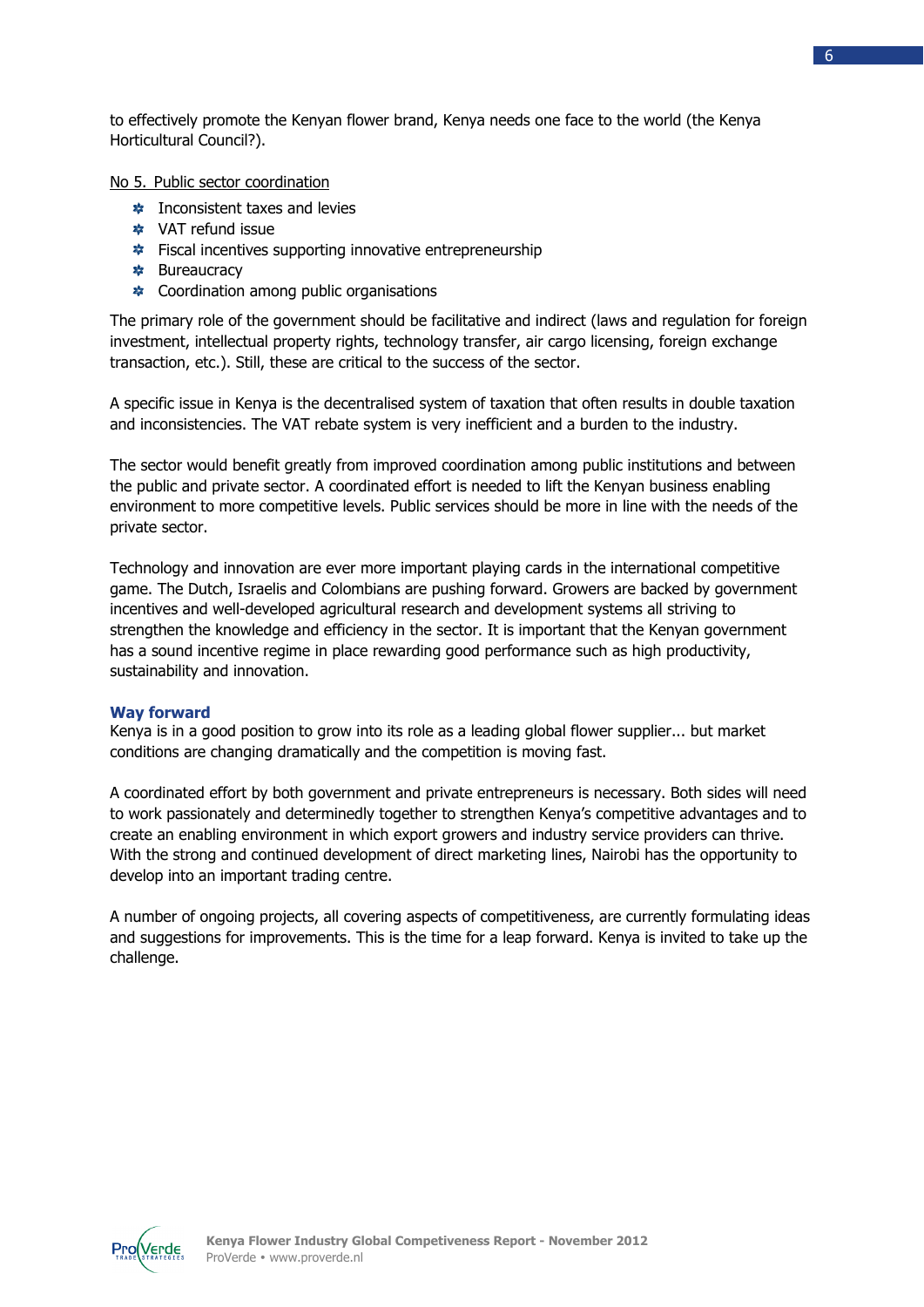## **Contents**

|                   | 3 Review of the Business Enabling Environment in Leading Flower |      |
|-------------------|-----------------------------------------------------------------|------|
| 5 Gap Analysis    | 4 Review of the Kenyan Business Enabling Environment 31         | . 42 |
|                   |                                                                 |      |
|                   |                                                                 |      |
|                   |                                                                 |      |
| <b>Appendix 1</b> |                                                                 |      |
| <b>Appendix 2</b> | <b>Challenges identified by the Kenyan-Dutch Horticultural</b>  |      |

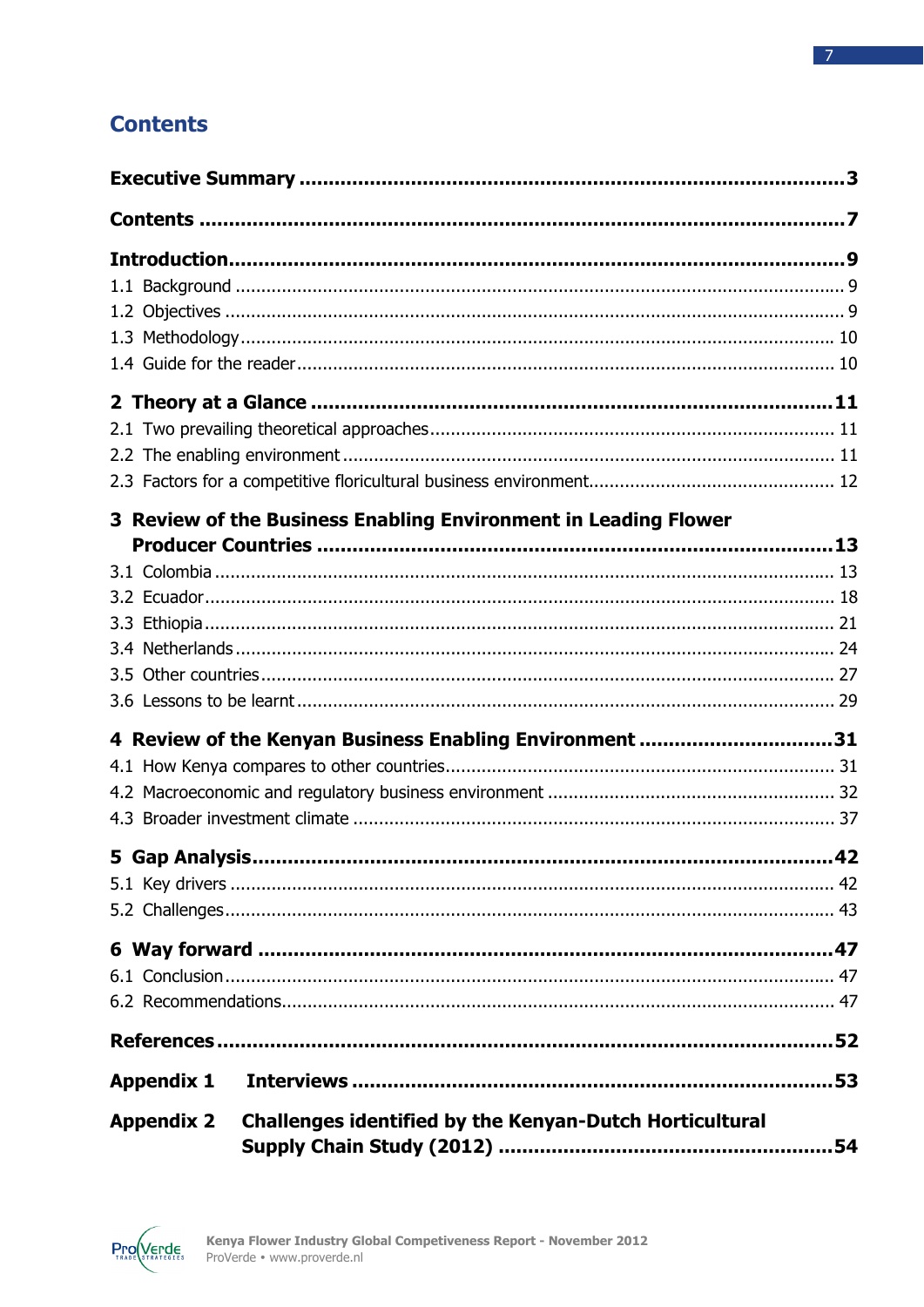| Appendix 3 Summaries of studies on climate change, taxies & levies, soil<br>borne diseases and role of strategic environmental |  |  |
|--------------------------------------------------------------------------------------------------------------------------------|--|--|
|                                                                                                                                |  |  |
|                                                                                                                                |  |  |
|                                                                                                                                |  |  |
|                                                                                                                                |  |  |
|                                                                                                                                |  |  |

 $ProveV}_{TRADE}$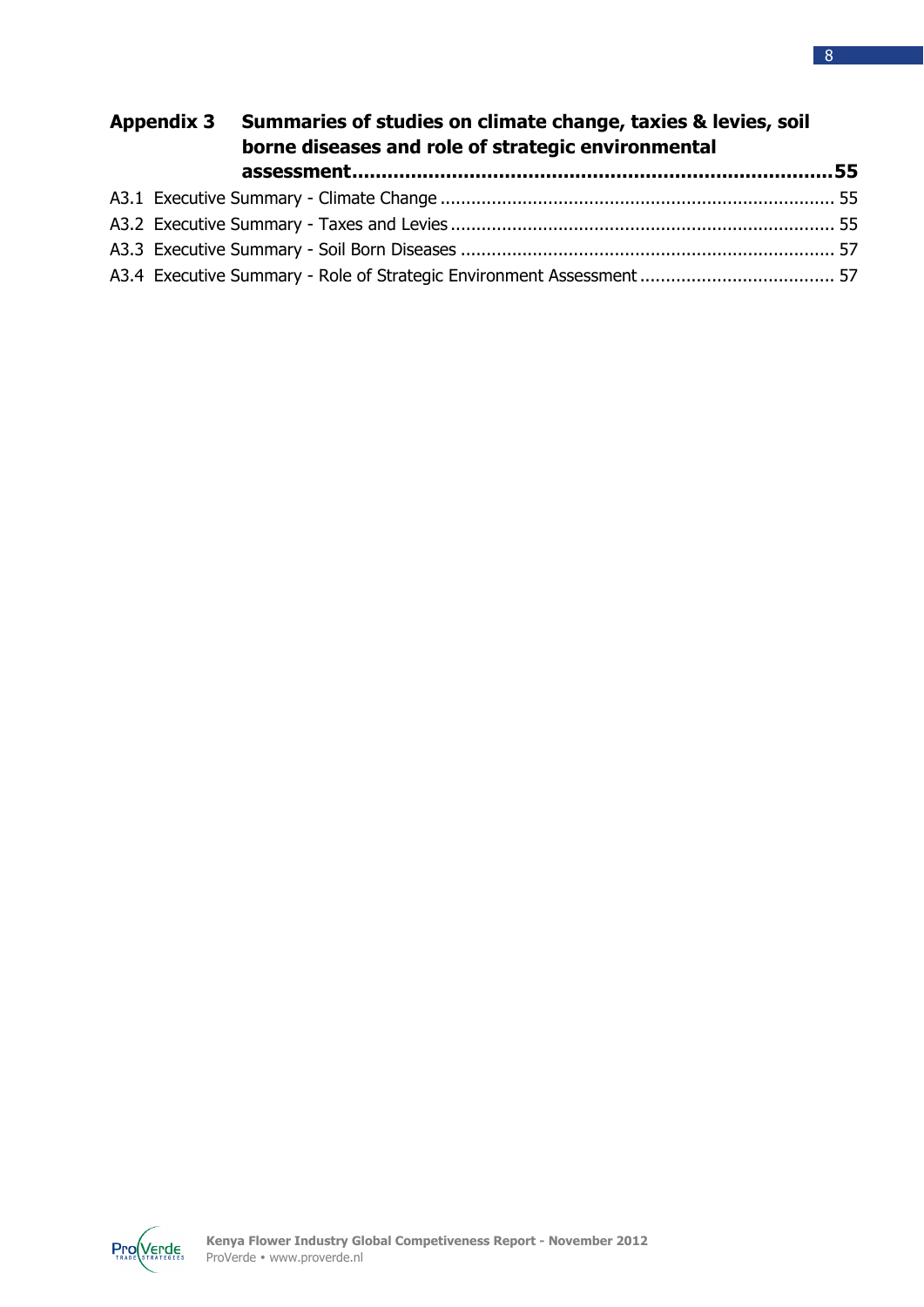## **Introduction**

## **1.1 Background**

As the Kenyan flower industry continues to grow, it is cognisant of an increasingly sophisticated market, riddled with unprecedented challenges as posed by global climatic, economic and social dynamics. As such, growers have expressed a keen interest in accessing information on competitiveness, under prevailing and unfolding conditions, to be used as a planning tool for business strategies going forward.

With assistance from the Centre for the Development of Enterprises (CDE) and the World Bank Foundation, the Kenya Flower Council (KFC) developed a project to conduct a series of studies and activities to determine the global competitiveness of the Eastern African flower industry. Specifically the World Bank funded a series of regional video conference based seminars, through the Global Learning Development Network (GLDN), which were concluded between May and December 2011. The CDE component of the project delves deeper into implementing some of the interventions identified, mainly in training, pilot projects and studies on the impact of taxies & levies, soil borne diseases with a focus on agro-bacterium, climate change and the role of strategic environment assessment.

The CDE support provides technical assistance in research, design and management of projects aimed at implementing interventions identified in the through World Bank supported technical papers, as critical to improvement of productivity / competitiveness of the flower industry in the region. Some of these are expected to include pilot projects in policy development; on farm demonstrations & trials, training; awareness creation; formulation of projects aimed at improving efficiency and cleaner development mechanism (CDM) initiatives.

Besides the aforementioned World Bank series, a number of other recent and ongoing projects, commissioned by KFC and others, cover different aspects of competitiveness:

- ▶ National Mechanism for Industry-Wide Compliance Kenya Flower Industry Capacity Building for Sustained Market Access, a project by the Dutch AgentschapNL (status: ongoing).
- The Kenya Horticulture Competitiveness Project (KHCP) by USAID (status: ongoing).
- Kenyan-Dutch Horticultural Supply Chain Study by the Dutch Ministry of EL&I (status: study finished, project ongoing).
- Development of a *National Floricultural Strategy* by the Ministry of Agriculture, which is planned to be finalised by the end of July 2013. The outcomes of the recent field research among Kenyan farmers have been kindly shared with the author of underlying report.

## **About the Kenya Flower Industry Global Competiveness Report**

The underlying report is the result of a study that focused on complementary topics and on deepening issues. The study identifies measures to improve government-industry relations, support innovative entrepreneurship, and promotes exports to strengthen the competitiveness of Kenya's floricultural sector.

By reviewing other leading and upcoming producer countries, this study offers opportunities to learn from their experiences. Factors to gain a competitive edge are discussed by benchmarking their strengths and weaknesses against the Kenyan sector.

## **1.2 Objectives**

The study provides credible information and recommendations for planning of industry interventions and support, both for Government and the larger enabling environment. The study reviews policy

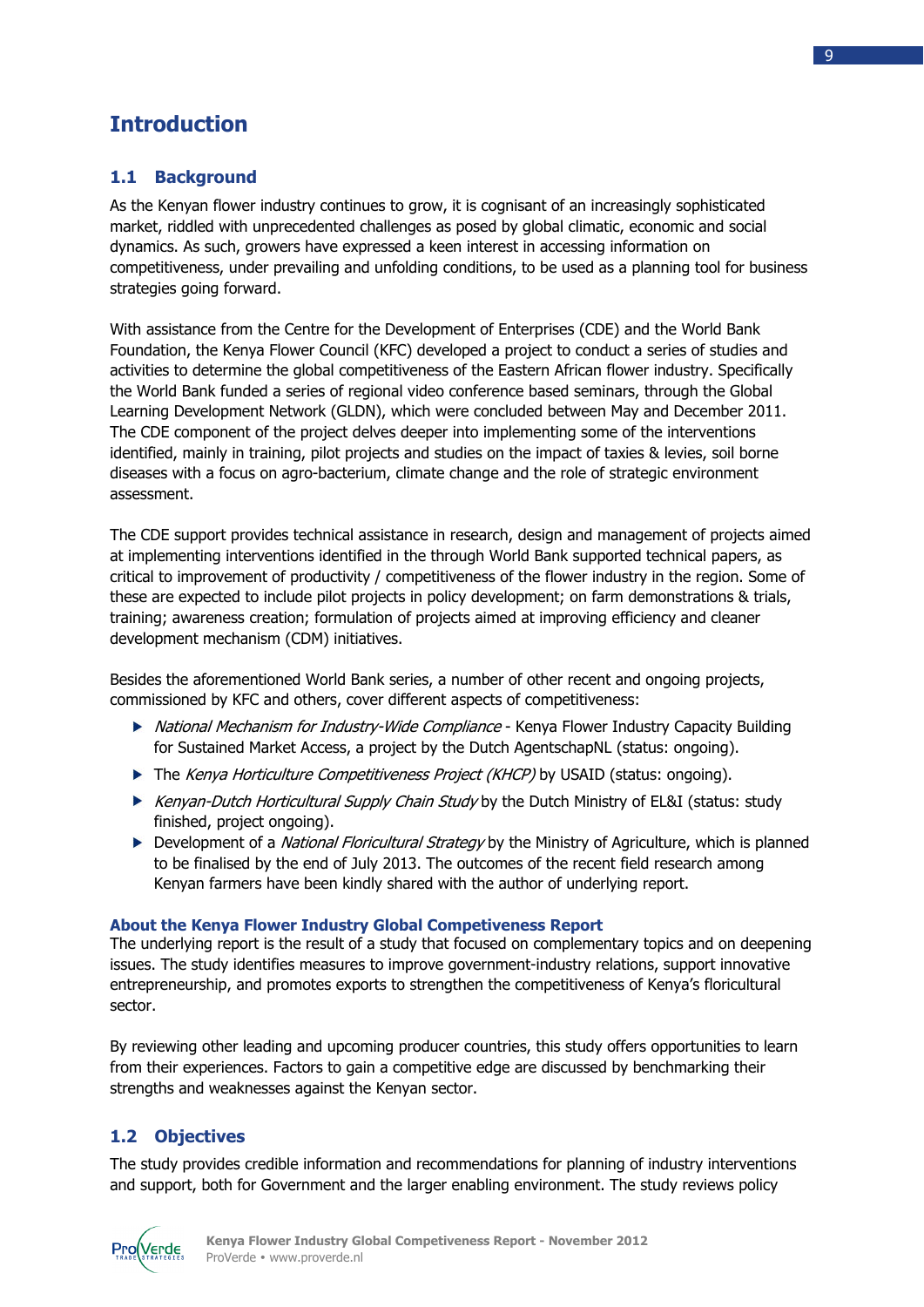interventions in leading and upcoming producer countries aiming to support the development of their export-oriented flower industry. By comparing the impact of their interventions with the Kenyan policy environment, a gap analysis is carried out to identify the main factors to gain a competitive edge.

Main research questions:

- What relevant interventions (including macro-economic policies) have been made in the past 10 years in leading and upcoming producer countries to stimulate the development of an export-oriented flower industry? What has been the impact of these interventions and what lessons can be learnt?
- How does the Kenyan policy environment compare to other leading producer countries?
- With due considerations to the outputs of studies on the impact of climate change, taxies & levies, soil borne diseases with a focus on agro-bacterium and the role of strategic environment in flower production, what opportunities are available to strengthen the competitive edge of the Kenyan flower industry?

## **1.3 Methodology**

The study was conducted through a combination of desk research and interviews with growers and sector experts in Kenya, Europe and South America.

## Desk research

Desk research formed the basis for obtaining insight into matters such as the ongoing discussion in literature about the different views on building a favourable business environment to promote an industry's competitiveness. Desk research was also used to gather information on policy interventions and the broader investment climate in the leading flower producing countries.

## Interviews

Subsequently, interviews with growers, sector experts and officials in several countries were conducted (see list in Appendix 1). These interviews offered detailed insight into which factors in the business enabling environment have played an important role in the development of a competitive advantage in their flower industry.

During a fact-finding mission in Kenya, interviews were held, preliminary results were discussed and a gap analysis was carried out.

## **1.4 Guide for the reader**

Readers not very familiar with the trends and developments in the floricultural sector are referred to the World Bank Technical Paper on The Global Competitiveness of The Kenyan Flower Industry (ProVerde 2011). The paper also provides insight into the main characteristics of the Kenyan flower industry and by extension the East African producers compared to other global producers.

- Chapter 2 establishes the theoretic basis of the study. It gives an overview of the main theories on the business enabling environment and identifies relevant factors for a competitive flower industry.
- In Chapter 3, the business enabling environment in the four leading competitors to the Kenyan flower industry is described, as well as relevant aspects in other flower exporting countries. We identify lessons to be learnt for the Kenyan flower industry.
- Chapter 4 reviews the Kenyan situation and developments. Which factors influence the competitive position of Kenyan flower farms?
- In Chapter 5, the gap analysis is conducted. Starting with the key market trends that drive the industry. We compare the situation in Kenya with the other leading flower producers and identify the main challenges for Kenya.
- The concluding chapter maps a way forward with recommendations for interventions.

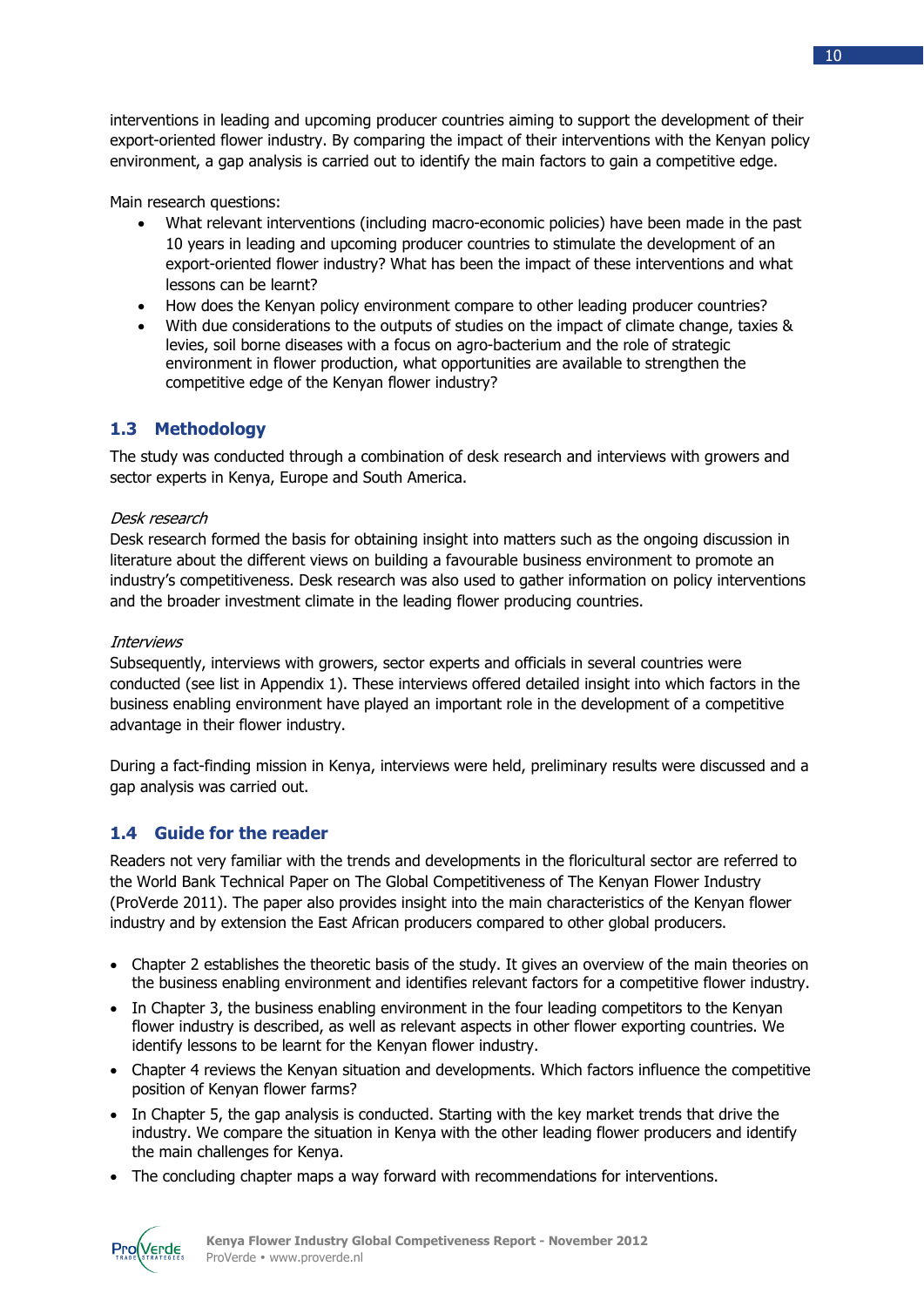## **2 Theory at a Glance**

## **2.1 Two prevailing theoretical approaches**

There is an extensive body of literature dealing with the building of competitive advantages of national industries. Some analysts and policymakers place their emphasis on de-bureaucratisation, whereas others focus on public sector support programmes and other kinds of public interventions. These two approaches are categorised and described by UNIDO (2008) as:

## The neoclassical approach: 'deregulation'

The neoclassical approach assumes that most markets work reasonably well without government intervention if property rights and competition are guaranteed. It is stressed that many government interventions in fact hamper private sector development. Interventions are in most cases considered less efficient than market-based solutions. Measures to strengthen competitiveness therefore focus on deregulation and the good functioning of markets, with only a limited role for the public sector in a few areas where market failure is most obvious.

The neo-structural approach: 'an active role'

The neo-structural approach stresses the role of additional determinants, especially the ability to upgrade and build knowledge-based competitive advantages in the increasingly globalised and knowledge-intensive markets. The key difference lies in their assumption that market failure is pervasive and governments have a more active role to play in correcting such market failure.

Most literature shows that as industries become more developed, advanced factors increasingly determine competitive success - rather than basic factors like natural resources, location and pools of unskilled labour. The competitive advantages of national industries become more and more dependent on deliberate action ("man-made advantages"). An important aspect is the quality of the working relationship between government and the private sector.

As the process of building competitive advantages becomes more complex, more coordination and facilitation is required. While a part of this can be supplied by private service providers, the role of the public sector in this process necessarily also increases.

## **2.2 The enabling environment**

The creation of an enabling environment for entrepreneurship is one of the most important roles of public policy intervention. A favourable or enabling environment is not by itself sufficient to ensure the success of a sector, but it is an often necessary condition.

To capture factors that are relevant for building a competitive business environment, analysts usually identify the narrow concept of the regulatory business environment and the broader concept of the investment climate. In some literature, the macro-economic environment is added as an extra layer:

- A. Macroeconomic environment
- B. Regulatory business environment
- C. Broader investment climate

The *macroeconomic environment* covers the conditions that exist in the economy as a whole, rather than in a particular sector. In general, the macro environment includes trends in gross domestic product (GDP), inflation, employment, spending, and monetary and fiscal policy.

The regulatory business environment covers regulations that immediately affect businesses through the costs of compliance. These are composed of direct costs, such as license fees, and indirect costs

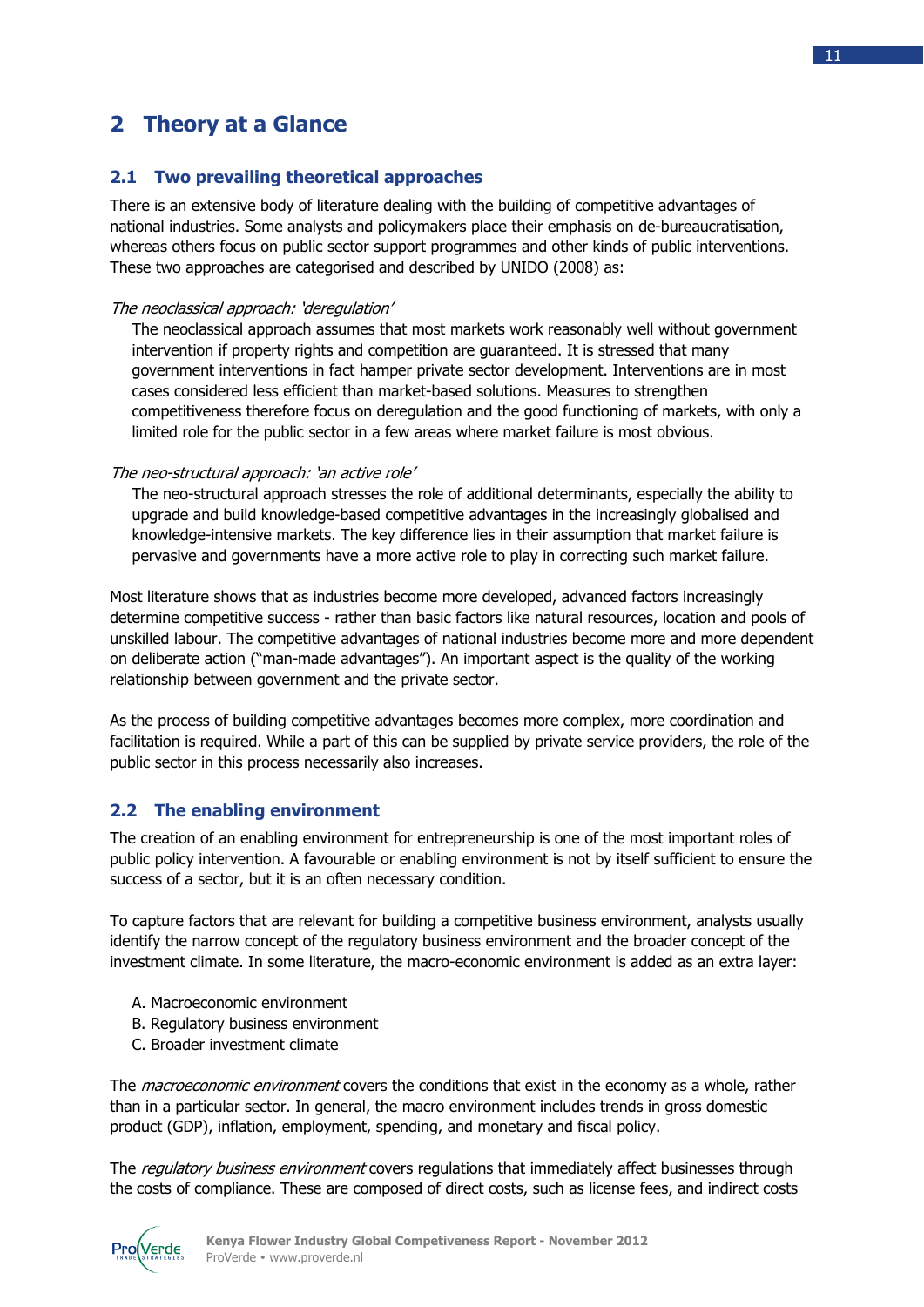resulting from (often unnecessary) transactions. The latter include transaction costs arising from the time that has to be spent in obtaining a licence as well as increasing costs stemming from inappropriate government regulations that make contract enforcement or the hiring and firing of workers unnecessarily complicated and costly. (UNIDO 2008)

The *broader investment climate* comprises all elements of the macroeconomic and regulatory business environment, but in addition it includes factors as the quality of infrastructure, health system, level of education, rule of law, political stability and security, financial markets, trade liberalisation and rules and standards as factors which constitute the "location-specific factors that shape the opportunities and incentives for firms to invest productively, create jobs, and expand". (World Bank 2004)

## **2.3 Factors for a competitive floricultural business environment**

Zooming in on the specific case of the floricultural industry, we find that most literature tends to adhere to a combination of the two above-explained approaches, but almost always with a firm base on deregulation and a restrained role for the government.

In a recent World Bank Technical Paper (Jaeger 2010), it is argued that a commercial horticulture sector needs government policies that provide an environment in which the sector can thrive. It does not need direct intervention from the government in its activities; rather, the government should recognise the need for a vigorous private sector as the engine of commercial growth.

Notably, the same report identifies five areas in which government policy can provide a more active support to horticulture: infrastructure, investment, institutional, innovation and human capital.

From general literature (UNIDO 2008, GAIF 2008, UNCTAD 1996) and industry specific publications, we have drawn up a list of factors that are mostly mentioned as relevant for the competitiveness of a national floricultural industry. The elements in this list have subsequently been verified through a series of interviews with industry actors in the leading producing countries (see Chapters 3 and 4).

| Table 1 Factors for a competitive floricultural business environment |                                                            |  |  |  |  |
|----------------------------------------------------------------------|------------------------------------------------------------|--|--|--|--|
| (in no particular order)                                             |                                                            |  |  |  |  |
| <b>Macroeconomic</b>                                                 | Gross domestic product (GDP)                               |  |  |  |  |
| environment                                                          | Inflation                                                  |  |  |  |  |
|                                                                      | Employment<br>٠                                            |  |  |  |  |
|                                                                      | Spending                                                   |  |  |  |  |
|                                                                      | Monetary and fiscal policy                                 |  |  |  |  |
| <b>Regulatory business</b>                                           | Starting, operating and closing a business<br>$\bullet$    |  |  |  |  |
| environment                                                          | Property entitling<br>٠                                    |  |  |  |  |
|                                                                      | Credit and finance (financial markets)<br>$\bullet$        |  |  |  |  |
|                                                                      | Investor protection                                        |  |  |  |  |
|                                                                      | Tax system                                                 |  |  |  |  |
|                                                                      | Trading across borders (trade regulations, customs)        |  |  |  |  |
|                                                                      | Enforcing contracts<br>٠                                   |  |  |  |  |
|                                                                      | Labour regulations<br>٠                                    |  |  |  |  |
| <b>Broader investment</b>                                            | Security (rule of law, political stability)                |  |  |  |  |
| climate                                                              | Getting electricity<br>٠                                   |  |  |  |  |
|                                                                      | Infrastructure                                             |  |  |  |  |
|                                                                      | Health system<br>٠                                         |  |  |  |  |
|                                                                      | Sector cooperation (clustering, inter-firm linkages)       |  |  |  |  |
|                                                                      | Knowledge and technology (education, research, innovation) |  |  |  |  |
|                                                                      | Inputs                                                     |  |  |  |  |
|                                                                      | Services                                                   |  |  |  |  |

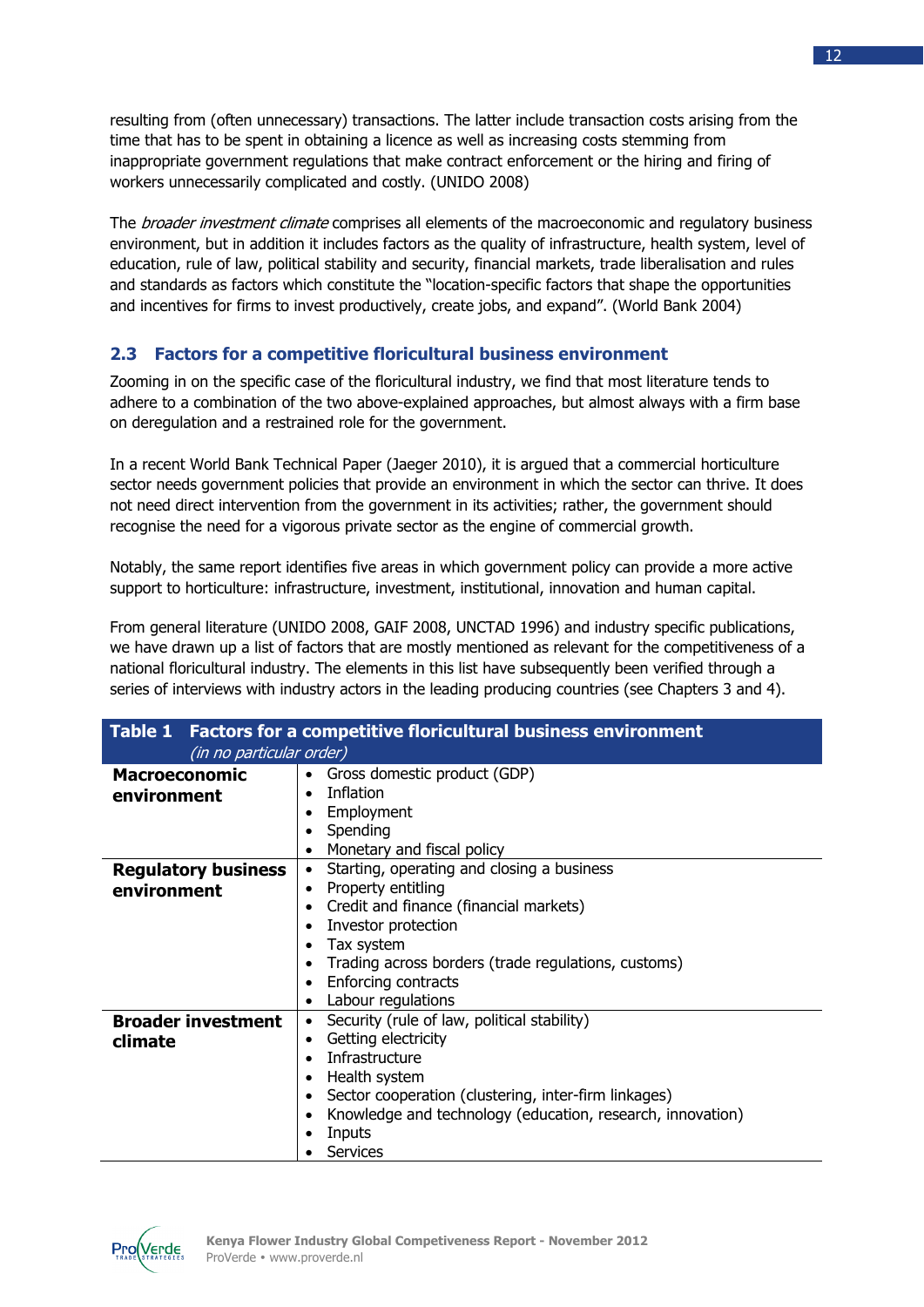## **3 Review of the Business Enabling Environment in Leading Flower Producer Countries**

In this section, we review the business environment in which flower export growers operate, with a particular focus on the leading global flower exporting countries, the Netherlands, Colombia, Kenya, Ecuador and Ethiopia. These countries are competing fiercely with each other on Kenya's main European markets.

This section intends to clarify those factors that, according to local growers, have made the strongest impact on their competitiveness. These factors, which are beyond the basic factors like location and natural resources, either form the basis for their success or limit their ability to compete.

As a starting point for comparing the competitiveness of the flower producing countries, World Bank/IFC's Doing Business Data were used (www.doingbusiness.org).

> Doing Business sheds light on how easy or difficult it is for a local entrepreneur to open and run a business when complying with relevant regulations. It measures and tracks changes in regulations affecting 10 areas in the life cycle of a business: starting a business, dealing with construction permits, getting electricity, registering property, getting credit, protecting investors, paying taxes, trading across borders, enforcing contracts and resolving insolvency. Doing Business presents quantitative indicators that can be compared across 183 countries, over time. The indicators are used to analyse economic outcomes and identify what reforms have worked, where and why.

Interviews with local growers (and public and private sector representatives) were used to find those factors which, according to them, have had the most impact on their competitiveness.

In the end, the review offers viable lessons for the Kenyan industry and forms the bedrock for the Gap analysis.

## **3.1 Colombia**

The World Bank's Doing Business report for 2012 ranked Colombia at 42 out of 183 countries. In Colombia, much has changed in recent years. The country has been one of the top 10 reforming economies. This consistent pace of reform allowed Colombia to move up the ease of doing business ranking over time. Within Latin America, Colombia currently occupies the number 1 position for its ease of doing business.

- > Colombia has made it easier for firms to start and operate, strengthened property rights and improved bankruptcy procedures.
- > Another example: one-stop shops have been set up at the Chambers of Commerce, known as Centros de Atención Empresarial or CAEs.

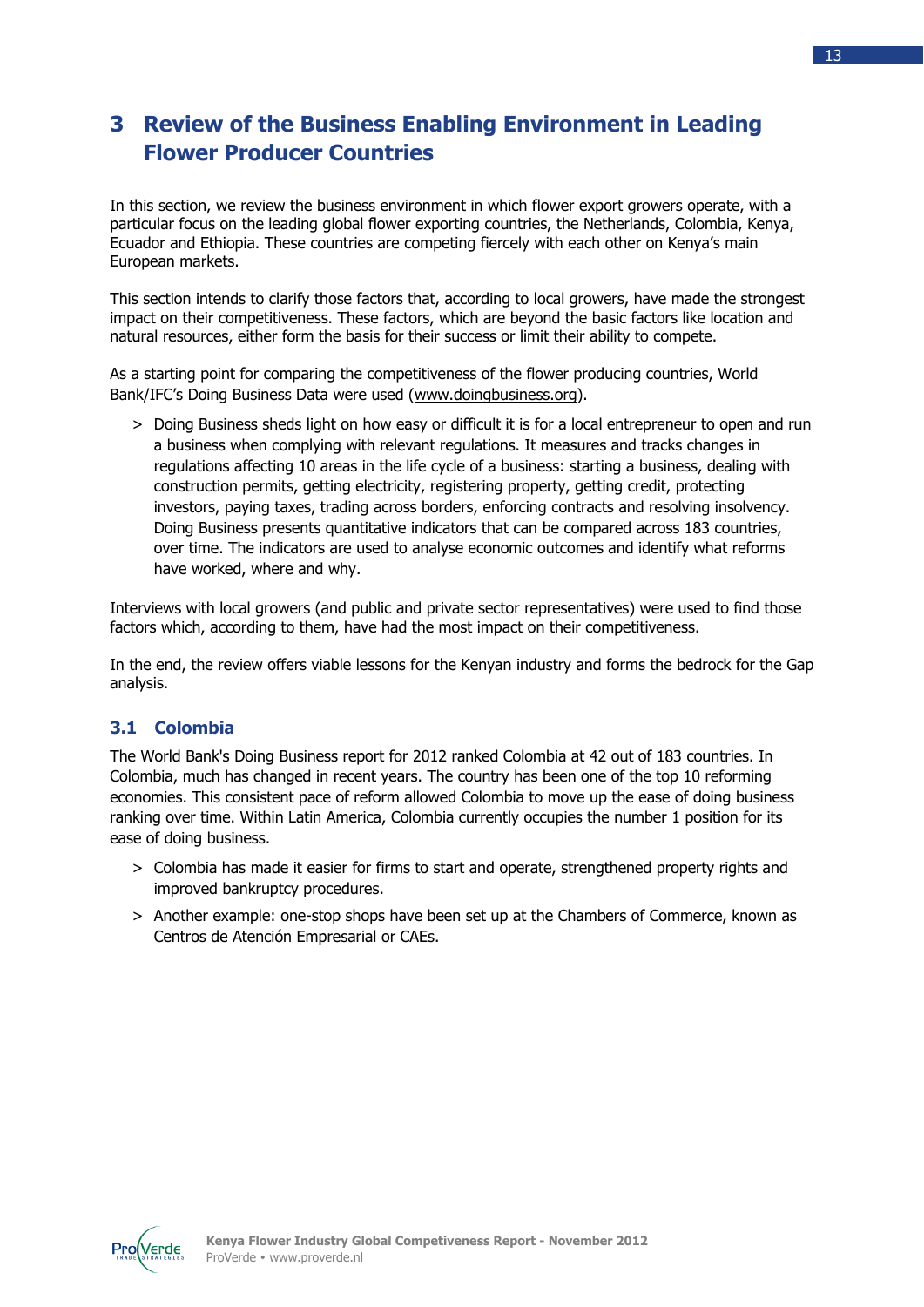|                            | <b>Table 2 Ease of Doing Business Rank of Colombia</b><br>(out of 183 economies) |     |
|----------------------------|----------------------------------------------------------------------------------|-----|
| Population: 46,300,196     | <b>Doing Business Rank 2012</b>                                                  | 42  |
| GNI Per Capita: US\$ 5,510 | Starting a Business                                                              | 65  |
|                            | Dealing with Construction Permits                                                | 29  |
|                            | <b>Getting Electricity</b>                                                       | 134 |
|                            | <b>Registering Property</b>                                                      | 51  |
|                            | Getting Credit                                                                   | 67  |
|                            | <b>Protecting Investors</b>                                                      | 5   |
|                            | Paying Taxes                                                                     | 95  |
|                            | <b>Trading Across Borders</b>                                                    | 87  |
|                            | <b>Enforcing Contracts</b>                                                       | 149 |
|                            | Resolving Insolvency                                                             | 12  |

Source: World Bank/IFC 'Doing Business 2012'

Colombians are entrepreneurial. The development of Colombia's cut flower industry over the last 4 decades is a telling example. From virtually non-existent, the sector has grown and flower exports now bring in around US\$ 1 billion per year. This makes Colombia the second largest exporter of fresh cut flowers in the world and the largest flower exporter to North America. Its model relies on efficient infrastructure and services, reliable and result-driven associations and effective export promotion.

The Colombian government has been quite actively supporting the development of the flower industry and helped to create a favourable environment for flower production and exports from as early as the 1960s. Government policy improved macroeconomic stability and encouraged non-traditional exports.

Currently, the Colombian government continues investing significantly in the floriculture sector. Recently, eight specific stimulus proposals have been introduced to strengthen the industry. The proposals encompass a variety of measures, ranging from the abolition of a 5% import tax on chemical compounds used in agriculture, to a 6 million dollar investment by the Colombian Agricultural Research Corporation (Corpoica) aimed at stimulating innovative research and development.

Subsidies and incentives most relevant for flower producers are:

## Phytosanitary Incentives (ICA)

Through this program, the Ministry of Agriculture and Rural Development (MARD) aims to support proper phytosanitary handling and maintain employment in the flower sector. Producers receive a payment per hectare if they have proven to comply with the phytosanitary requirements of the Colombian Agricultural Institute (ICA).

## ICR - Rural Capitalisation Incentive (ICR)

An economic benefit granted to a natural person or legal entity that makes investments directed towards modernisation, competitiveness and sustainability of agricultural production.

## Technical Assistance Incentive (IAT)

Aid granted to trade organisations by the Ministry to finance 80% of the total expenditure on the delivery of technical assistance services to producers in the sector.

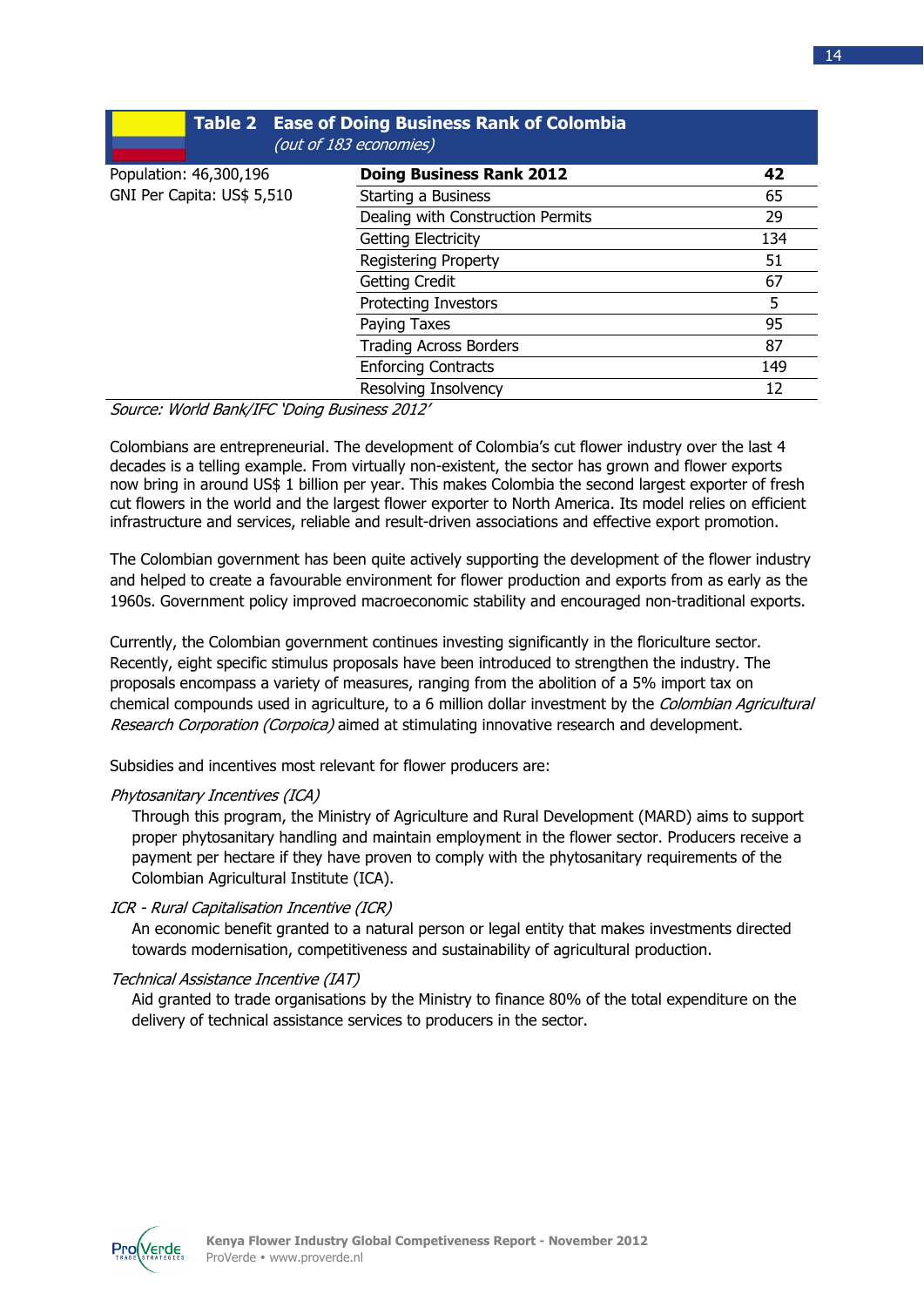| <b>Highlights of interviews with Colombian companies</b><br>Table 3 |                                                                                                                                                                                                                                                                                                                                                                                                                                                                                                                                                                                                                                                                                                                                                                                                                                                                         |  |  |  |  |
|---------------------------------------------------------------------|-------------------------------------------------------------------------------------------------------------------------------------------------------------------------------------------------------------------------------------------------------------------------------------------------------------------------------------------------------------------------------------------------------------------------------------------------------------------------------------------------------------------------------------------------------------------------------------------------------------------------------------------------------------------------------------------------------------------------------------------------------------------------------------------------------------------------------------------------------------------------|--|--|--|--|
|                                                                     | What factors strengthen (+) or weaken (-) your competitive position?                                                                                                                                                                                                                                                                                                                                                                                                                                                                                                                                                                                                                                                                                                                                                                                                    |  |  |  |  |
| A. Macroeconomic<br>environment                                     | + Employment: good availability of qualified labour for all activities at flower<br>exporter, from growing to sales.<br>Monetary and fiscal policy: strong peso due to appreciation has made<br>Colombia expensive.                                                                                                                                                                                                                                                                                                                                                                                                                                                                                                                                                                                                                                                     |  |  |  |  |
| <b>B.</b> Regulatory<br><b>business</b><br>environment              | Credit and finance: high interest rates; difficulties to secure loans as banks<br>$\qquad \qquad \blacksquare$<br>now consider the flower business more risky due to bad performance and<br>defaulting of some flower companies.<br>Tax system: upcoming change in tax system with respect to social<br>$\overline{\phantom{0}}$<br>benefits/income tax; high taxes on imported inputs.<br>+ Trade regulations & customs: customs is a smooth and fast process (40<br>years of experience with flower exports); National Plant Protection<br>Organisation facilitates issuing of phytosanitary certificates.<br>Trade regulations & customs: export documentation a lot of paperwork.<br>Labour regulations: employees have legal benefits such as health insurance<br>and a pension plan, which is costly for companies.                                               |  |  |  |  |
| C. Broader<br>investment<br>climate                                 | + Security: stable political/economic environment; improved safety situation.<br>+ Infrastructure: frequent flights; good airport facilities.<br>Infrastructure: expensive local transport; high insurance costs; no train<br>$\overline{\phantom{a}}$<br>network; long transport times.<br>+ Knowledge and technology: quality labels such as Florverde have a strong<br>presence; some companies are innovative.<br>Knowledge and technology: low availability of technology in the country<br>and importing from abroad is expensive.<br>+ Sector cooperation: has led to better reputation in international markets.<br>Sector cooperation: dominant position of big companies.<br>Inputs: tax on imported inputs; expensive land.<br>+ Services: strong trade promotion organisation Proexport facilitates export<br>activities, such as trade fair participation. |  |  |  |  |

Two factors were unanimously identified by the interviewed growers as strongly influencing their competitive position:

## **Employment, labour regulations and education**

First of all, Colombian growers seem quite content about the availability of qualified labour for all activities at flower exporter, from growing to sales. Employees of all levels have generally enjoyed adequate education. Labour, however, does not come cheap for Colombian growers.

> One of the main costs for Colombian growers is labour, which has risen sharply in recent years.

## **Monetary and fiscal policy**

The second factor that was frequently mentioned pertained to the difficulties stemming from the persisting strength of the local currency, the peso. Farmers complain bitterly about the strong peso / weak dollar, high transport costs and high inflation.

- > An important cause for the high exchange rate is an increased flow of dollars coming into Colombia because of the improved safety and the discovery of oil and other resources, attracting foreign investors.
- > On the other hand, one of the growers mentioned that 3 years ago the government provided financial compensation (grants) to flower companies suffering from the peso devaluation.

#### **Trading across borders**

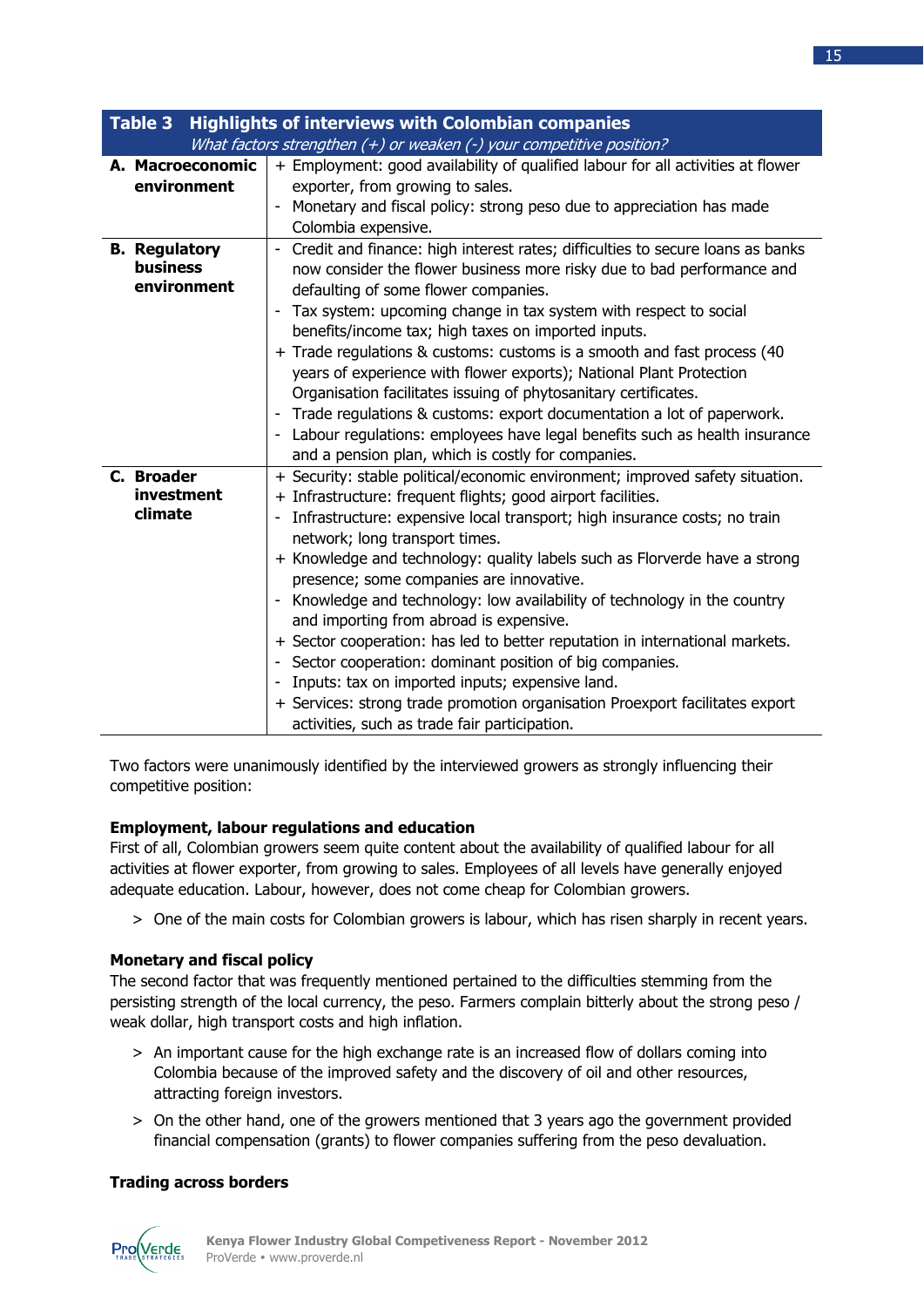According to growers, another important factor that has lead to an improved competitive position is Colombia's regulations and trade agreements with respect to external trade. With 40 years of experience exporting flowers, custom procedures are regarded as a smooth and fast. Colombia's trade agreements with North America and the EU are among the most favourable and match other leading flower producing countries. The development of the floricultural export sector has already been for a long time top of the agenda of the Colombian government.

- > The Colombian government prioritised trade agreements that would help ensure preferential access to the primary flower markets.
- > Since the early 1990s, flowers have been allowed to enter the USA under preferential import tariff rates as part of the Andean Trade Promotion Drug Eradication Act or ATPDEA, an incentive programme in the fight against drugs. Half February 2011, the ATPDEA was expired. As a result, US importers had to pay 3.2 to 7% tax on Colombian flowers. Recently, a new Free Trade Agreement (FTA) has been signed that extended the ATPDEA allowing Colombian flowers again to enter the US without import duty.
- > Formation of the trade promotion agency *Proexport*, which helped finance exporting companies and provided some investment around necessary infrastructure. It was also associated with trade and investment promotion. One grower gave the example of a recent trade mission to Japan, which was organised for him by Proexport. Proexport financed 50% of the costs.
- > Customs declarations are now submitted online. A new system to coordinate simultaneous inspections was implemented a few years ago.
- > Several growers mentioned that although legislation concerning environment (and phytosanitary) is strict, it is good that the government is vigilant.
- > Colombian grower: "export documentation still requires a lot of paperwork, but customs do not provide serious problems".
- > Most agricultural product import licenses are issued automatically and "free of charge" (by the Ministry of Commerce).

## **Security, rule of law**

In the past years, security conditions and the overall stability of the political and economic environment have improved strongly in the formerly violence-prone nation. Entrepreneurs regard this as an important factor when making on investment decisions.

## **Credit and finance**

Obtaining credit has become a problem as banks nowadays consider the flower industry more risky due to increased number of bankruptcies.

- > Credit is mostly allocated by the private financial market. Loans of foreign origin or foreign financing of imports are permitted. Foreign investors have full access to local credit.
- > The government and the Central Bank are important sources of funding for the financial system. The Central Bank, provides the usual discount facilities to support system liquidity, but also manages several special government funds to promote lending into a number of sectors that have been determined to be important to national development or economically essential.
- > Exporters have access to credit offered by the Colombian Foreign Trade Bank (Bancoldex).
- > Colombia has reduced foreign exchange controls significantly in recent years. Nowadays, Colombia imposes no out of the ordinary foreign exchange controls on trade.

## **Tax system**

Growers were quite critical about an upcoming change in Colombia's tax system with respect social benefits/income tax and about the high taxes on import of input materials.

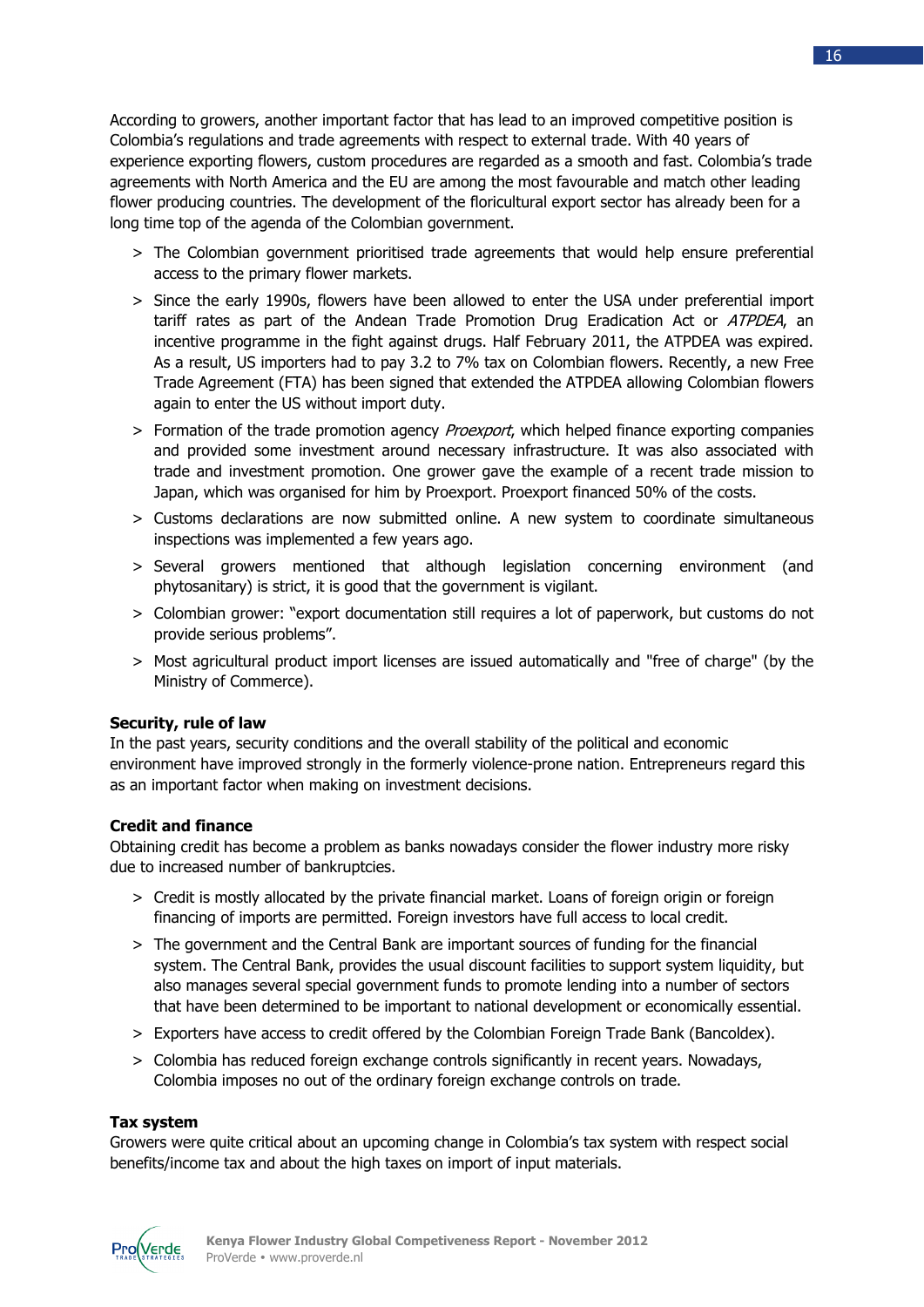> According to interviewed growers, companies currently pay 13.5% of payroll for social benefits. This will change as the government is planning to pay for social benefits. In turn, the government will charge an extra income tax of 8% instead. This change will improve the situation for companies with many employees. This should also be seen in the light if increasing salary costs. The increase was 5% last year, while inflation was around 3.5%.

On the other hand, several positive developments and incentives in the tax system can be identified:

- > Colombia has modernised its system to pay taxes and social security contributions. Now, businesses pay all social security contributions online using a single electronic form, instead of separate payments to health care providers, pension funds, professional risk insurers and other welfare entities. As of 2008, income and value added taxes can also be paid online.
- > Another government incentive is the creation of export tax credits, which was essentially a tax incentive to export.
- > The Plan Vellejo gave duty exemptions for raw material imports used for export production.
- > A plan was announced to abolish a 5% import tax on chemical compounds used in agriculture.

## **Sector cooperation**

According to interviewed growers, sector cooperation is an important factor in the success of the Colombian flower industry. Particularly, the role of Asocolflores, the Colombian Association of Flower Exporters, representing more than 75% of total Colombian flower exports, needs to be recognised.

- > Asocolflores encourages a strong sense of cohesion among flower producers and promotes country product recognition abroad. It assumes a national approach of coordination in response to the various obstacles and challenges associated with production and export.
- > Asocolflores has a range of social and environmental development initiatives. One such initiative is *Florverde*, which is essentially a code of conduct aimed at sustainable environmental and social responsibility in the floriculture industry. The Florverde programme is a strategic tool to promote sustainable floriculture with social responsibility at both the company level and industry-wide, comparable to the KFC-Gold and Silver standards. Florverde certification fully benchmarked with GLOBALGAP.
- > As one of the growers stated: "The international flower industry, and especially in Colombia, increasingly requires quality labels, such as Florverde. These labels have a strong presence in Colombia, which supports a proactive approach by companies to become more efficient and to treat the employees fairly."
- > Asocolflores also initiated Proflora, which is a leading biannual cut flower trade fair.

Nonetheless, growers indicated that the willingness among growers to cooperate seems to be under pressure, because of individual mentality and the dominant position of large companies.

#### **Knowledge and technology**

Colombian growers are open to innovations and have developed for instance strong expertise in biological soil decontamination. Some companies have been growing successfully in the ground for years without any form of disinfection with chemicals or steam. Growers, however, also complain that availability of technology in the country is relatively limited and importing from abroad is expensive.

Asocolflores is involved in various R&D initiatives, ranging from joint projects in science and technology with the American Floral Endowment Fund and a number of US universities to Ceniflores, the Colombian Centre for Innovation in Floriculture.

> Ceniflores was created to back research, promote technological development and contribute to improve the competitiveness of Colombian floriculture. The centre conducts research programs on technological conversion, soils and substrates, integrated crop protection and extension. The

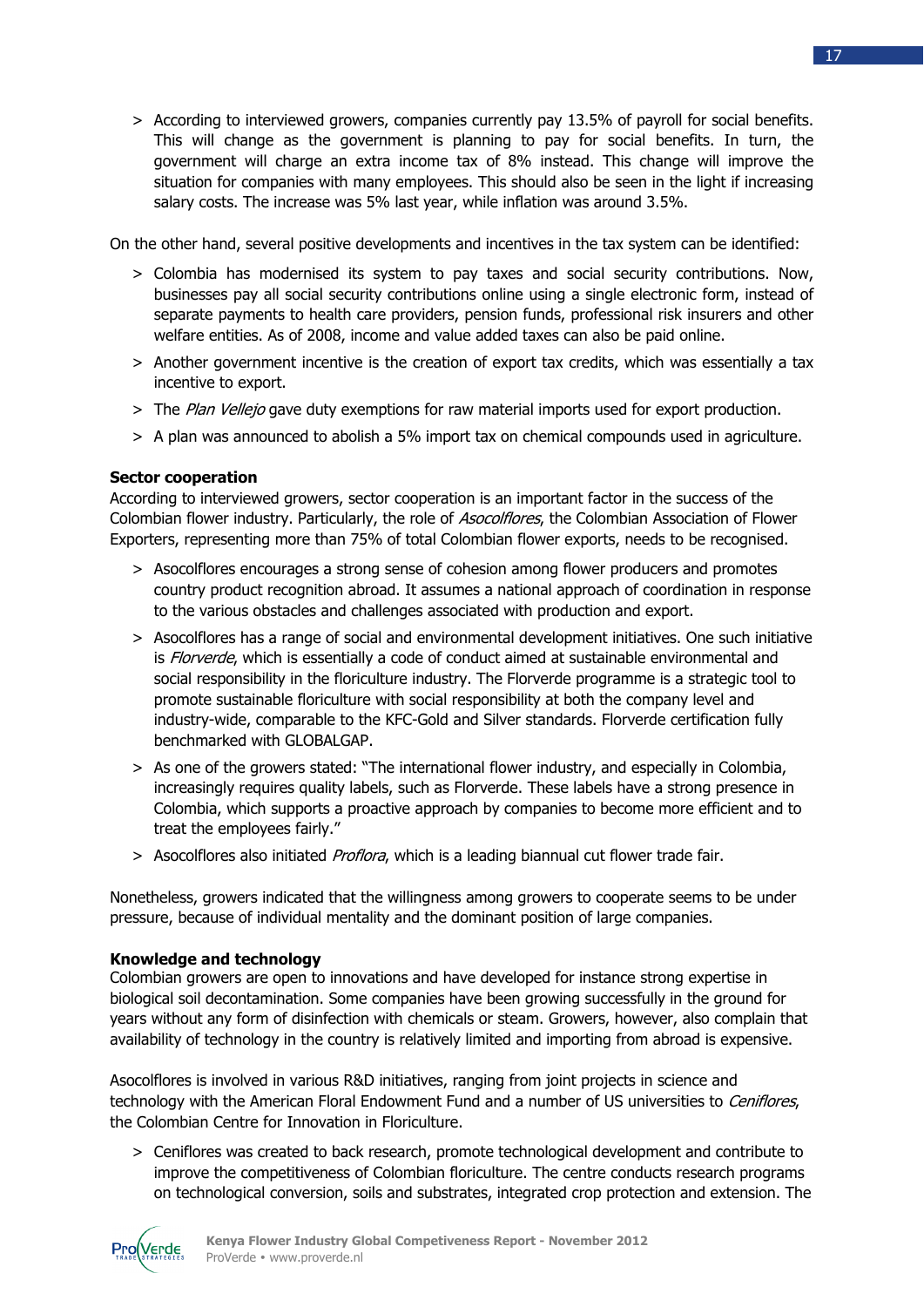particular interest of the centre is to focus on how to improve efficiency in production and postharvest processes, by defining the bottlenecks and searching for solutions through the adoption or adaptation of existing technologies.

- > Ceniflores also coordinates the floriculture industry phytosanitary campaigns in conjunction with ICA, in order to reduce the presence of pests in flower exports. In addition, Ceniflores has also put together a training package on monitoring and control practices.
- > Ceniflores conducts research and projects with its own resources and co-financed by specialised agencies.
- > Recently, the Colombian Agricultural Research Corporation (Corpoica) announced a new plan to set up a US\$ 6 million investment fund aimed at stimulating innovative R&D.
- > In Colombia, USAID has played an important role in various aspects of the industry and has invested heavily in R&D, mostly in partnership with local associations and research institutions.

## **Infrastructure**

Colombia enjoys frequent flights to all major markets against reasonable costs. The airport has good handling facilities. A number of interviewed growers, however, were quite critical about the situation of local transport.

- > Local transport tends to expensive, partly due to high insurance costs and the situation of the local roads. Transport times are sometimes long.
- > No train network.
- > Colombia has experience in sea transportation, amongst others thanks to the so-called Merlin project, which lasted three years and was initiated by Asocolflores.

## **3.2 Ecuador**

In 2012, Ecuador was ranked 130<sup>th</sup> on the World Bank's Ease of Doing Business ranking, the lowest of the five leading flower producing countries, but recording an increase of 1 point compared to last year. Particular obstacles to running a business in Ecuador are starting a business, resolving insolvency, protecting investors and getting electricity. Trading across borders is also ranked relatively low at a 123th position, mainly due to the time and costs to export and the paper work involved.

| Û                                                                                                  | <b>Table 4 Ease of Doing Business Rank of Ecuador</b><br>(out of 183 economies) |     |
|----------------------------------------------------------------------------------------------------|---------------------------------------------------------------------------------|-----|
| Population: 13,774,909                                                                             | <b>Doing Business Rank 2012</b>                                                 | 130 |
| GNI Per Capita: US\$ 4,510                                                                         | Starting a Business                                                             | 164 |
|                                                                                                    | Dealing with Construction Permits                                               | 91  |
|                                                                                                    | <b>Getting Electricity</b>                                                      | 128 |
|                                                                                                    | <b>Registering Property</b>                                                     | 75  |
|                                                                                                    | <b>Getting Credit</b>                                                           | 78  |
|                                                                                                    | <b>Protecting Investors</b>                                                     | 133 |
|                                                                                                    | Paying Taxes                                                                    | 88  |
|                                                                                                    | <b>Trading Across Borders</b>                                                   | 123 |
|                                                                                                    | <b>Enforcing Contracts</b>                                                      | 100 |
|                                                                                                    | Resolving Insolvency                                                            | 139 |
| $\sigma$ $\mu$ $\mu$ $\sigma$ $\mu$ $\sigma$ $\sigma$ $\sigma$ $\sigma$ $\sigma$ $\sigma$ $\sigma$ |                                                                                 |     |

Source: World Bank/IFC 'Doing Business 2012'

The government in Ecuador deploys several instruments to support entrepreneurship and productive investments such as support funds, specific incentives, and promotion of investment projects, however, none specifically target the flower industry.

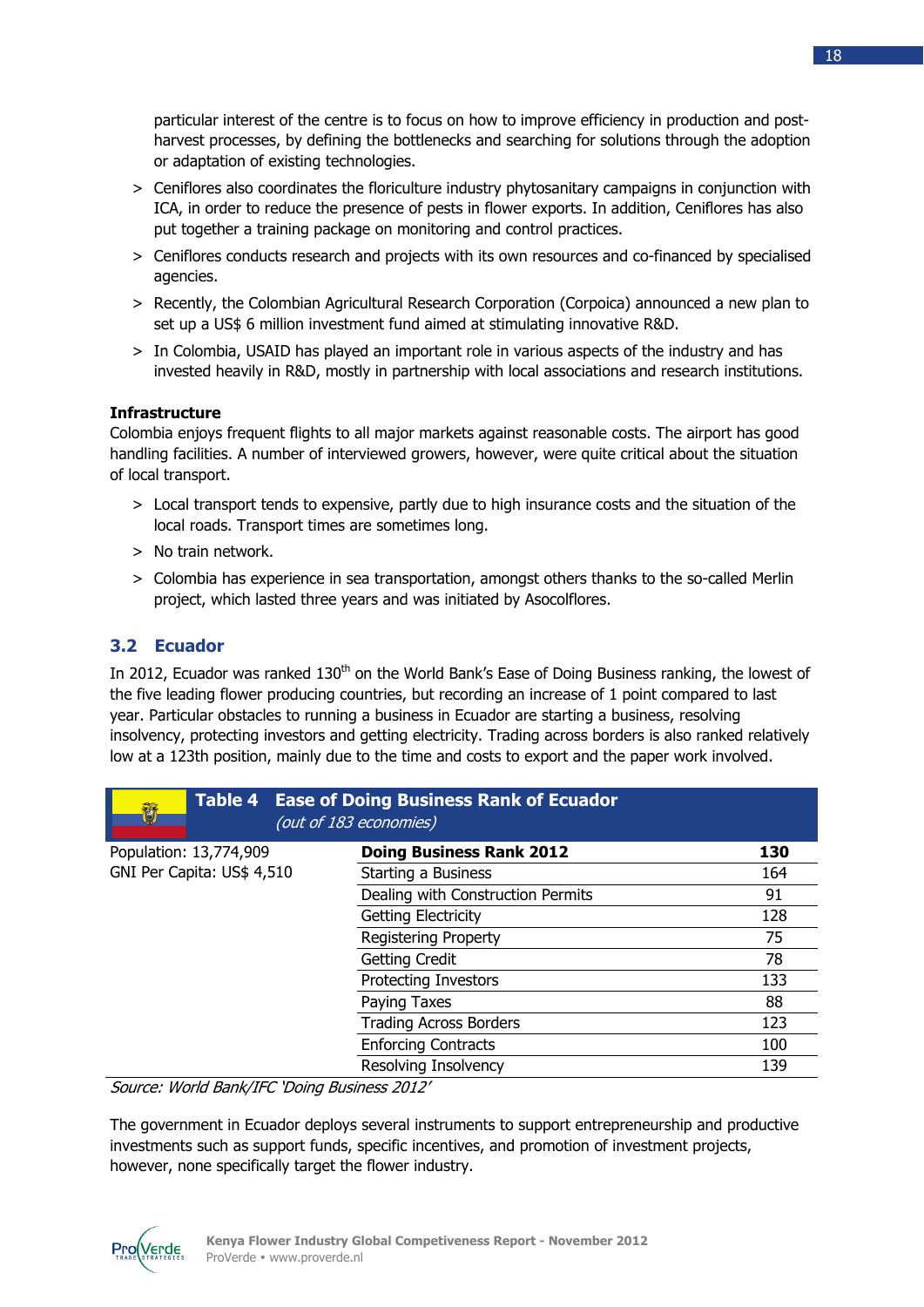Ecuadorian farmers are quite critical about the new left Correa government. Costs for producers have increased enormously over the past couple of years, particularly labour costs. Extra taxes were also introduced on the imports of raw materials and energy costs have increased.

In the past years, dozens of companies have gone bankrupt. Nevertheless, flower exports are still growing strongly. In 2011, Ecuador's flower exports reached US\$ 676 million, an increase of 11% compared to 2010.

| <b>Highlights of interviews with Ecuadorian companies</b><br>Table 5 |                                                                                                                                                                                                                                                                                                                                                                                                                                                                                                                                                                                                                                                                                                                                                                                                                                                                                                                 |  |  |  |
|----------------------------------------------------------------------|-----------------------------------------------------------------------------------------------------------------------------------------------------------------------------------------------------------------------------------------------------------------------------------------------------------------------------------------------------------------------------------------------------------------------------------------------------------------------------------------------------------------------------------------------------------------------------------------------------------------------------------------------------------------------------------------------------------------------------------------------------------------------------------------------------------------------------------------------------------------------------------------------------------------|--|--|--|
|                                                                      | What factors strengthen $(+)$ or weaken $(-)$ your competitive position?                                                                                                                                                                                                                                                                                                                                                                                                                                                                                                                                                                                                                                                                                                                                                                                                                                        |  |  |  |
| A. Macroeconomic<br>environment                                      | + Monetary policy: dollar economy (US\$ is currency of Ecuador), which<br>makes international transactions easier.<br>Monetary policy: Due to the strong dollar Ecuador has become expensive.<br>+ Employment: good quality and availability of workers and technicians.                                                                                                                                                                                                                                                                                                                                                                                                                                                                                                                                                                                                                                        |  |  |  |
| <b>B.</b> Regulatory<br>business<br>environment                      | + Starting, operating and closing a business: no real obstacles to doing<br>business by regulations.<br>Tax system: many taxes, such as corporate tax/income tax, taxes for<br>$\overline{\phantom{a}}$<br>having an establishment and taxes for salaries; estimated 30% of a<br>company's income goes to taxes; mandatory environmental license (if no<br>compliance than tax).<br>- Trade regulations, customs: export procedures lots of paperwork; trade<br>agreements problematic (Colombia has better agreements); export taxes.<br>+ Trade regulations, customs: strict quality control for export (prevention).<br>+ Labour regulations: workers supported by government; customers feels<br>more confident working with Ecuadorian companies.<br>Labour regulations: increasing minimum wages; expensive social benefits;<br>inflexible labour regulations; difficult and expensive to fire employees. |  |  |  |
| C. Broader<br>investment<br>climate                                  | + Security: political stability.<br>Security: weak institutions, no certainties (conditions can change).<br>+ Infrastructure: good roads and connections to airport; electricity network.<br>Infrastructure: high airfreight costs to Europe/Russia; availability of airlines.<br>$\overline{\phantom{a}}$<br>+ Knowledge and technology: government invests in technology to increase<br>productivity.<br>Sector cooperation: association Expoflores relatively weak.<br>$\sim$<br>Inputs: water supply problematic.<br>- Services: no sector support from government.                                                                                                                                                                                                                                                                                                                                         |  |  |  |

## **Trading across borders**

It was noticed that when asking about their competitive position, Ecuadorian growers often compared their situation to Colombia. They were almost unanimous about the negative impact of their situation regarding trade regulations and customs. Export procedures tend to require a lot of paperwork. Also, trade agreements seem to be an area in which Ecuador is facing uncertainty.

- > Ecuador enjoys Free Trade Zones with Andean neighbours and Chile offering, amongst others, tax reductions and imports of goods at zero percent VAT rate. However, these free trade arrangements are not very relevant to the flower industry.
- > Ecuador has several free trade arrangements, amongst others the ATPDEA with USA. There is, however, a political threat that agreements are not prolonged. An issue is the harbouring (political asylum) of Wikileakes founder Assange in the Ecuadorian embassy in London.
- > One of the growers described the export procedures he has to go through, which involves a lot of paperwork. First, a permit for export is required, then every month an export licence. The government, however, has been streamlining procedures (automatic and digitalised).

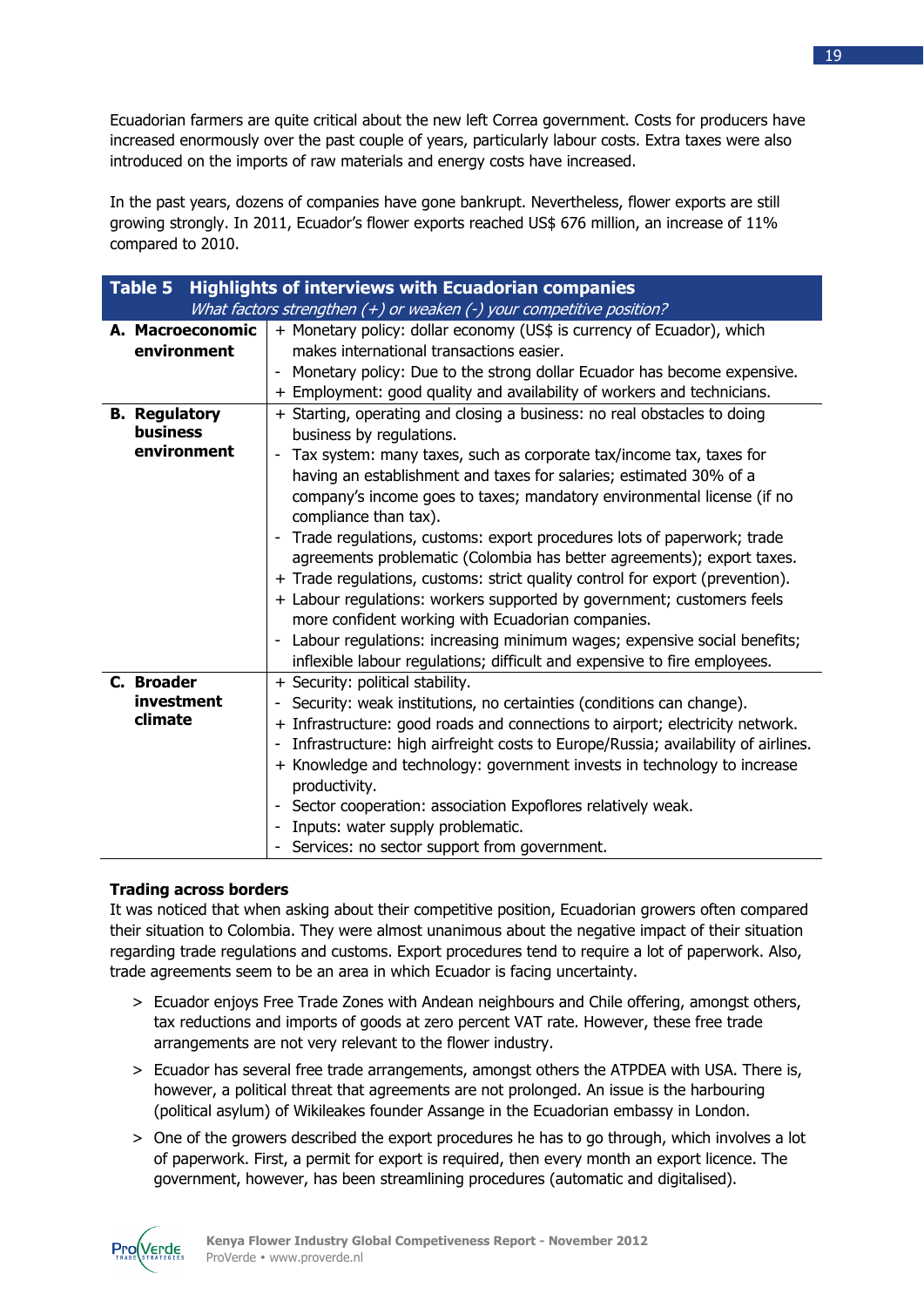## **Tax system**

Another topic that was mentioned by several growers was the negative impact of the tax system on their competitive position. Growers face many different types of taxes, such as corporate taxes, income tax, taxes for having an establishment and taxes for salaries. A grower estimated that about 30% of his company's income goes to taxes. Under the new Correa government, extra taxes were introduced on imports of raw materials and a mandatory environmental license is required. According to the World Bank, the total tax rate as percentage of profit has been fairly stable over the past couple of years and stands at 35.3% in 2012.

- > There are a number of general tax reductions and exemptions, mainly targeting investments related to improving productivity and technology, stimulate cleaner production and salary increases and hiring new personnel:
	- Farms operating in a so-called disadvantaged geographic zone can receive a deduction of 100% of the cost of hiring new workers for five fiscal years.
	- There is a tax reduction system promoting 'innovation and exportation'. The reduction applies to reinvestment of profits in new equipment, assets, plant material, etc. All used for productive activity, research, technology or otherwise improves productivity, generates productive diversification or increased employment.
	- A tax incentive to share company ownership with employees.
	- A tax incentive to invest in more sustainable production (tax deduction related to depreciation and amortisation of machinery and equipment for cleaner production).
	- A range of incentives supporting companies with 1-9 employees and sales below US\$ 100 thousand.
- > Flower growers in Ecuador have to pay a minimum annual tax, whether they make profits or not.
- > Since 2 years, there is a mandatory environmental license. Companies need to do an assessment of their environmental impact and draw up an environmental protection plan, which is monitored by the government. If a company does not comply it is taxed.

## **Employment, labour regulations, education**

Growers in Ecuador are positive about the quality and availability of employees, both general workers as well as medium and higher-skilled workers. The new government has done much to improve the position of workers. The government increased social spending on social welfare and education. An increase in minimum wages, together with expensive social benefits, has made labour costs a hot topic among growers. Growers also complained about increasingly inflexible labour regulations. It has become more and more difficult and expensive to fire employees.

On the other hand, growers also emphasise the positive effect of the improved worker situation. As one of the growers stated: 'Happy workers are good for the company'. It was also mentioned a few times that customers in Europe and North America feel more confident working with Ecuadorian companies.

> Wages have risen enormously in a short time. Five years ago, the minimum wage was US\$ 120 per month. This has increased to about US\$ 290 at the moment. Additionally, farmers are required to pay a 13th month, travel expenses for employees, social charges, holidays, and breakfast and lunch. All in all, labour costs have increased to about US\$ 400 per employee per month, accounting to about 40-50% of total production costs.

## **Infrastructure**

Ecuadorian government has made huge investments in infrastructure throughout the nation. Many roads have been improved in the past years. Interviewed growers consider roads and connections to

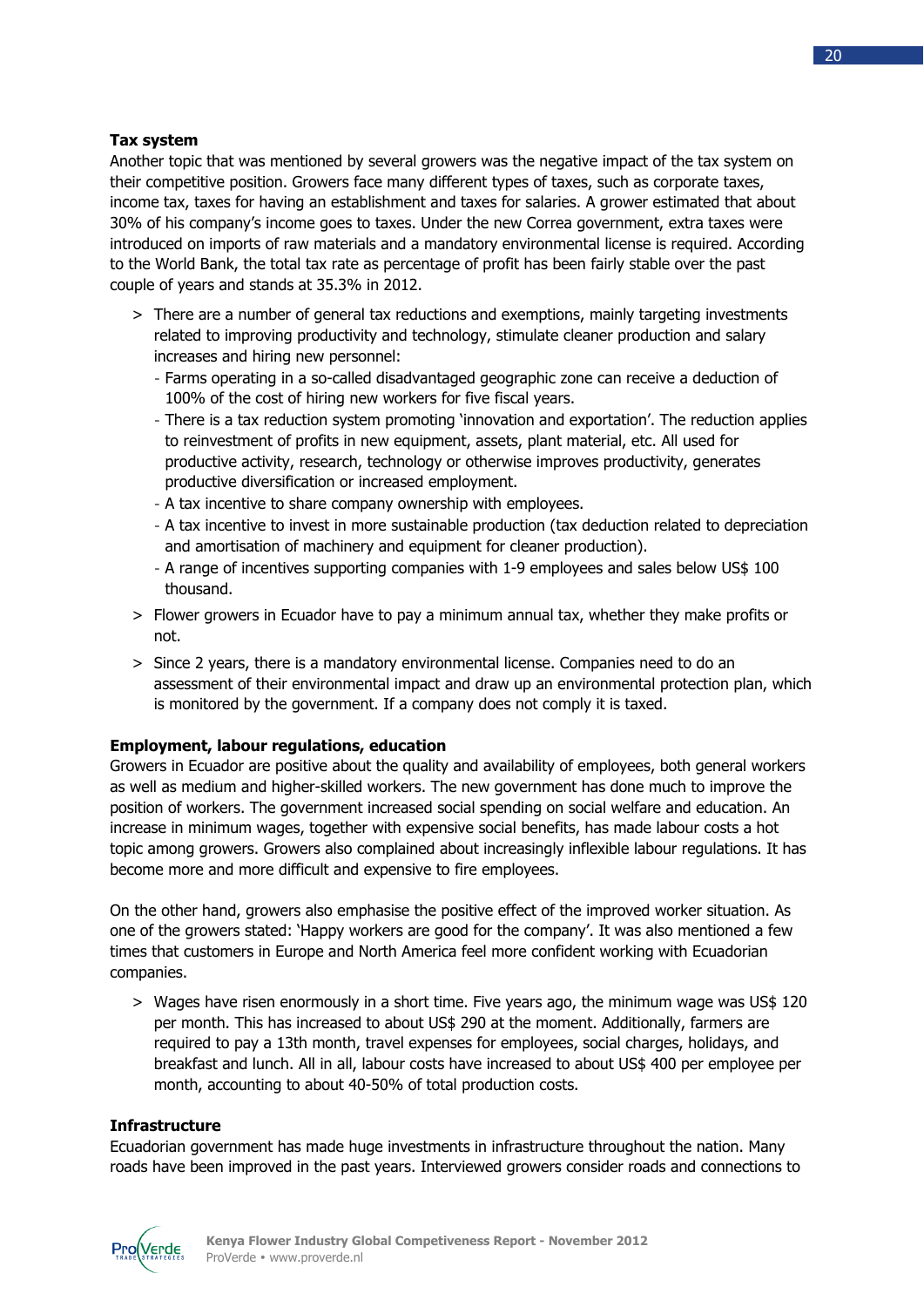the airport generally good. However, the high airfreight costs to Europe and Russia and low availability of airlines makes infrastructure an important topic in Ecuador's competitive assessment.

- > A new airport near Quito is scheduled to open in 2013. The new airport, which lies 400 meter lower, will make required stopovers unnecessary. Fully loaded planes can fly directly to their final destination thanks to the longer runway and lower altitude of the airport. Increased competition between airports will also help to bring down air freight costs. The new airport is also closer to a number of farms.
- > In recent years, Ecuador has built experience in shipping flowers by sea, mainly hypericum, gypsophila and carnation. Expectations for roses are not high. Flowers take 21 to 27 days via Panama Canal to arrive in Europe.
- > With respect to airfreight costs, one of the growers mentioned that airfreight companies claim that they return to Ecuador with empty planes (unlike in Colombia where prices are lower).
- > Good energy network. Energy costs, however, have increased partly due to new taxes.

## **Monetary and fiscal policy**

The last factor that was recognised by more than one grower related to Ecuador's monetary policy. Deteriorating economic performance in 1997-98 culminated in a severe financial crisis in 1999. In 2000, the Ecuadorian government, in an attempt to restore stability to its shattered economy, officially abandoned the hyper-inflated Sucre and adopted the US dollar as the official currency of Ecuador.

The chief advantage to the introduction of the dollar is that inflation has been dramatically stabilised. This has, in turn, stabilised the overall economy, sustained the buying power of the Ecuadorian people, and allowed the country to experience significant economic growth.

Growers recognise the positive effect of the more stable economic situation and the fact that the dollarization has made international transactions easier. They, however, also complain about the rising costs due to the strong dollar.

## **Security and rule of law**

Growers complain that government institutions are generally weak. There are no certainties for the long term, because conditions can change. To Ecuadorian growers, the situation in Colombia seems more stable.

## **3.3 Ethiopia**

In 2012, Ethiopia was ranked  $111<sup>th</sup>$  on the World Bank's Ease of Doing Business ranking, 7 places down from the preceding year. In the past couple of years, Ethiopia has made some big improvements in areas like dealing with construction permits and getting credit. Last year, however, a strong loss in competitiveness was recorded, the result of declines in almost all areas. In general, costs are increasing and reforms appear to be slower in Ethiopia. The only areas in which Ethiopia more or less held ground were protecting investors and trading across borders.

> The Government of Ethiopia is engaged in a slow process of economic reform and liberalisation; however, the state remains heavily involved in most economic sectors. The government retains control over the utilities sector, as well as telecoms, and prohibits foreign ownership of banking, insurance, and financial services companies. Since its' inception in late 2010, the government is implementing the five-year Growth and Transformation Plan (GTP). Improving the quality of social services and infrastructure, ensuring macroeconomic stability, and enhancing productivity in agriculture and manufacturing are major objectives of the plan. (USCS 2012)

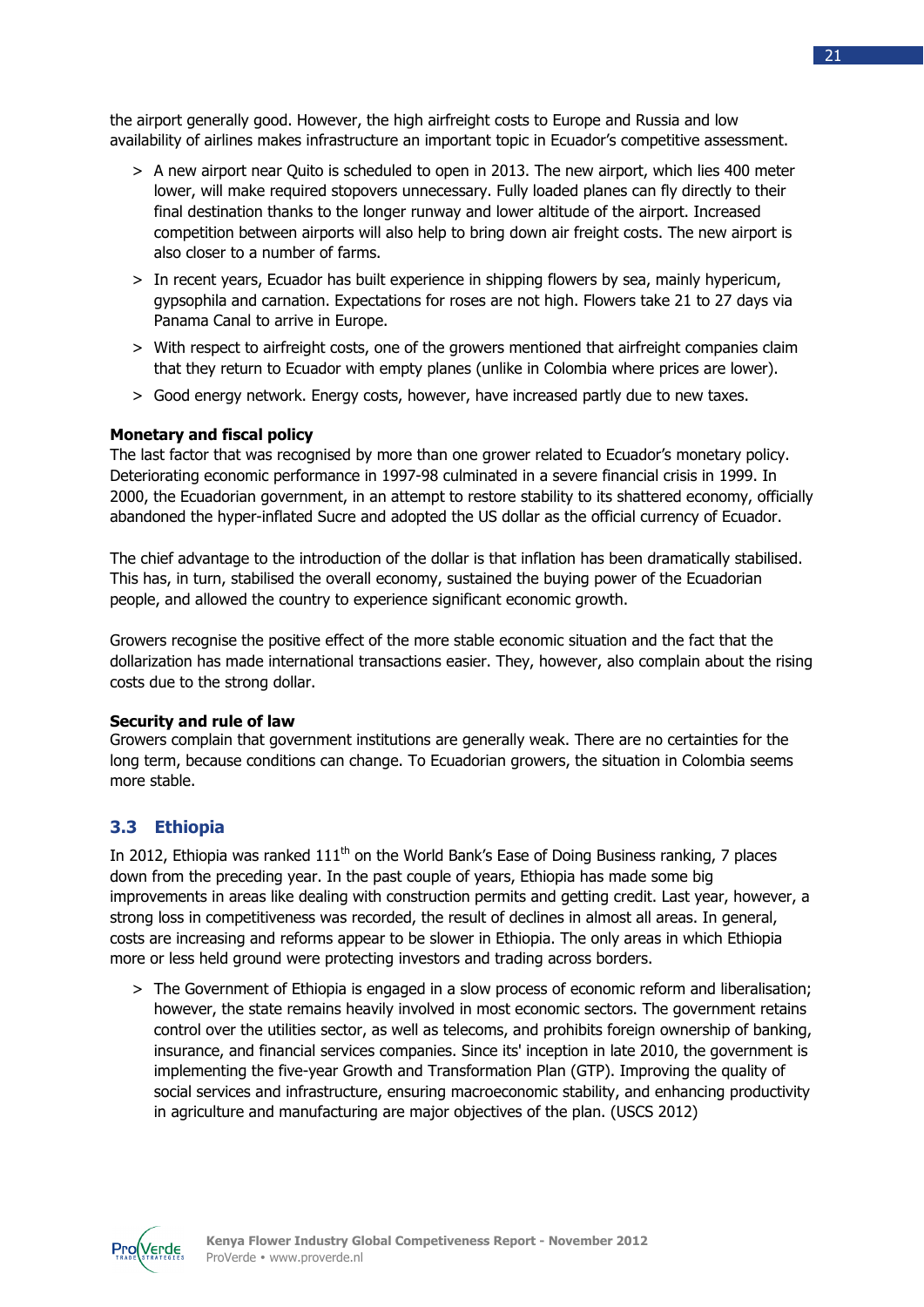|                          | <b>Table 6 Ease of Doing Business Rank of Ethiopia</b><br>(out of 183 economies) |     |
|--------------------------|----------------------------------------------------------------------------------|-----|
| Population: 84,975,606   | <b>Doing Business Rank 2012</b>                                                  | 111 |
| GNI Per Capita: US\$ 380 | Starting a Business                                                              | 99  |
|                          | Dealing with Construction Permits                                                | 56  |
|                          | Getting Electricity                                                              | 93  |
|                          | <b>Registering Property</b>                                                      | 113 |
|                          | <b>Getting Credit</b>                                                            | 150 |
|                          | <b>Protecting Investors</b>                                                      | 122 |
|                          | Paying Taxes                                                                     | 40  |
|                          | <b>Trading Across Borders</b>                                                    | 157 |
|                          | <b>Enforcing Contracts</b>                                                       | 57  |
|                          | Resolving Insolvency                                                             | 89  |

Source: World Bank/IFC 'Doing Business 2012'

The Ethiopian government has played a crucial role in the impressive growth of the local flower industry. Since about ten years ago, after initial successes of a few pioneering firms, the government has introduced various measures and a determined effort towards developing the flower industry. Nowadays, the floriculture has become one of the top priorities of the Ethiopian government.

| <b>Highlights of interviews with Ecuadorian companies</b><br>Table 7 |                                                                                |  |  |  |  |  |
|----------------------------------------------------------------------|--------------------------------------------------------------------------------|--|--|--|--|--|
|                                                                      | What factors strengthen (+) or weaken (-) your competitive position?           |  |  |  |  |  |
| A. Macroeconomic                                                     | + Employment: cheap and relatively productive labour force.                    |  |  |  |  |  |
| environment                                                          |                                                                                |  |  |  |  |  |
| <b>B.</b> Regulatory                                                 | + Starting, operating and closing a business: registration process has         |  |  |  |  |  |
| business                                                             | improved; support from horticulture agency in terms of information;            |  |  |  |  |  |
| environment                                                          | government support for foreign investors.                                      |  |  |  |  |  |
|                                                                      | Starting, operating and closing a business: bureaucracy.                       |  |  |  |  |  |
|                                                                      | + Property entitling: easy access to land through land lease contracts from    |  |  |  |  |  |
|                                                                      | government at low costs; horticulture agency also facilitates.                 |  |  |  |  |  |
|                                                                      | Property entitling: difficulties in transferring title of land because of      |  |  |  |  |  |
|                                                                      | bureaucracy.                                                                   |  |  |  |  |  |
|                                                                      | + Tax system: tax holidays for 5 years; duty free import of input materials.   |  |  |  |  |  |
|                                                                      | + Trading across borders: good trade agreement between EU and Ethiopia.        |  |  |  |  |  |
|                                                                      | + Credit and finance: favourable loans from development bank (70%              |  |  |  |  |  |
|                                                                      | financing by development bank against low interest rate).                      |  |  |  |  |  |
|                                                                      | - Credit and finance: bureaucracy.                                             |  |  |  |  |  |
| C. Broader                                                           | Infrastructure: airfreight dictated by government (Ethiopian Airlines);        |  |  |  |  |  |
| investment                                                           | airfreight capacity sometimes limited; bad roads; electricity problems;        |  |  |  |  |  |
| climate                                                              | difficulties with telephone connections.                                       |  |  |  |  |  |
|                                                                      | + Knowledge and technology: sector knowledge has improved a lot.               |  |  |  |  |  |
|                                                                      | + Inputs: tax free import of materials for the business.                       |  |  |  |  |  |
|                                                                      | Inputs: little local supply of high-tech materials, few input materials        |  |  |  |  |  |
|                                                                      | available; in need of shorter lines; high import duties on electrical products |  |  |  |  |  |
|                                                                      | and repair materials for greenhouses.                                          |  |  |  |  |  |
|                                                                      | - Services: lack of trade promotion support.                                   |  |  |  |  |  |

Ethiopia's regulatory system is generally considered fair, though there are instances in which burdensome regulatory or licensing requirements make the business environment difficult. Administrative procedures and paperwork are usually complicated and time-consuming. Improvements have been made in recent years.

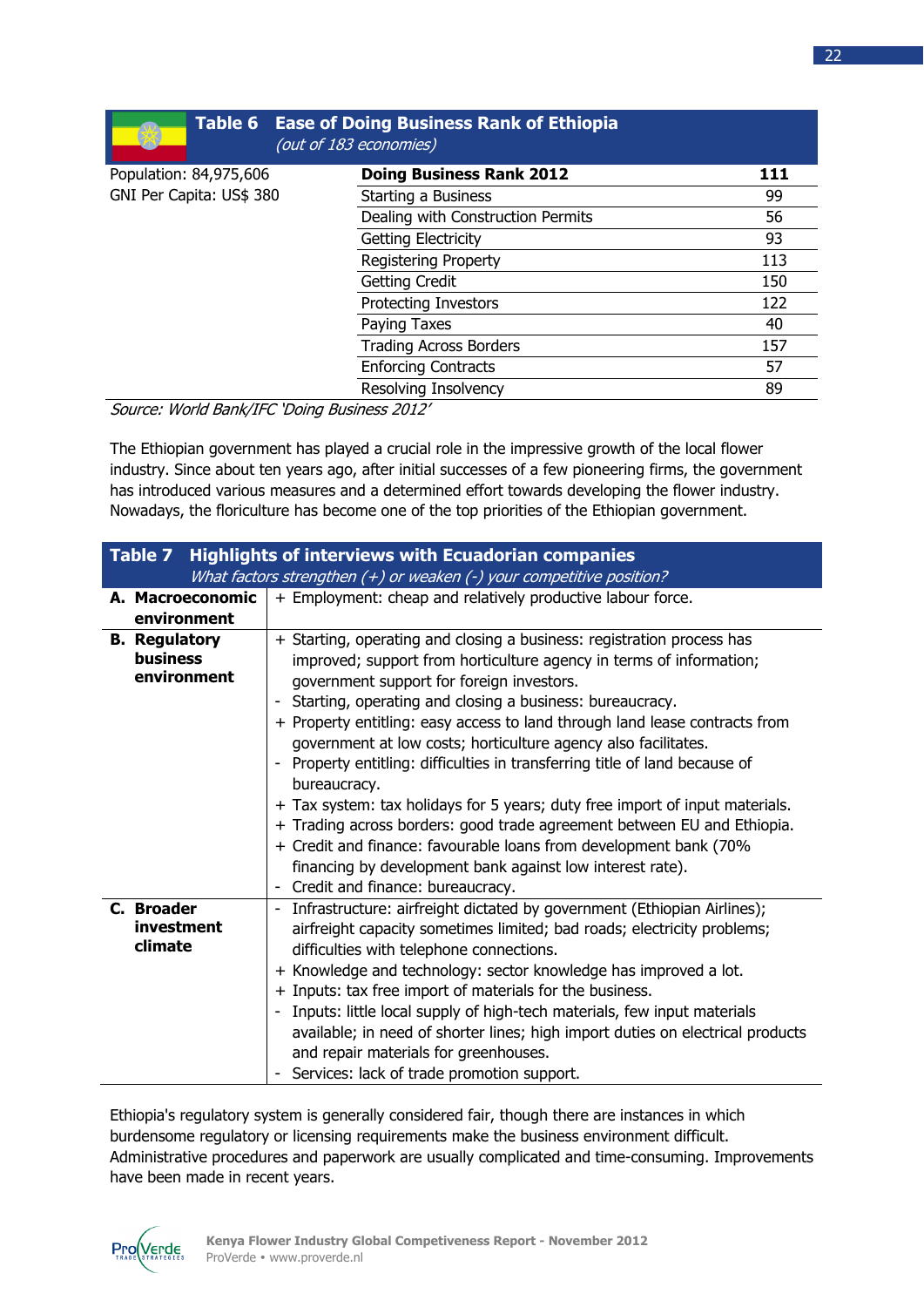In 2002, the government established a Horticulture Development Team which was upgraded in 2008 to the *Ethiopian Horticulture Development Agency (EHDA)* with the aim of providing faster and more coherent services for horticulture exporters. The creation of such a semi-autonomous agency was to offer one-stop services for investors in order to avoid cumbersome transactions with several layers of bureaucracy.

## **Tax system**

Interviewed growers were unanimously positive about the tax system. Particularly, the fact that starting investors in the flower industry benefit from an income tax exemption of five years was mentioned by almost all growers. They enjoy duty free import of input materials.

## **Infrastructure**

On the other hand, growers collectively complain about infrastructure issues. Airfreight is dictated by the government (Ethiopian Airlines) and capacity is sometimes limited. Nevertheless, compared to a few years ago airfreight and handling services has seen some major developments in recent years. Other problems relate to the frequent electricity problems. The state-owned telecommunications company offers slow, expensive, and unreliable phone and Internet services.

- > One of the growers mentioned that flower farms are at the mercy of the national carrier, because effectively there is a monopoly: other airlines experience delays of handling at airport and other difficulties.
- > In a recent article in Capital, the Director General of the EHDA, stated that Ethiopia is planning to increase the number of cargo flights and destinations of its main horticultural products. He said that the arrangement will allow exporters to manage the costs of transportation with the government subsidising the cargo.
- > Logistics of input materials are often problematic. Sea freight from Europe should take around 45 days (22 days shipping), but actually takes up to 5 months, because of bureaucracy at customs/revenues. This makes it difficult to plan and the company might run out of the stocks.
- > Growers complain that Ethiopian airlines is not reliable, because flights are often over- or under booked, which causes delays. Several growers indicated that the government frustrates other airlines' operations by asking high landing fees and providing inconvenient time slots.
- > Intermittent power outages were particularly a problem during peak periods in 2010, but such critical shortages seem to have been resolved in 2011. Despite new hydropower dams, electricity demand still outpaces supply.

## **Property entitling**

Access to land through land lease contracts from government at low costs have been one of the attractive factors in the development of the Ethiopian flower industry. This helped to reduce the financial burden for investors and has made entry easier.

- > In the past years, the government made land available for flower farms.
- > There is no right of private land ownership. All land is owned by the state and can be leased for up to 99 years (average 25-30 years).
- > There are some complaints among growers about the difficulties they encounter in transferring title of land because of bureaucracy.

## **Credit and finance**

The prohibition on foreign financial services institutions from operating in Ethiopia and the undeveloped regulatory environment have resulted in a limited and weak financial sector. Ethiopia's banking sector is not fully liberalised and interest rates are not always determined by the market forces since Government controls the lending policies of the Central Bank. This makes local borrowing difficult for new investors.

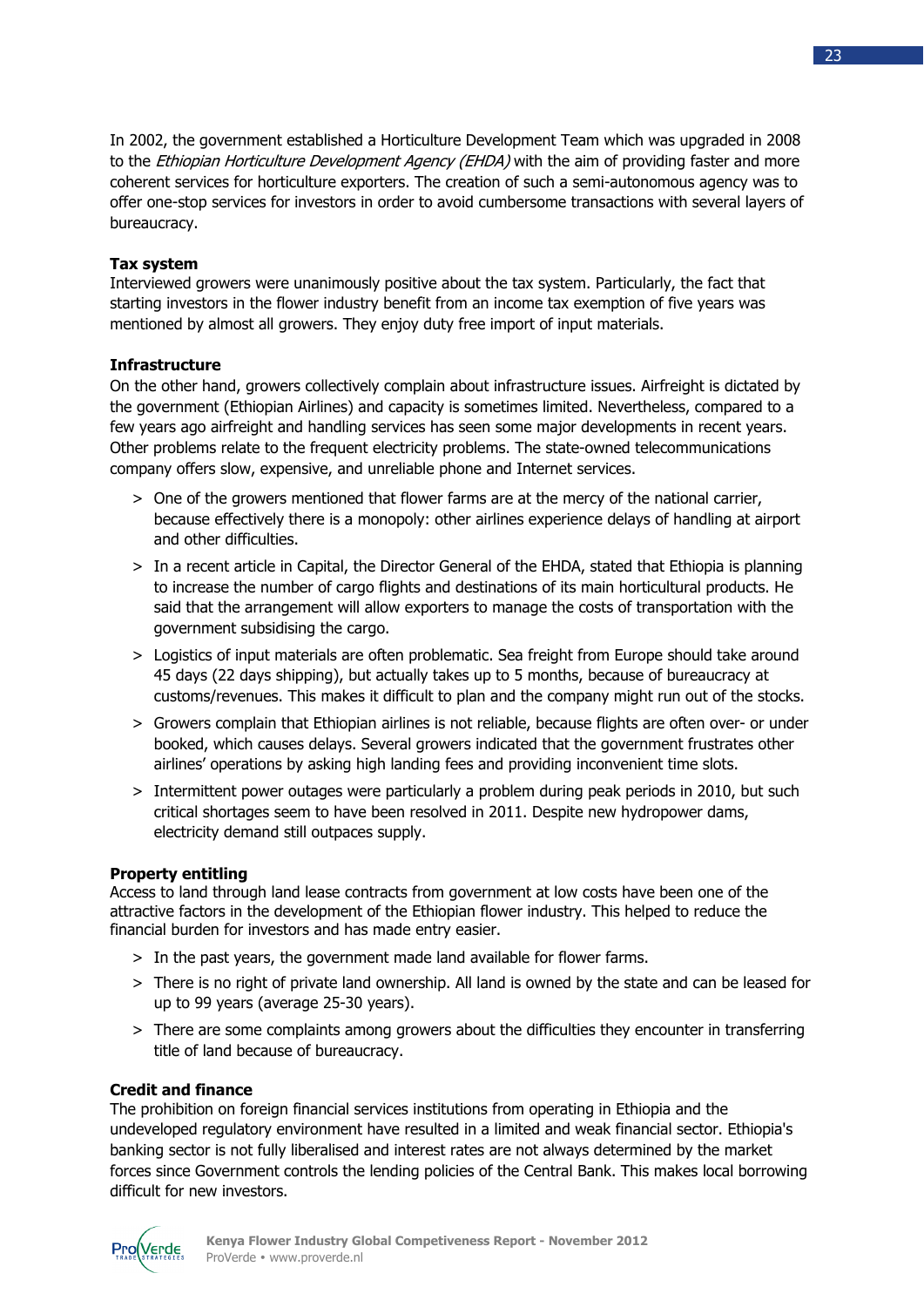However, the Ethiopian flower industry has benefitted over the last 8 years from Government-funded incentives offering new export projects 70% loans with a 12% interest rate. Investors could borrow up to 70:30 debt-equity ratio with no collateral requirement and against low interest rates. This has encouraged a surge of foreign direct investments, mainly for the establishment of rose farms. Interviewed growers stressed the importance of the attractive credit facilities for their companies. (USCS 2012, USAID 2012, ProVerde 2011)

- > Foreign exchange availability continues to challenge businesses in Ethiopia, despite some improvement since the biggest problems in 2008.
- > Ethiopia has been battling high inflation in recent years. Year-on-year inflation peaked at 64% in July 2008.

## **Inputs**

Growers are heavily dependent on imported inputs, including fertilisers, irrigation equipment, and construction material for greenhouses. There are little local supplies of high-tech materials, only few input materials are available. They indicated difficulties obtaining these inputs. Importing materials is burdensome and in need of shorter lines. There are high import duties on electrical products and repair materials for greenhouses. On the positive side, import of materials for business is exempted from duties.

## **Sector cooperation**

The Ethiopian Horticulture Producer Exporters Association (EHPEA) has been a major force behind the growth of the industry. Its main goal is to promote and safeguard the sustainable and competitive position of the Ethiopian flower industry. Several interviewees considered that EHPEA has played an important part in the success of the industry. On top of its successful lobbying, the association provides important services like the organisation of a biannual trade exhibition. EHPEA also took the lead in establishing a Code of Practices for the flower industry.

## **Knowledge and technology**

Technological progress in the Ethiopian flower industry is largely driven by foreign investors. Agricultural research intensity in general (total spending as a percent of agricultural output) in Ethiopia is one of the lowest in the world (GDS 2011). Funding remains highly dependent on donor loans and grants. Within the context of weak research intensity in the overall agriculture sector, the R&D specific to the flower industry sector is also weak.

> Growers indicated that the quality of human resources have improved a lot, Ethiopians have gained knowledge and experience to produce/export according to European standards, there are less expatriates required, which means lower salary costs.

## **Employment, labour regulations**

Ethiopian wages are low, considerably lower than in Kenya. Nevertheless, none of the interviewed growers mentioned this during the interviews.

> Approximately 85% of Ethiopia's 86.8 million people work in subsistence agriculture in 2011. Labour remains readily available and inexpensive in Ethiopia. Skilled manpower, however, is scarce.

## **3.4 Netherlands**

Structural and regulatory reforms have long been an integral part of a major reorientation of Dutch economic policy. Product market competition is strengthened through programs aimed at stimulating market forces, liberalisation, deregulation, and legislative quality combined with a tightening of competition policy. As a result, the Netherlands is ranked  $31<sup>st</sup>$  on the World Bank's Doing Business Ranking of 2012, highest of all the leading flower producing countries reviewed.

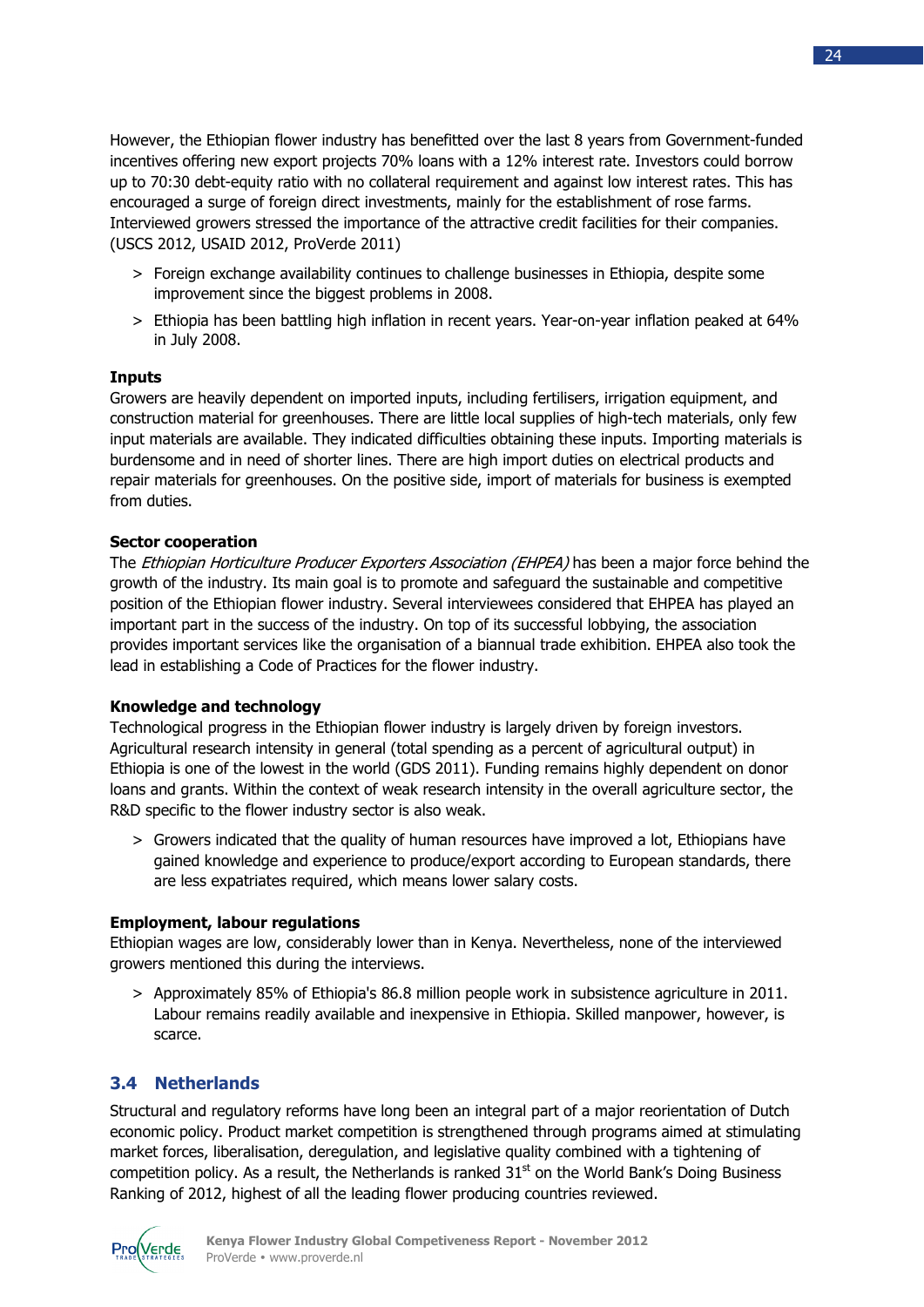As an open economy, the Netherlands scores particularly high on 'trading across borders'. Notably low ranks are related with the protection of investors and dealing with construction permits.

|                             | Table 8 Ease of Doing Business Rank of the Netherlands<br>(out of 183 economies) |     |
|-----------------------------|----------------------------------------------------------------------------------|-----|
| Population: 16,622,560      | <b>Doing Business Rank 2012</b>                                                  | 31  |
| GNI Per Capita: US\$ 49,720 | Starting a Business                                                              | 79  |
|                             | Dealing with Construction Permits                                                | 99  |
|                             | <b>Getting Electricity</b>                                                       | 67  |
|                             | <b>Registering Property</b>                                                      | 48  |
|                             | <b>Getting Credit</b>                                                            | 48  |
|                             | <b>Protecting Investors</b>                                                      | 111 |
|                             | Paying Taxes                                                                     | 43  |
|                             | <b>Trading Across Borders</b>                                                    | 13  |
|                             | <b>Enforcing Contracts</b>                                                       | 28  |
|                             | Resolving Insolvency                                                             | 7   |

Source: World Bank/IFC 'Doing Business 2012'

The Dutch floriculture industry is widely known as leading in the world. Nevertheless, Dutch flower production is struggling. Costs for labour, energy, land and greenhouse construction are high, government regulation is relatively strong, and the impact of the economic crisis is also felt in the Netherlands. Notwithstanding the decline in production area, the strong Netherlands' position in the global cut flower trade remains.

For the Netherlands, as a member of the European Union, EU policies on agriculture and rural development are leading at national level. As from the 1960s, the EU Common Agriculture Policy (CAP) has been applied in order to facilitate a viable agricultural sector. The impact of the CAP on the Dutch flower industry, however, seems limited. Agricultural production subsidies and mechanisms for guaranteed prices have never applied specifically to the floricultural sector. Actually, increasingly strict rural and environmental policies have become CAP elements that do influence floriculture, in particular in areas like energy use in greenhouses and pesticide use.

The main policy instruments that are currently used by the Dutch government are:

- Subsidies (innovation investments; demonstration projects).
- Tax reduction on sustainable investments.
- Rules/directives, for example EU's  $CO<sup>2</sup>$  cap-and-trade system.
- Guarantees, for example for geothermal projects (risk reduction).
- Support for research and extension.

## **Tax system**

The Dutch tax system is fairly general, while other countries may have more specific agricultural facilities or other favourable facilities. However, a broad range of investment incentives exists: free depreciation of environmental investments, accelerated depreciation for starting entrepreneurs, an investment allowance, the energy-saving investment allowance and the environmental investment allowance. The Netherlands offers a broad range of additional tax credits.

- > In the Netherlands, investment incentives, the agricultural arrangement (support to knowledge system) and the rules for loss transfer are particularly beneficial and place it in the category of countries with the most supportive tax system in the EU:
	- The rules for loss transfer are quite generous in the Netherlands.
	- As in most EU countries, more than one depreciation method is allowed.

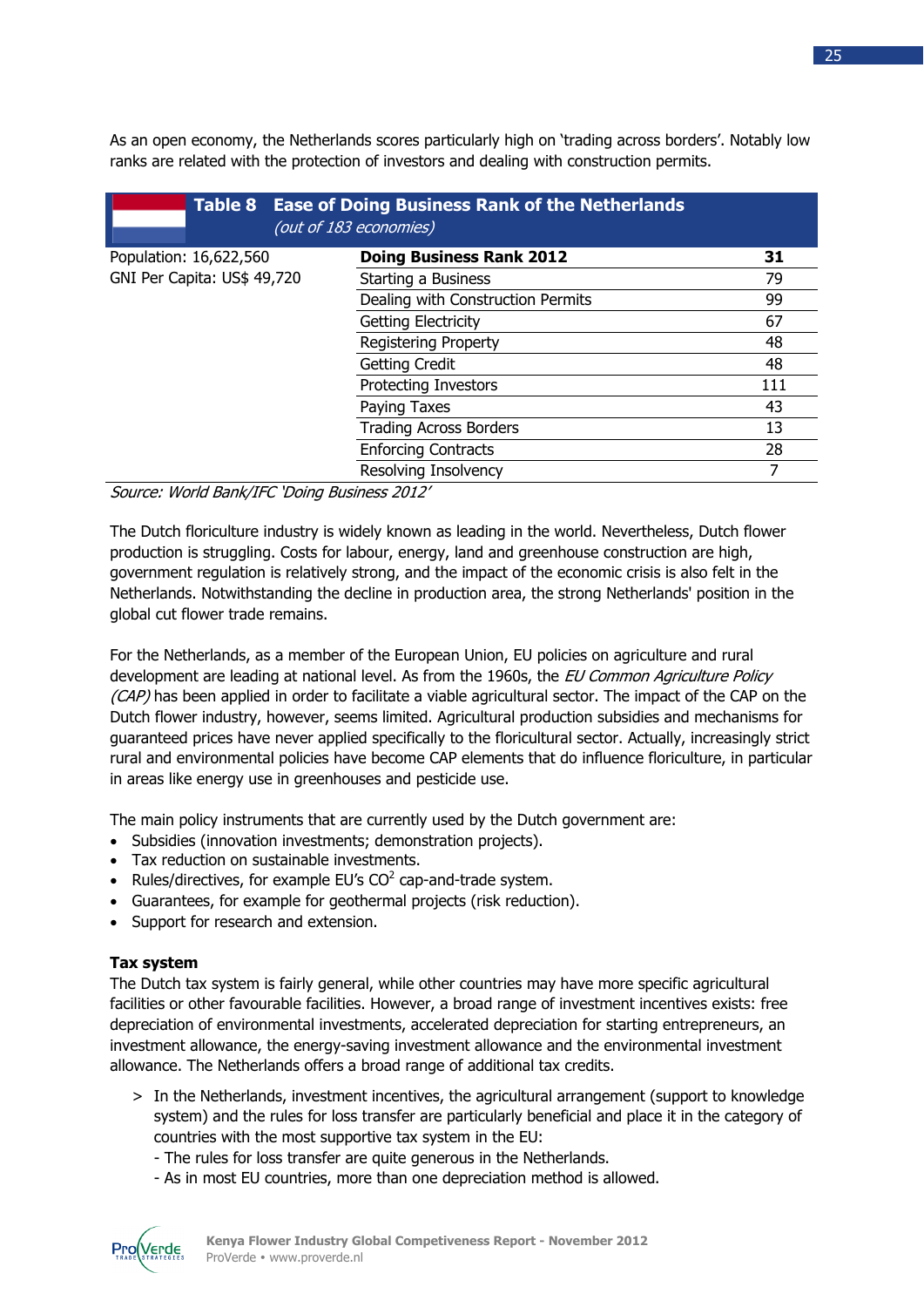## **Labour regulations**

The high labour costs and complex labour laws are a constant concern for growers, but also a driving force for innovation and pursuing efficiency improvements.

- > Relatively high labour costs and labour market imperfections, e.g. complex labour laws resulting in restrictive hiring and firing practices for employers.
- > The minimum wage starting January 1, 2012 for employees older than 23 years is approximately  $\epsilon$  1,446 a month. The minimum wage for younger employees is lower.
- > The majority of the Dutch workforce is well-educated and multilingual.

## **Credit and finance**

The financial markets are fully developed and operate at market rates, facilitating the free flow of financial resources. Since the financial crisis, however, it has become more difficult for companies to obtain loans.

> Most projects are financed by public and private sector lenders at commercial rates. The Netherlands has access to EU funded programs, which provide a wide range of support in the form of grants, loans and co financing for training, feasibility studies, infrastructure projects in the environmental, transportation, energy and other key sectors.

## **Knowledge and technology**

Two years ago, the Dutch government set a general policy aiming to promote a sustainable, viable, innovative and internationally competitive agribusiness. The new industrial policy is very specific about leaving room for entrepreneurs to do their business and to grow.

- > Of all innovations in the protected cultivation 80% originate in the Netherlands.
- > Research & development in the Dutch floriculture sector comprises public and private sector organisations.
- > Plant breeding and seed companies in the Netherlands spend on average 15% of their turnover on R&D activities.
- > Dutch horticulture is concentrated in five clusters, called *Greenports*, where businesses and research institutes work closely together on production, R&D, logistics, infrastructure, and exports.

The previous government has chosen nine so-called '*Top sectors'* to focus on for further strengthening. Each top sector formed a 'top team' with representatives of companies, scientists and government. The top team advises the Minister on the ambitions and priorities of the sector. 'Horticulture and Source Materials' is selected as one of nine top sectors of the Dutch economy.

> The horticulture top team has articulated has seven key elements: 1) doubling the growth in added value, 2) being a world leader in international enterprise, 3) being an international hub for knowledge exchange, research and education, 4) sustainability, 5) optimisation of space and infrastructure for the entire chain, 6) a strong image and an internationally leading brand, and 7) a decisive and responsible sector organisation.

The Dutch *agricultural knowledge system* has always received considerable government support. From the beginning, the system consisted of a close interaction between the agricultural education system, research and extension system. The exchange of information and transfer of knowledge, based on a strong infrastructure for scientific research and education, has led to a tremendous improvement of the Dutch knowledge basis and to a corresponding high level of innovation. In this so-called 'Golden Triangle' (Research-Extension-Education), the Ministry of Agriculture was responsible for the entire agricultural education system in the Netherlands. Gradually, the system has developed towards a stronger interaction between the companies and the research organisations. Nowadays, the

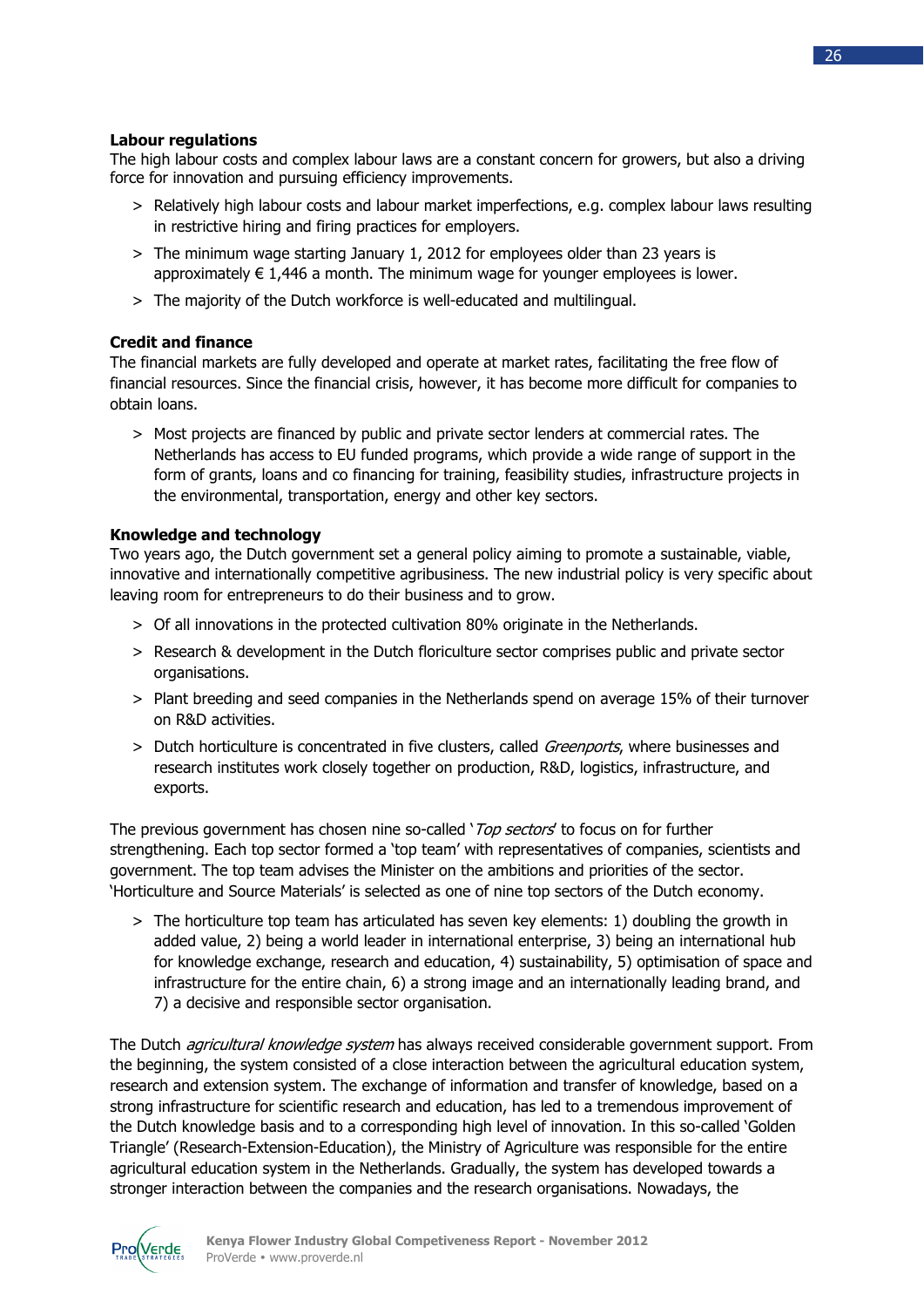knowledge system is in the middle of a transition towards new concepts of co-innovation, in which industries and research centres operate together in new and more open forms of collaboration.

Examples of Dutch innovation initiatives:

- > An example of the golden triangle in action is *Green Farming*, a program that aims to connect horticultural networks in the Netherlands, Kenya and Ethiopia by setting up joint activities, projects or co-operations in research, development and production. The Green Farming consortium consists of about 25 companies in horticulture technology and Wageningen University and Research Centre. The Dutch government supports the programme in close cooperation with the Dutch Embassies in Nairobi and Addis Ababa. For example, a demonstration project on water management for the Kenyan horticultural sector was set up.
- > An example of a subsidy with considerable impact on the floricultural sector is *Private Sector* Investment programme (PSI). The PSI programme is a subsidy programme of the Dutch Ministry of Foreign Affairs / Development Cooperation that supports innovative investment projects in emerging markets. A PSI project is an investment project, implemented by a Dutch (or foreign) company together with a local company, in one of the eligible developing countries. If this investment meets the criteria, it can be eligible for a grant by PSI. This grant consists of a financial contribution to the investment costs. Under certain conditions, up to 50 percent of the investment will be compensated. PSI is available to Kenya, Ethiopia, Tanzania and Uganda.
- > In autumn 2012, *Greenport Aalsmeer* started. The aim of this innovation programme is to support innovation processes of growers, traders and suppliers of horticultural crops, so that innovations come about faster and result in more profitable businesses. The programme is made possible by grants from the province of Noord-Holland and Europe (ERDF). The programme runs until 2015 and has a budget of € 2.5 million. Educational institutions (WUR and Inholland) are also involved in the program.

## **3.5 Other countries**

Besides the four leading flower producing countries described in the previous sections, the World Bank's view on a number of other more or less relevant countries are illustrated in Table 9. Important differences can be noted.

- > Israel obviously stands out, particularly because of its protection of investors and ease of obtaining credit.
- > Together with India, the African countries Tanzania and Uganda score particularly poor.
- > Remarkably, all countries score relatively high (better than their total ranking) on getting credit.

| How other producer countries rank on ease of doing business<br>Table 9 |               |        |              |                    |              |              |  |
|------------------------------------------------------------------------|---------------|--------|--------------|--------------------|--------------|--------------|--|
|                                                                        | <b>Africa</b> |        |              | <b>Middle-East</b> | Asia         |              |  |
|                                                                        | Tanzania      | Uganda | <b>Egypt</b> | Israel             | <b>India</b> | <b>China</b> |  |
| <b>Ease of Doing Business Rank</b>                                     | 127           | 123    | 110          | 34                 | 132          | 91           |  |
| Starting a Business                                                    | 123           | 143    | 21           | 43                 | 166          | 151          |  |
| Dealing with Construction Permits                                      | 176           | 109    | 154          | 137                | 181          | 179          |  |
| Getting Electricity                                                    | 78            | 129    | 101          | 93                 | 98           | 115          |  |
| <b>Registering Property</b>                                            | 158           | 127    | 93           | 147                | 97           | 40           |  |
| <b>Getting Credit</b>                                                  | 98            | 48     | 78           | 8                  | 40           | 67           |  |
| <b>Protecting Investors</b>                                            | 97            | 133    | 79           | 5                  | 46           | 97           |  |
| Paying Taxes                                                           | 129           | 93     | 145          | 59                 | 147          | 122          |  |
| <b>Trading Across Borders</b>                                          | 92            | 158    | 64           | 10                 | 109          | 60           |  |
| <b>Enforcing Contracts</b>                                             | 36            | 116    | 147          | 94                 | 182          | 16           |  |
| Resolving Insolvency<br>45<br>63<br>137<br>128<br>122                  |               |        |              | 75                 |              |              |  |

Source: World Bank/IFC 'Doing Business 2012'

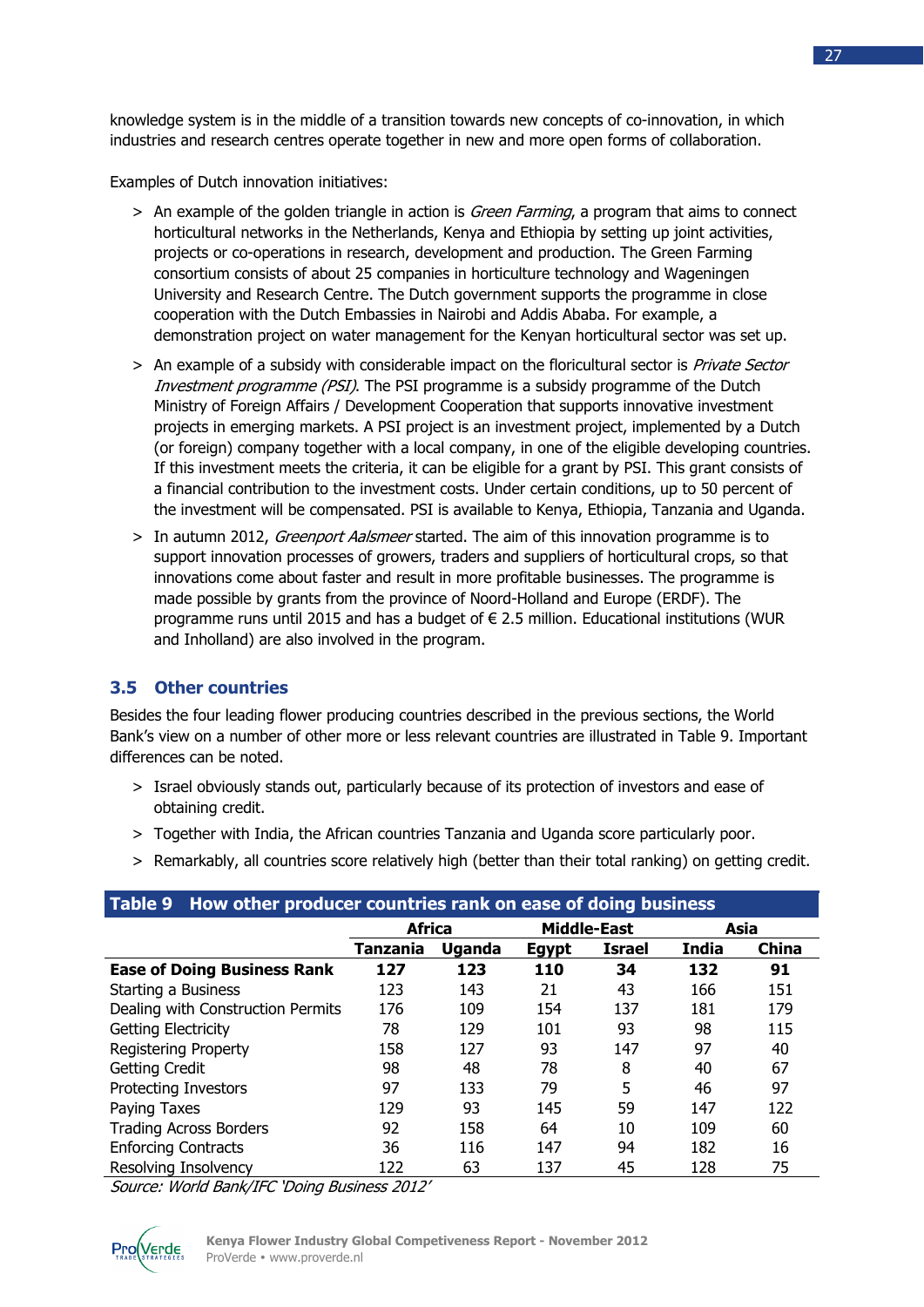## **Tanzania**

- In the past, the government assisted the industry with temporary tax exemptions and the provision of cheap land. Government support ceased for a while which hampered further development of the sector. Nowadays, the government is again promoting horticulture with funding and land.
- Tanzania remains an attractive country for growers (of flowers and cuttings) thanks to its political stability, good water, climate and relatively low production costs.
- Improving air and road networks are focal points of TAHA, the Tanzanian Horticultural Association.
- The Horticultural Development Council of Tanzania is also concerned with "horticultural business".
- Airfreight capacity is sometimes problematic.
- Tanzania offers a competitive package of fiscal incentives in comparison with other African countries, aiming at providing an attractive fiscal regime for foreign trade:
	- Zero-rated duty on capital goods, all farm inputs including fertiliser, pesticides and herbicides.
	- Reduced import tariff on project capital items to 0% for investors (Tanzania Investment Centre).
	- Favourable investment allowances and deductions on agricultural machinery and implements.
	- Deferment of VAT payment on project capital goods
	- Imports duty drawback on raw materials for inputs for exports.
	- Zero-rated VAT on agricultural exports and for domestically produced agricultural inputs.
	- Indefinite carry-over of business losses against future profit for income tax.
	- Reasonable corporate and withholding tax rates on dividends.
- Dealing with construction permits and registering property remains cumbersome.

## **Uganda**

- Roses are still the leading export product, but production of cuttings has become increasingly important over the years, not in area, but in terms of employment and export value.
- Rose growers are facing difficulties. The market for small-budded varieties (sweethearts), which are traditionally grown in Uganda, is under pressure.
- Critical constraints to the competitiveness of Ugandan horticulture are, amongst others, inadequate infrastructure, limited airfreight and facilities, and frequent power shortages.
- Access to credit is problematic (limited and at high cost).
- Phytosanitary and other trade-related standards and institutions need improved capacity.
- There are attractive tax incentives, such as a 0% import duty on importation of a complete greenhouse unit and VAT is deferrable. There is also a 10 year tax holiday for flower exporters (incentive awaits approval of relevant regulations). Then again, entrepreneurs also face multiple taxes and charges with similar effects.

## **Egypt**

- The floriculture industry in Egypt is modest, but has potential. The majority of the growers produce for the local market, which is large in Egypt. Another part goes to the Middle East region. Only a small portion goes to Europe.
- Advantages of Egypt are cheap labour and electricity. Water available is not a problem for most farmers.
- Climatic conditions are similar to Israel. Egypt will not directly compete with Kenya and Ethiopia as the climate is not suitable for growing Kenyan varieties. Egypt should, however, be able to compete with countries like Israel and Turkey.

## **Israel**

- The area cultivated with flowers has been shrinking considerably and continuously during the past ten years. Growers face strong competition from particularly African countries.
- Production costs are high because labour, land and water are scarce.
- The shekel-euro exchange rate between was not always favourable to exporting flowers to Europe.
- With respect to getting credit and the protection of investors, Israel is among ten most favourable countries in the world.

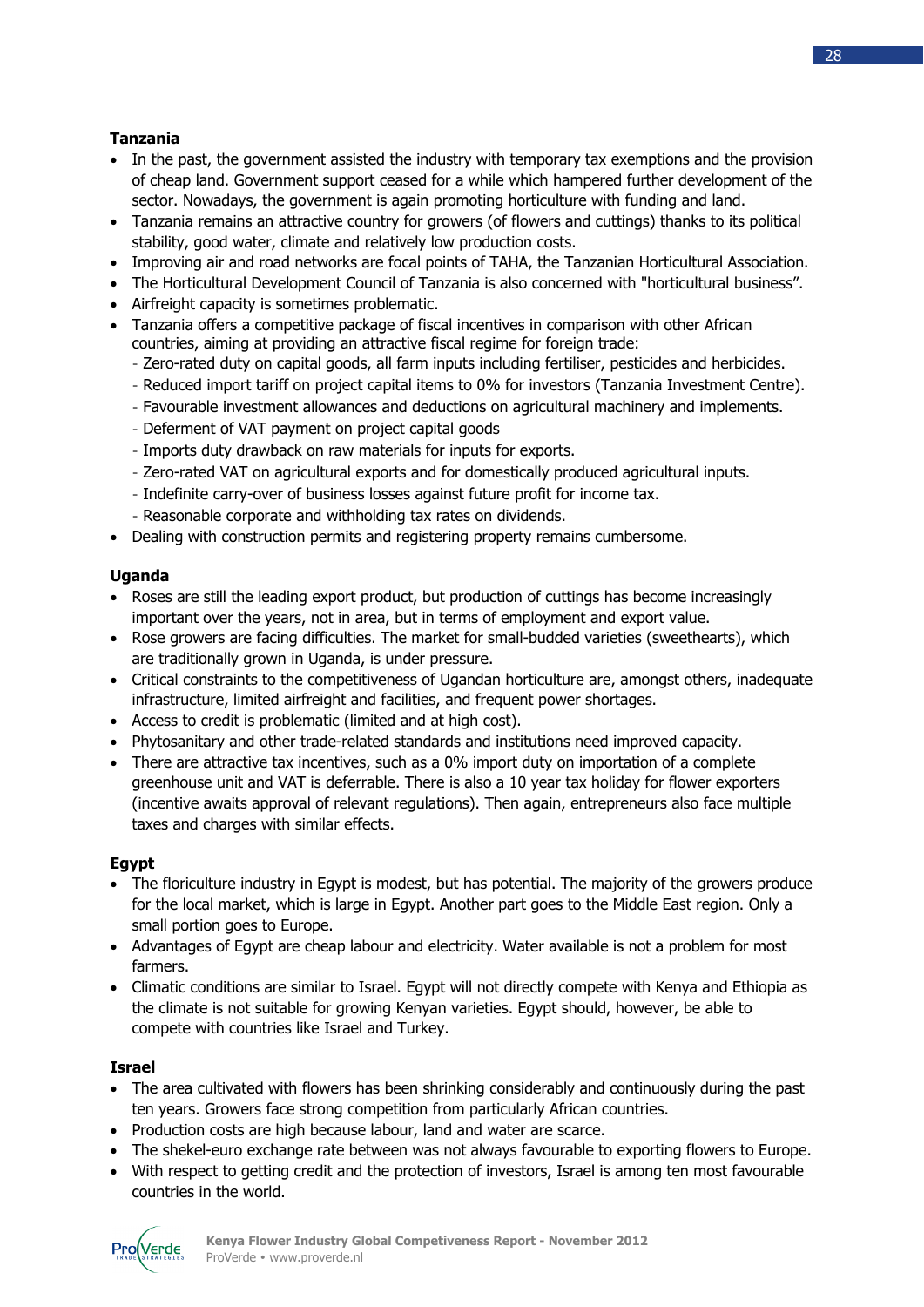Over the past years, there has been a strong trend towards Israelis adapting their product range. The new focus, however, has not prevented Israeli floriculture from falling back.

## **India**

- India is fast becoming a strong centre of floriculture production.
- Production is principally supplying the growing local market.
- Floriculture is at present a priority sector in India. National policies, budgetary allocation, diversification of horticultural products, liberalised imports are clearly an indication that the country is committed to development in the field of horticulture including floriculture.
- Bureaucracy related with starting a business and dealing with construction permits, as well as problems in enforcing contracts remain a problem for Indian entrepreneurs.

## **China**

- The flower industry has the government's support. Large investments are directed at the industry.
- Floriculture education and research stand at a low level. Farm management skills are limited.
- Available land is cheap, but labour costs are gradually increasing.
- China has the largest potential market in the world and flower consumption is expected to increase as the economy grows.
- China, however, is not expected to become a direct competitor for Africa on the European market in the coming years. Exports remain limited and mainly target Asian countries.

## **3.6 Lessons to be learnt**

We have seen that a number of factors have a strong impact on the competitiveness of flower producers in the leading flower exporting countries. A distinction can be made between internal and external factors, which can or cannot be controlled by individual companies, organisations or governments. In the past couple of years, external factors like climate, currency exchange rates and oil price fluctuations have had a major impact on the competitiveness of flower exporting countries.

Internal factors are determined in the first place by the entrepreneurs themselves, but also governments and sector organisations play an important role. Other relevant actors are research and training institutes, credit and financial institutions, quality and regulatory agencies, and trade and investment promotion agencies.

In the current highly competitive flower industry, which is characterised by increasing internationalisation and highly dynamic market conditions, the existence of an enabling business environment is an absolute precondition for a successful industry. So is a stable political and economic environment.

Experiences from around the world show that growers that have to pay more than their competitors for energy, telecommunications, customs services, transport and logistics, finance, specialised skills and business services, and overall security find it hard to compete in overseas markets.

Important lessons with respect to floricultural competitiveness include:

## A sound regulatory environment

 Growers worldwide consider compliance with local laws and regulations important and positive. Examples are the stringent phytosanitary regulations in Colombia and the increasing labour and environmental regulations in Ecuador. In both examples, growers at first complain about the costs associated with these regulations, but almost unanimously they conclude that sector-wide compliance has had a positive impact on reassuring customers with respect to concerns about social and environmental issues.

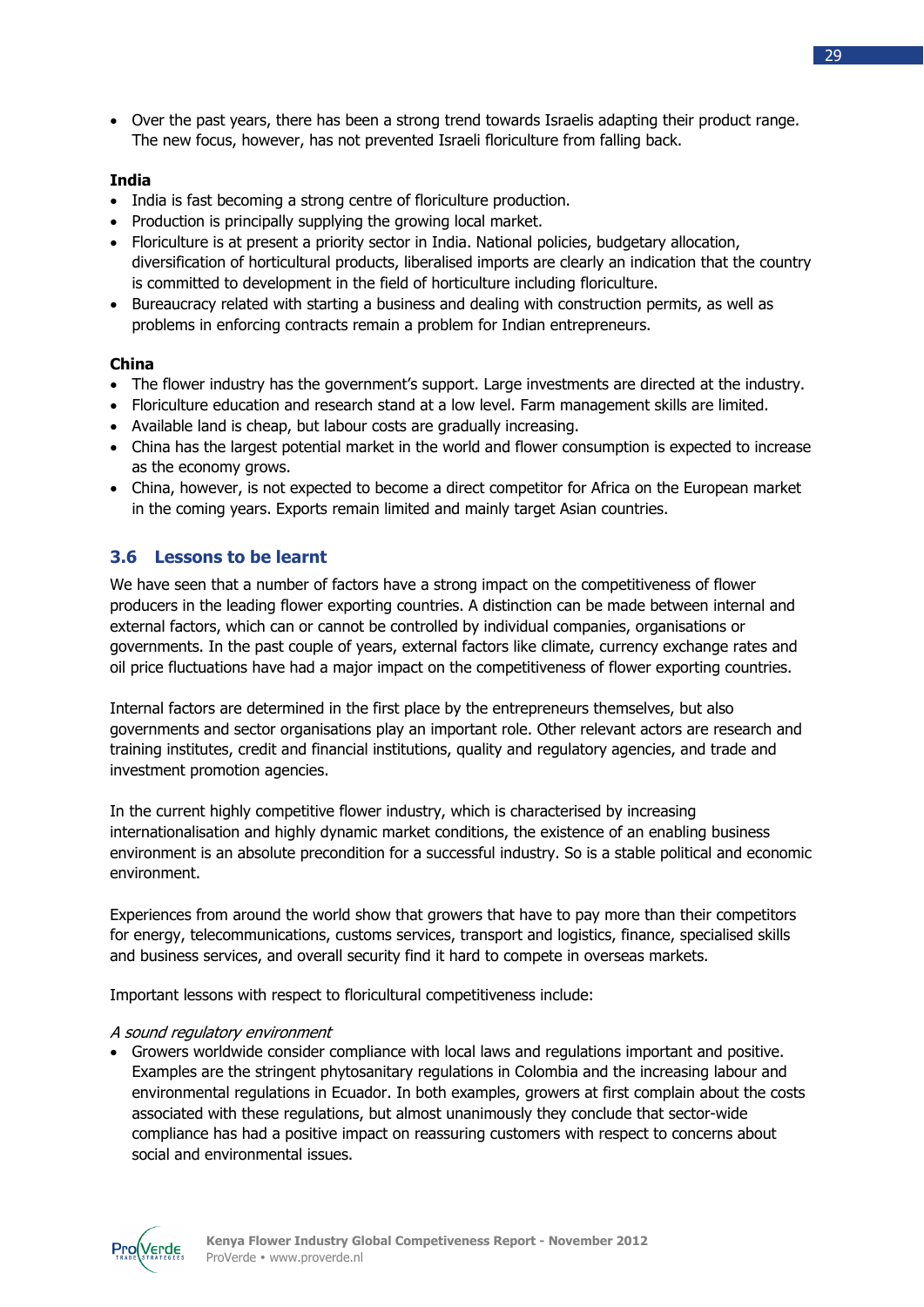We have seen that several countries have put considerable efforts in reducing paperwork and bureaucratic overhead. Not only the environment for trade has been streamlined (by increasing the efficiency of customs), but also the tax system has become less complex.

## Critical role of knowledge and innovation

- Labour and other production costs are rising in all leading producer countries (often more than in Kenya). Growers look for ways to increase productivity and introduce mechanisation.
- Latin American and African growers encounter difficulties in finding and applying relevant technology. High-tech solutions from the Netherlands and Israel are readily available, but appropriate medium-technology that corresponds to the local situation is what they need.
- Innovation can be encouraged in a number of ways, for instance through grant schemes, tax relief on research and development spending, specific technical assistance, or government support to an active floricultural research programme.
- The number of specific R&D activities by foreign institutions and companies for the Kenyan floriculture sub-sector is limited. Flower breeders have dedicated breeding programmes for the Kenyan floriculture sector. The Dutch Wageningen University has been involved in various adaptive research and capacity building programmes financed by the Dutch Government. These examples are however exceptions.

## National coordination and cooperation

- Competition from other supplying countries in Kenya's main markets is increasing. Colombian and Ecuadorian private sector bodies and export promotion organisations are more actively promoting their national brand then African countries.
- In some countries, governments play an important role in coordinating efforts among different actors. Sometimes a sector association fulfils this role. Experience from Ethiopia illustrates the potential impact of government support on the development of a young industry. Also the Colombian and Dutch governments still play a major role in facilitating advances in the sector.
- The Colombian story illustrates that, while the idea or vision is important, the real challenge and source of future success lies in a coordinated approach. Government support and policies helped to create adequate conditions for investment and production growth, not to mention initiatives geared towards export promotion and facilitation. The role of Asocolflores in promotion cannot be overstated, which creates national product recognition in foreign markets.

## Infrastructure and logistics

- Other leading flower exporting countries have recognised the importance of a competitive logistics infrastructure as a critical ingredient to the success of their flower industry. Nevertheless, in countries like Ecuador and Ethiopia, growers complain about sub-optimal conditions in airfreight logistics. Either reliability of air connections, availability of cargo space or the mere airfreight rates are a problem.
- The quality of local transportation and infrastructure including telecommunication in general has much improved in countries like Colombia and Ecuador, and even Ethiopia.

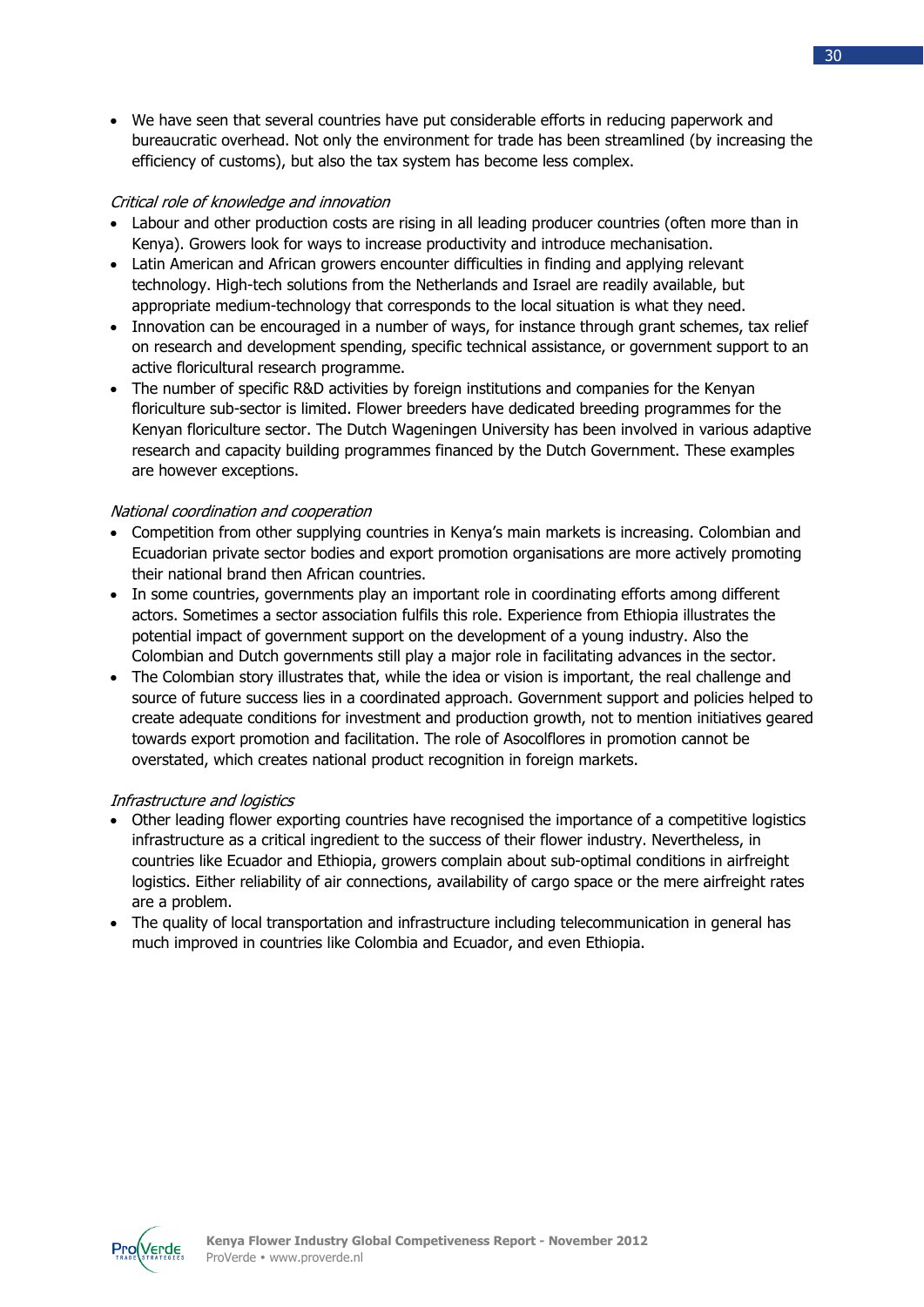## **4 Review of the Kenyan Business Enabling Environment**

## **4.1 How Kenya compares to other countries**

From a global comparative perspective, Kenya ranks 109 out of 183 economies on the World Bank/IFC 'Doing Business 2012' list. Kenya scores well on dealing with construction permits (rank 37) and getting credit (rank 8). The country's business climate is particularly underperforming in taxes (rank 166), but also starting up business (rank 132), registration of property (rank 133), trading across borders (rank 141) and enforcing contracts (rank 127).

Since 2006, Kenya has improved a bit on some indicators. Most notably the time to start a business was reduced. Other improvements were made in getting credit and trading across borders. Other areas saw fewer or no improvements. The data indicate that Kenya is reforming, just not at the same pace as some of its regional and global competitors.

|                          | <b>Table 10 Ease of Doing Business Rank of Kenya</b><br>(out of 183 economies) |      |      |                 |
|--------------------------|--------------------------------------------------------------------------------|------|------|-----------------|
| Population: 40,862,900   |                                                                                | 2012 | 2011 | change          |
| GNI Per Capita: US\$ 780 | <b>Doing Business Rank</b>                                                     | 109  | 106  | -3              |
|                          | Starting a Business                                                            | 132  | 128  | $-4$            |
|                          | Dealing with Construction Permits                                              | 37   | 38   | $^{\mathrm +1}$ |
|                          | <b>Getting Electricity</b>                                                     | 115  | 111  | -4              |
|                          | <b>Registering Property</b>                                                    | 133  | 133  |                 |
|                          | <b>Getting Credit</b>                                                          | 8    | 8    |                 |
|                          | <b>Protecting Investors</b>                                                    | 97   | 93   | -4              |
|                          | Paying Taxes                                                                   | 166  | 163  | -3              |
|                          | <b>Trading Across Borders</b>                                                  | 141  | 141  |                 |
|                          | <b>Enforcing Contracts</b>                                                     | 127  | 126  | -1              |
|                          | Resolving Insolvency                                                           | 92   | 90   | $-2$            |

Source: World Bank/IFC 'Doing Business 2012'

In Africa, Kenya is ahead of Egypt, Ethiopia, Uganda and Tanzania, but behind Rwanda and South Africa. Except for Ecuador, most other leading flower producing countries rank higher than Kenya.



Source: World Bank/IFC 'Doing Business 2012'

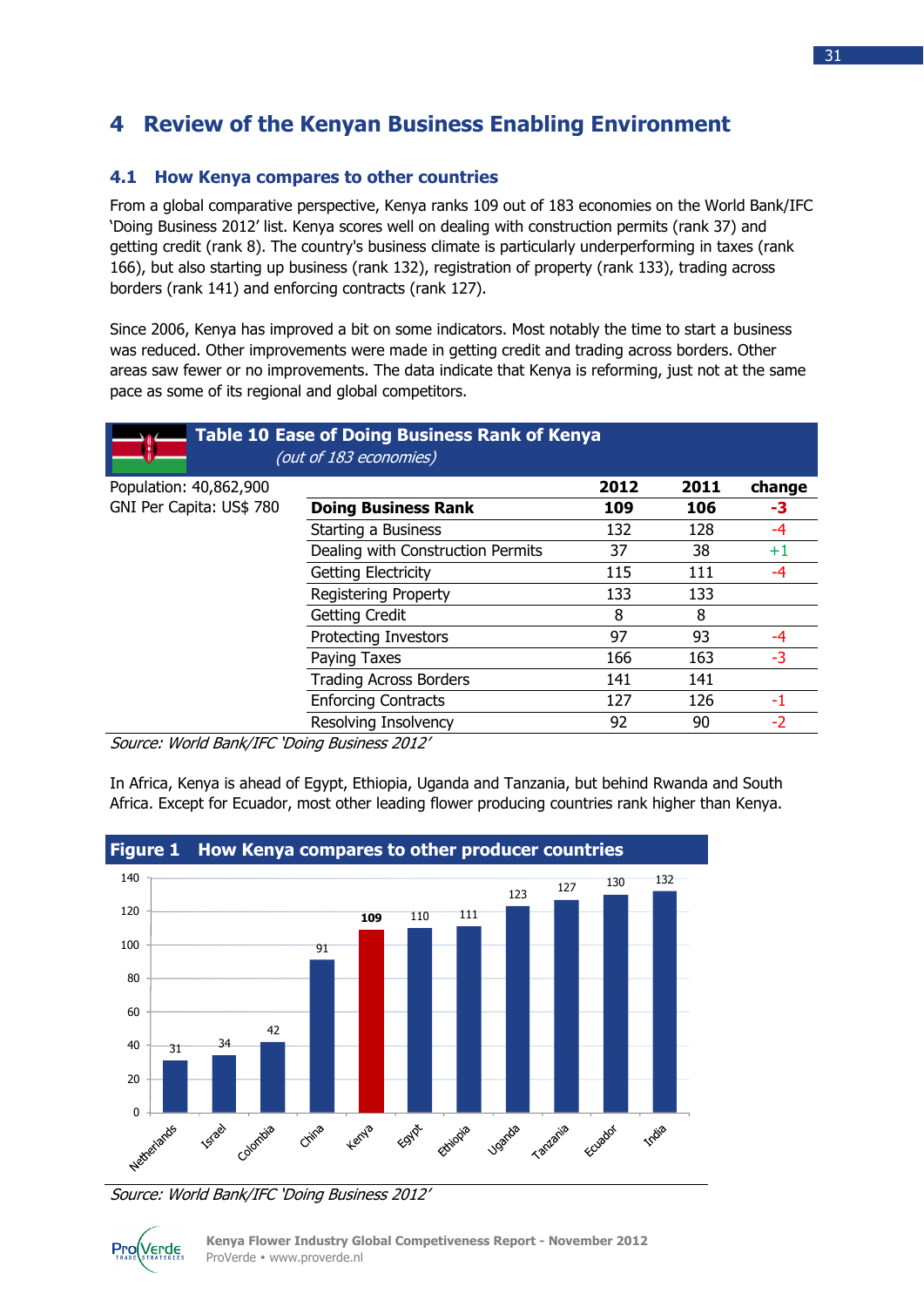The table below offers insight into the individual competitive factors. Kenya's weak position in terms of 'Paying Taxes' stands out, the lowest of all flower producing countries. On the other side, the high position in 'Getting Credit' is also worth noticing.

The Kenyan government seems keen on undertaking comprehensive structural reforms aimed at improving the investment climate. However, creating the right environment for a country to grow is not an easy task, especially in today's integrated global economy. Many external factors are beyond government control. But there are areas within the sphere of government jurisdiction that can make a country's economy more resilient. Business regulation reforms help create an investment climate conducive to starting and running a business, where complying with regulations brings more benefits than costs. (WB/IFC 2012a)

## **Table 11 How Kenya and comparator producers countries rank on the ease of doing business**

|                               | Netherlands | <b>Israel</b> | Colombia | China | Kenya | Egypt | Ethiopia | Uganda | Tanzania | ►<br>Ecuado | <b>India</b> |
|-------------------------------|-------------|---------------|----------|-------|-------|-------|----------|--------|----------|-------------|--------------|
| <b>Overall Rank</b>           | 31          | 34            | 42       | 91    | 109   | 110   | 111      | 123    | 127      | 130         | 132          |
| Starting a Business           | 79          | 43            | 65       | 151   | 132   | 21    | 99       | 143    | 123      | 164         | 166          |
| <b>Construction Permits</b>   | 99          | 137           | 29       | 179   | 37    | 154   | 56       | 109    | 176      | 91          | 181          |
| <b>Getting Electricity</b>    | 67          | 93            | 134      | 115   | 115   | 101   | 93       | 129    | 78       | 128         | 98           |
| <b>Registering Property</b>   | 48          | 147           | 51       | 40    | 133   | 93    | 113      | 127    | 158      | 75          | 97           |
| <b>Getting Credit</b>         | 48          | 8             | 67       | 67    | 8     | 78    | 150      | 48     | 98       | 78          | 40           |
| Protecting Investors          | 111         | 5             | 5        | 97    | 97    | 79    | 122      | 133    | 97       | 133         | 46           |
| Paying Taxes                  | 43          | 59            | 95       | 122   | 166   | 145   | 40       | 93     | 129      | 88          | 147          |
| <b>Trading Across Borders</b> | 13          | 10            | 87       | 60    | 141   | 64    | 157      | 158    | 92       | 123         | 109          |
| <b>Enforcing Contracts</b>    | 28          | 94            | 149      | 16    | 127   | 147   | 57       | 116    | 36       | 100         | 182          |
| Resolving Insolvency          | 7           | 45            | 12       | 75    | 92    | 137   | 89       | 63     | 122      | 139         | 128          |

Source: World Bank/IFC 'Doing Business 2012'

## **4.2 Macroeconomic and regulatory business environment**

Despite several domestic and external shocks (post-election violence, global financial crisis) the Kenyan economy has shown resilience. According to the Economic Review 2012, published by the Kenya National Bureau of Statistics, the Kenya economy grew by 4.4% in 2011, compared to a growth of 5.8% in 2010. Annual inflation increased to 14.0 per cent in 2011 from 4.1 per cent in 2010. Kenya, however, continues to face challenges associated with corruption, unemployment, tribal tensions, land titles, insecurity, and poverty.

The flower industry has been active in Kenya since the 1980's. In the 1990's, it developed into a major international player. This success can be attributed for a large part to the strong involvement of the private sector in a relatively stable and open economic environment.

The Kenyan flower industry has grown tremendously since the turn of the century. In 2000, production area was an estimated 750 to 1,000 hectares with about 38 thousand tonnes of flowers being exported. In 2004, the sector had already grown to 2,000 hectares. Today, there are about 3,400 hectares of flowers (greenhouse and outdoors). The cut flower industry is one of the top foreign exchange earners for the country.

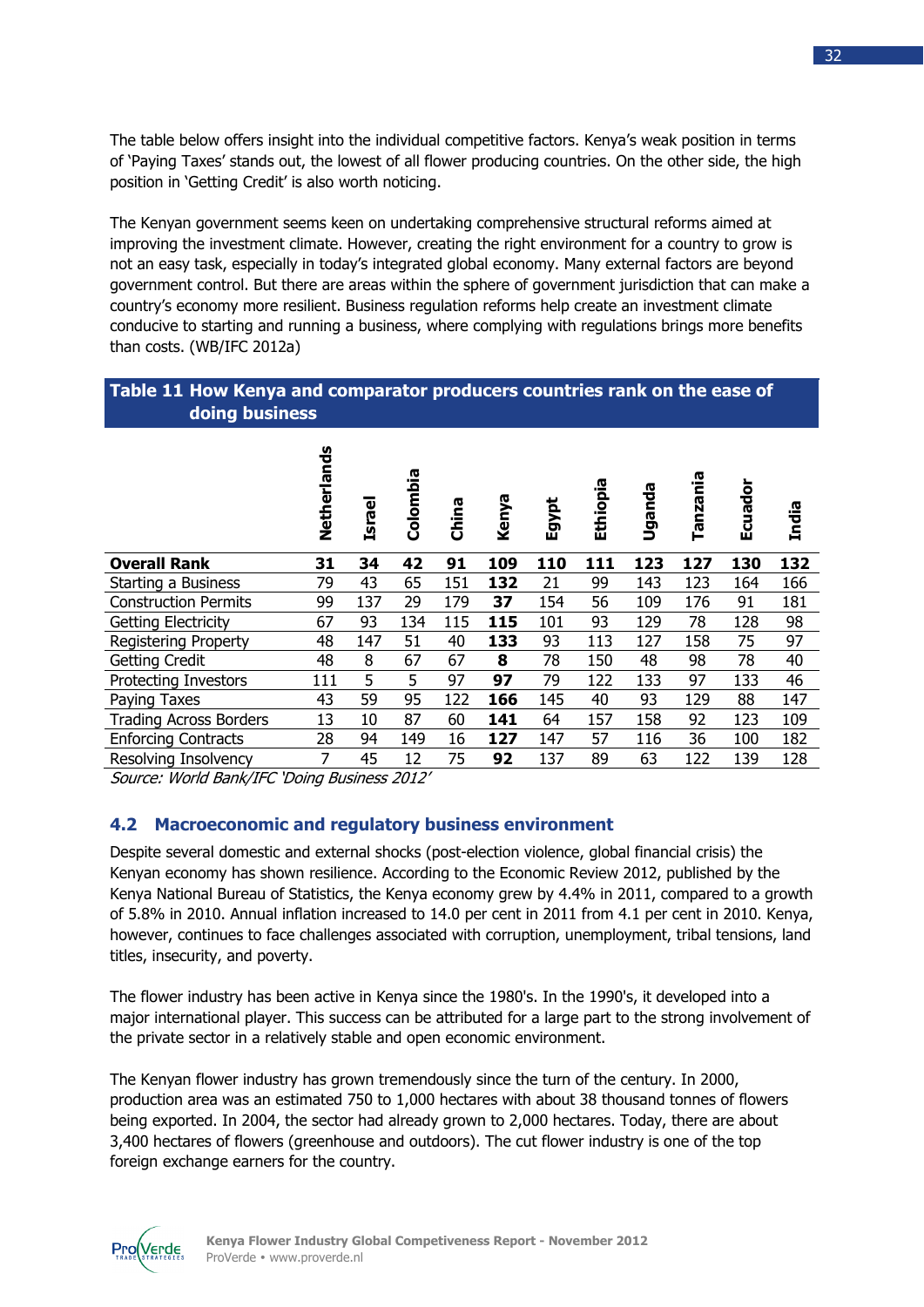## **General policy and regulatory environment**

The floricultural sector has been the focus of most government policies, including the Economic Recovery Strategy (ERS), the Strategy for Revitalisation of Agriculture (SRA) and Kenya Vision 2030, the first Medium-Term Plan (2008-2012) and the Agricultural Sector Development Strategy (ASDS).

With respect to the flower industry, the *Ministry of Agriculture* is the leading government body, providing overall policy, regulation and operational direction. Other ministries whose mandates directly impact the industry include Water and Irrigation, Health, Environment and Natural Resources, Local Government, Cooperatives development and Marketing, Trade and Regional Development Authorities.

> The legal and regulatory framework that governs the flower industry consists of acts of parliament and subsidiary legislations. For example, KEPHIS and HCDA are regulatory institutions established through subsidiary legislation.

## National Horticultural Policy

In June 2011, the Kenyan government made public its final draft of the National Horticultural Policy, which has recently been approved by the parliament. The new policy shows continued government support to the horticulture (and more specifically floriculture) sector. It offers policy interventions for production, support services (financing the industry, research and extension), marketing (local, regional and export markets), infrastructure as well as regulatory and institutional arrangements.

- > The broad objective of government intervention is to accelerate and sustain growth and development of the horticultural industry in order to enhance its contribution towards food security, poverty reduction, employment and wealth creation. More specifically, policy objectives for the realisation of the broader objective are to:
	- i) Facilitate increased production of high-quality horticultural produce.
	- ii) Enhance provision of the sub-sector's support services.
	- iii) Promote value addition and increase domestic and external trade.
	- iv) Establish and develop infrastructure to support the horticulture industry.
	- v) Establish and strengthen institutional, legal and regulatory framework in the industry.
	- vi) Promote mechanisms for environmental sustainability and other cross-cutting issues.

## National Floricultural Strategy (in preparation)

The National Horticultural Policy gives broad guidelines. Recently, the Ministry's sub-unit vegetables and flower has embarked on deepening and refining these guidelines into developing strategies for the floricultural sector. The National Floricultural Strategy is envisaged to be a tool for the floricultural sector, to mobilise resources and owned by the stakeholders.

> This new National Floricultural Strategy is planned to be finalised by the end of July 2013 in the following phases: desk research; field research; drafting of strategy; stakeholder validation; and launch. The field research has just been finalised.

## Horticultural Crops Development Authority (HCDA)

HCDA has the mandate to facilitate the development, promotion, facilitation and regulation of the horticultural industry in Kenya. However, over the years, changing government policy and international market requirements have necessitated a re-orientation in the regulation of the industry. Currently, HCDA focuses on its regulatory duties. The organisation has prioritised its horticultural information services, and is the main provider of horticulture production and trade data.

> Marketing efforts are focused on identified priority locations like Russia, Germany (trade fair participations).

## National Environmental Management Authority (NEMA)

NEMA is the principal government instrument in the implementation of environment-related policies.

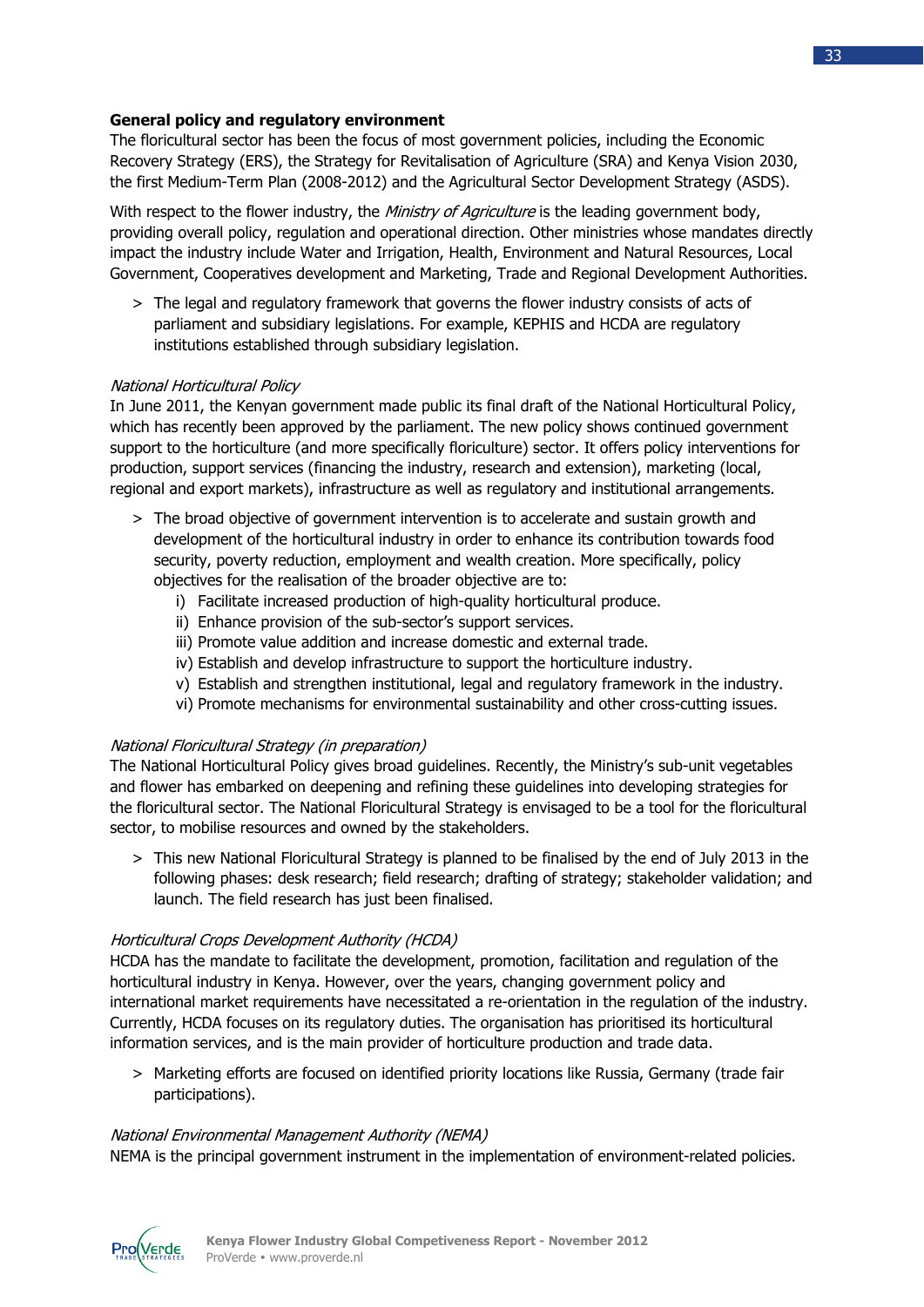- > Since 2003, all newly established companies have to complete an Environmental Impact Assessment & Audit (EIA). The assessment is carried out by an external expert who reports to NEMA. The fee to be paid consists of 0.05% of the project costs, plus the costs of the expert.
- > All existing companies have to carry out a yearly Environmental Analysis (EA), resulting in an annual report (by external expert). Costs of the external expert are to be paid by the company.
- > The assessments give an indication if a company complies with important relevant regulations like the waste management regulation and the water quality management regulation.
- > KFC Silver/Gold and Kenya-GAP standards require a NEMA license.
- > Most companies established after 2003 comply with NEMA regulations (EIA). Many other companies do not. Particularly, smaller farms and those in more remote regions where NEMA compliance is not yet that strongly enforced.
- > Direct costs (license fee, hiring experts) and administrative burden related to the assessments are a burden for many growers. They, however, mostly complain about the costs related to required improvements, particularly expensive onsite water treatment plants. NEMA recognises this problem and in many cases a "negotiated compliance" is settled.
- > The NEMA system is very similar to the mandatory environmental licensing system set up by the Ecuadorian government. In Ecuador, if a company does not comply, it is taxed.

## **Employment, labour regulations**

Kenya is not a low cost economy anymore. The costs of skilled, educated labour have gone up and are high by developing world standards. Growers estimate that wages have increased about 10% per year over the past four years.

- > The daily rates for unskilled labour have tripled over the last 10 years in Kenya from an average \$1.2 per day in 2001 to more than \$3 per day in 2011 (USAID 2012).
- > A very large portion of the young population is relatively unskilled. Skilled, educated labour is, however, relatively abundant in comparison with neighbouring countries.

Kenya's labour laws provide many safeguards and benefits for workers. Mechanisms and procedures to address complaints relating to worker rights are in place. The regulations are enforced by the Ministry of Labour and the Department of Occupational Health and Safety. It appears that the legal framework is there, but enforcement is a problem.

- > The normal work week is 40 hours, after which overtime must be paid. Kenya also has a minimum wage scale for twelve different categories of employees.
- > Benefits, ranging from housing to home transportation allowances, account for 25 to 50 percent of a Kenyan worker's compensation package.
- > Despite efforts from the sector to improve labour standards, it regularly receives bad press.

## **Starting, operating and closing a business**

Time required to open a business has been reduced thanks to improvements in communication between agencies and the upgrading of the registry. Nevertheless, it remains a weakness of the Kenyan investment climate.

## **Property entitling**

Kenya has not had a single and clearly defined national land policy since independence thus leading to a complex land management and administration system. Disparities in land ownership, tenure insecurity and squatting have occurred (resulting in conflicts), amongst which in the Naivasha areas.

> Land rates are higher than in other countries in the region.

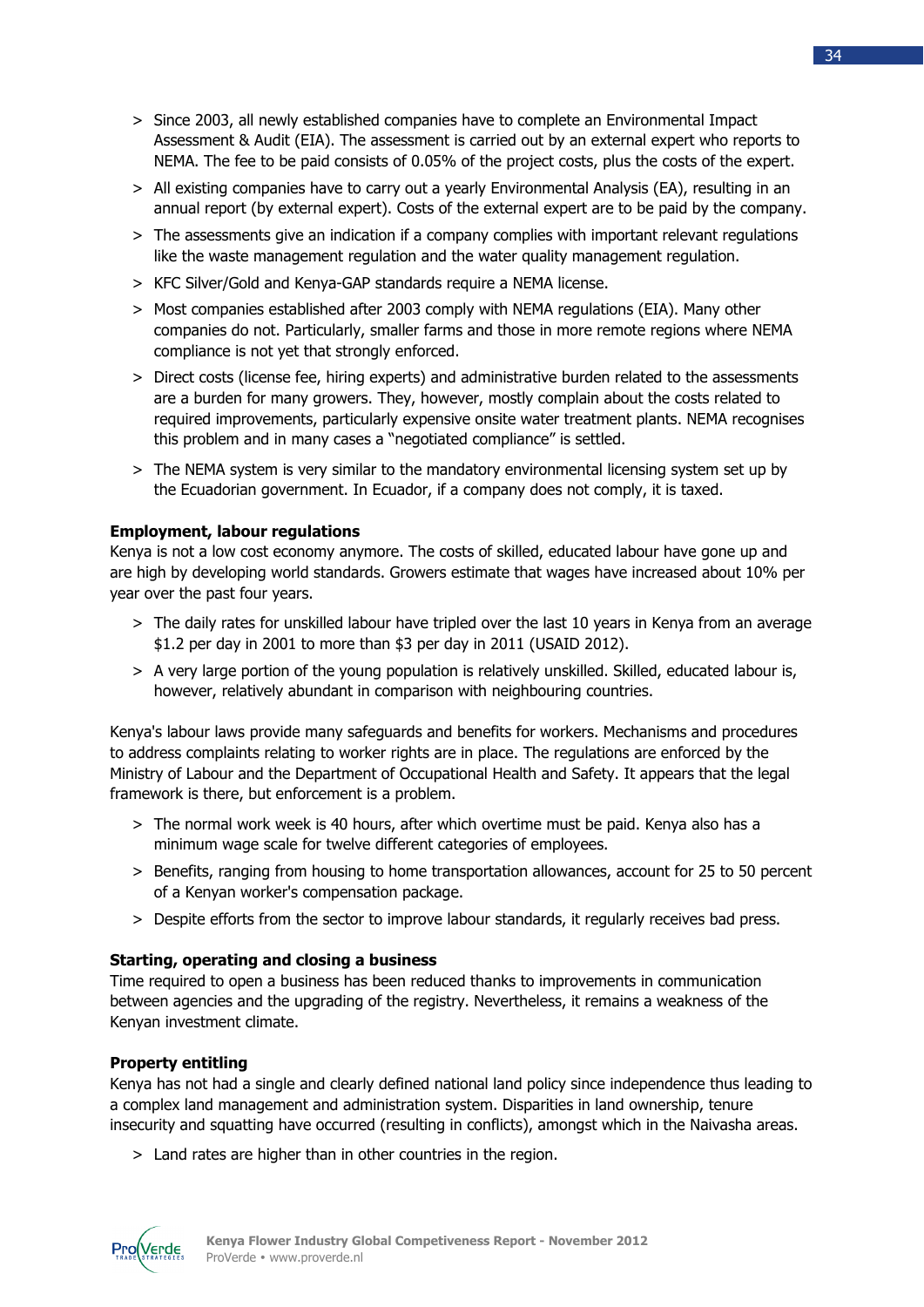- > The government embarked on the formulation of a National Land Policy. The policy designates all land as Public, Community or Private. Non-citizens and foreign companies are only allowed leasehold land for duration of 99 years maximum.
- > Land lease was difficult for floriculture, but under the new constitution it seems to have improved.

## **Credit and finance**

Kenya's financial industry, while relatively modest in international standards, is one of the most sophisticated in Eastern Africa.

- > The banking sector was liberalised in 1995 and all exchange controls were lifted. Many larger farms have access to hard currency loans at international rates.
- > Recently, access to credit has been improved by implementing a law on credit bureaus that provides a framework for a regulated, reliable system of sharing credit information.
- > Lending rates are at about 18%, which is high compared to other leading producer countries.

## **Tax system**

The Kenyan tax system comprises both direct and indirect forms of taxation. The collection and administration of these taxes falls under the responsibility of the Kenya Revenue Authority (KRA). From interviews with stakeholders, it is clear that there are many uncoordinated, duplicated and inconsistent taxes. The perception is that over the years national and local Governments are increasingly looking for ways to tax the flower industry.

One of the biggest challenges for the flower industry is the issue of VAT tax refunds from government which creates cash flow problems for flower farmers.

For more detailed insight into the tax issues, also refer to the CDE project on taxes and levies. The executive summary can be found in Appendix 3.

## Tax burden

The industry faces a substantial tax burden in the form of levies and taxes imposed by a wide variety of different institutions (World Bank/KFC 2011):

- Export levy of KSh 0.2 per kilo of every produce being exported HCDA.
- Local market levy per weight or by tonnage of the truck Local Authority.
- A phytosanitary services levy KSh 0.2 per kilo of produce exported KEPHIS.
- Phytosanitary certificate levy of KSh 400 per certificate KEPHIS.
- Water levy of KSh 0.37 per litre of irrigation water WARMA.
- A minimum levy of US\$ 400 for composting organic matter NEMA.
- Tax on land payable to the local government.
- Personal and income taxes for all the permanent and pensionable staff.

## Tax benefits

Growers generally feel that flowers are more heavily taxed. Still, the Kenyan flower industry enjoys considerable tax benefits, particularly aiming at attracting new investors (World Bank/KFC 2011):

- 10-year corporate income tax holidays.
- 10-year withholding tax holiday on dividends and other remittances to non-resident parties.
- Perpetual exemption from VAT and customs import duty on inputs (greenhouses, greenhouse covers, and cold chain systems).
- Dam construction and irrigation equipments.
- Capital equipment and other resources.
- Perpetual exemption from payment of stamp duty.
- Subsidised financing loans.

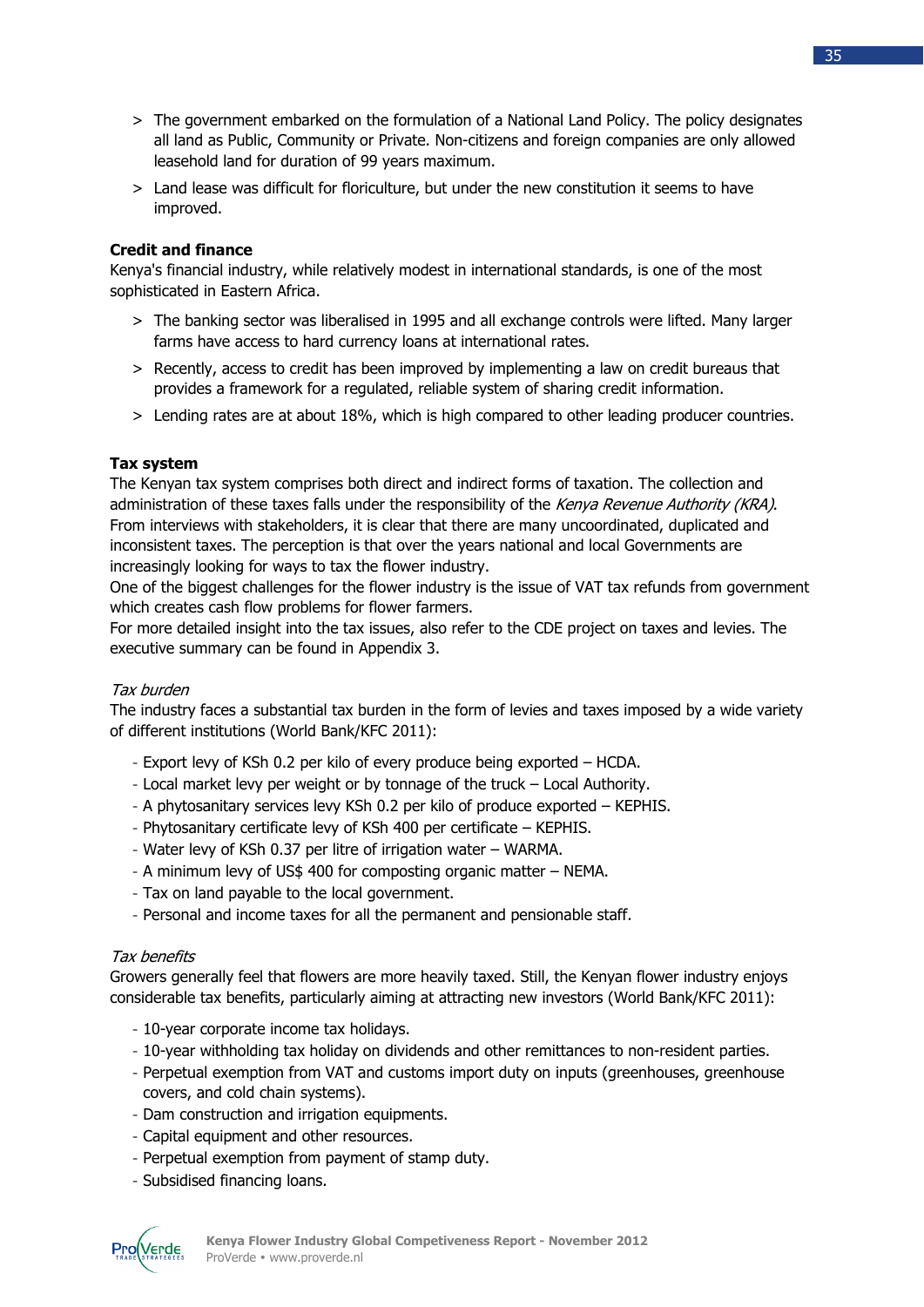## VAT refund issue

The VAT rebate system is very inefficient. It is well known that nearly all produced flowers are exported, but at the same time, all growers must pay VAT on their input materials and afterwards submit a claim for a rebate, which usually is not paid back until 6 to 12 months later.

- > The VAT refund issue seems to be acknowledged by Government. During last KFC General Meeting in July 2012, the Chairman of the Kenya Revenue Authority has said KRA is addressing the problem. He also said that KRA and is working closely with the Treasury to address the issue. To address the issue, KRA discontinued withholding VAT in July 2011 at the expense of collecting more revenue.
- > A new Value Added tax (VAT) bill 2012 was unveiled in June. The bill was a culmination of efforts to find a solution to the challenges that have bedevilled the tax system. The intention of the new bill (not yet passed) is to simplify the law as spelt out in the VAT Bill 2012 applying a general VAT rate of 16% with minimal exceptions. This means that exemptions and zero rating of items are removed, resulting in taxpayers spending less time computing taxes. Note: VAT on some basic agricultural inputs and basic food commodities will be charged at 16% up from 0%.

## **Trading across borders**

Kenya is a fairly open economy, with relative little obstacles when doing international business. In recent years, Kenya has made considerable improvements in the area of procedural requirements such as documentation requirements and procedures at customs and other regulatory agencies as well as at the airport. Nevertheless, ample opportunities to smoothen procedures remain.

- > Since 2002, the Kenyan government has a policy stimulating foreign investment in order to increase foreign exchange earnings, provide employment, promote backward and forward linkages and transfer technology in international supply chains. Therefore there are no special requirements imposed on foreign investors. (MinELI 2011)
- > Kenya has recently introduced an electronic cargo tracking system and linked this system to the Kenya Revenue Authority's electronic data interchange system for customs clearance. Growers appear pleased with KRA's C-Bank System because it is much faster. KRA has got this system from Ghana and South Africa and adopted it to the Kenya situation.
- > KFC is lobbying for an Export Processing Zone (EPZ) for flower growers in the Naivasha region.

## Market access

Kenya has a number of tax treaties and investment promotion and protection agreements. Exports from Kenya enjoy preferential access to world markets under a number of special access and duty reduction programmes, comparable to most other leading producer countries. KFC membership to the Union Fleurs has been extremely useful in the ongoing EAC-EU-EPA-Negotiations.

- > Kenyans still pays no import duty when exporting to Europe. In 2007, the East African Community member states signed an *interim economic partnership agreement with the* European Union (EPA). Under this interim economic partnership agreement, exports from the East African Community entering the EU are entitled to duty reductions and freedom from all quota restrictions as the countries have been classified as so-called Least Developed Countries. Currently, Kenya benefits significantly from this economic partnership agreement, as the country is no longer classified as a Least Developed Country. The interim economic partnership agreement has been renewed multiple times, and negotiations towards a full interim economic partnership agreement are still ongoing.
- > Kenya is WTO member, and also member of the Common Market for Eastern and Southern Africa (COMEsA) and ACP/Cotonou Partnership Agreement. Kenya holds a membership of the Multilateral Investment Guarantee Agency (MIGA), which promotes foreign direct investment in developing countries by offering political risk insurance (guarantees) to investors and lenders.

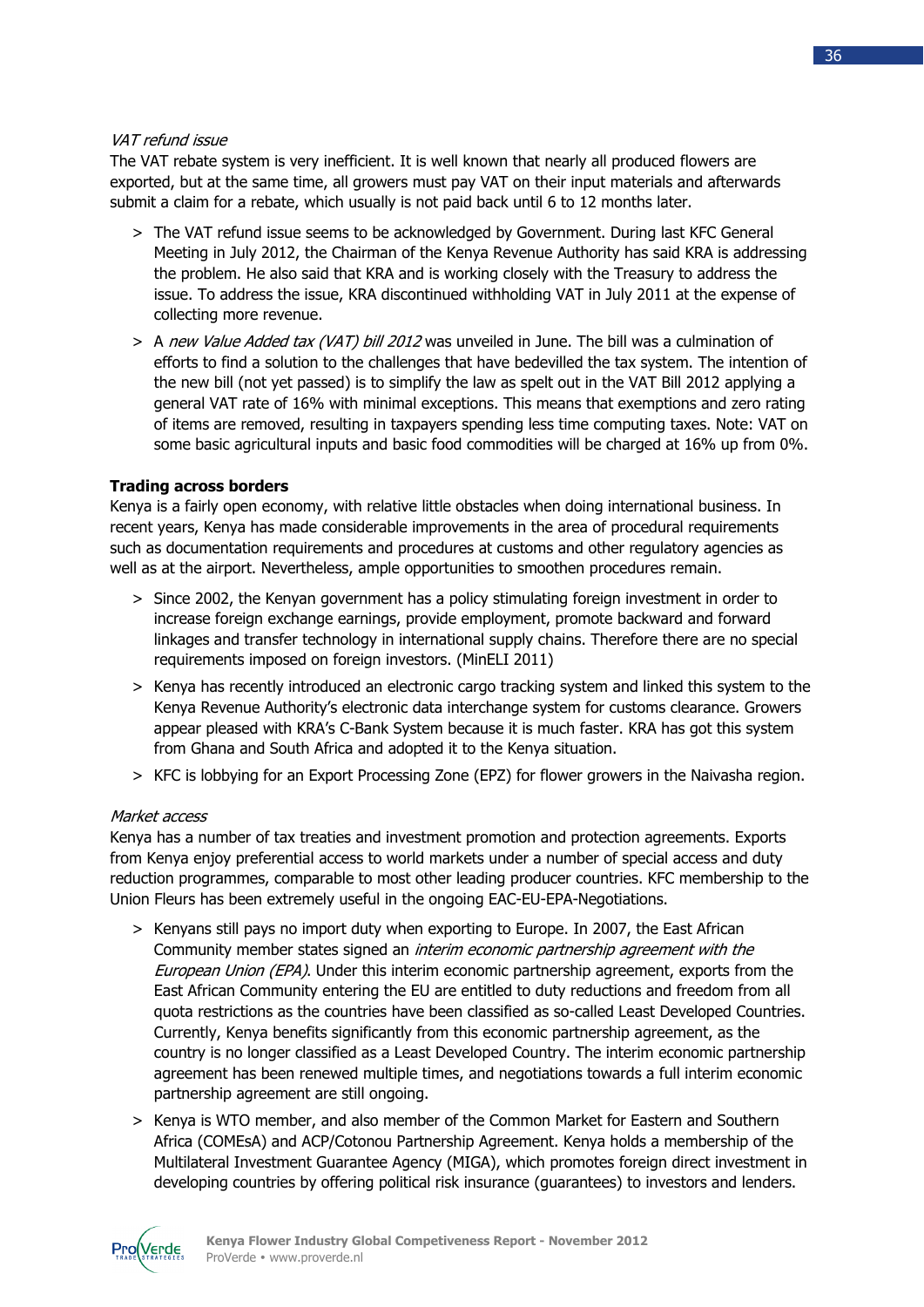The country is also a member of the International Centre for Settlement of Investment Disputes (ICsID). (MinELI 2011)

> In 2008, the East African Community was formed. EAC member states agreed to allow zerorated entry of raw materials from other EAC members, levy a 10% duty on semi-processed goods, and levy a 25% duty on finished goods. (MinELI 2011)

## Kenya Plant Health Inspectorate Services (KEPHIS)

KEPHIS is responsible for regulating plant health issues relating to phytosanitary and seed matters. KEPHIS has formed the Plant Variety Protection, Seed Certification, Phytosanitary Services, Agro and Agri-input Formulation Analysis and Farmer Advisory service units. KEPHIS carries out field inspections and point of exit inspections. KEPHIS assists farmers in building capacity in field management (training of scouts on farm).

- > It is expected that strengthening the capacity of KEPHIS will play a vital role in implementing the National Horticulture Policy in the coming years. The organisation will be involved in execution of the proposed production, support services and regulatory policy interventions.
- > In April 2011, KEPHIS launched the Export Electronic Certification System (CLIENT Kenya). The system has converted a manual paper based phytosanitary certification system to a fully electronic system. The system has lead to reduced export costs, reduced interceptions, better control of certification, flexibility in planning pre-clearances, and secure transmission of phytosanitary certificates. In the beginning, some initial problems with internet congestion were encountered. The system can be a challenge for smallholders (literacy, computers).
- > One of the issues raised in the recent supply chain study (Hortiwise 2012) was that Government bodies involved with phytosanitary certificates and export documents are not available 24/7. There is a clear need for matching inspection services in both Kenya en the Netherlands with 24/7 requirements of freight forwarders. Also, differences of more than 10% in shipments require a completely renewed export documentation, which results in delays/next flight.

## **4.3 Broader investment climate**

## **Security**

Nowadays, political stability is regarded by growers and investors as one of Kenya's weaknesses. The continuing security problems weigh on the competitiveness of the Kenyan flower industry as it leads to costs and in the end competitive disadvantages.

- > The government has not been able to provide a secure environment for businesses and families, especially in urban settings. Property crime and violence are major concerns and a normally avoidable cost for companies. Typically, a grower of an average 20 hectare farm has about 30-35 security staff to secure the premises (15 day shift, 20 night shift).
- > In 2008, Kenya was confronted with political unrest, which affected the sector for a few weeks. Flowers could only be exported with difficulty. Currently, stakeholders locally and abroad, appear slightly nervous regarding the upcoming elections early next year.
- > Bribery prevalence in Kenya remains high as the country moved from fourth place recorded in 2011 to third in the 2012 East African Bribery Index (EABI). Transparency International ranked Kenya 154 of 182 countries in 2011.

## **Getting electricity**

According to several interviewees, power supply has improved a bit lately. Still, erratic shortages in production areas can heavily affect the start of the cold chain. Energy has become more expensive. Government investment is needed and happening (hydro-power).

> The growth in electricity generation was mainly driven by 27% increase in production from thermal oil. Installed capacity expanded by 8.6% from 1,412 MW in 2010 to 1,534 MW in 2011.

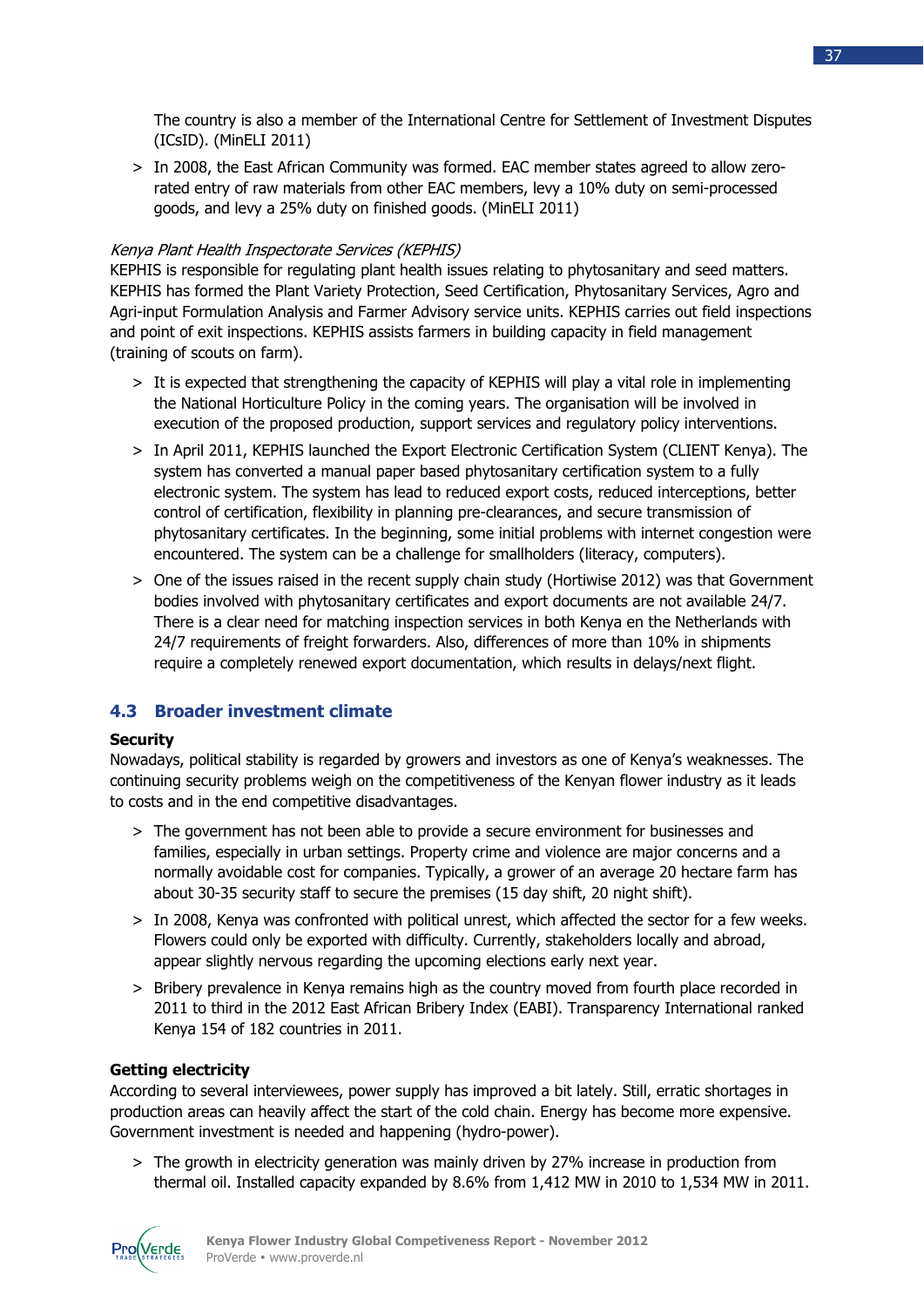

- > KEPSA, the Kenya Private Sector Alliance, has been engaging Parliament and the Executive with a view of addressing bottlenecks in the power sector in Kenya. The Private sector also continues to invest in power production that will ultimately lower the cost of power. (KFC Blog)
- > With the New Energy Regulations mandating every firm to undertake an Energy Audit, KFC and Kenya Association of Manufacturers (KAM) have entered into an agreement to carry out the Audit Programme within the KFC membership. The Energy Audit will help the farms to Identify Energy Wastage, determine Saving Potential and give recommendations on measures to be implemented resulting in reduction of Energy Consumption. (KFC Blog)

## **Infrastructure**

Nairobi continues to be the primary communication and logistics hub of East Africa. It has the region's best transportation links, communications infrastructure, and trained personnel. The road network in Kenya is well developed compared to other countries in the region. Still, underdeveloped rural roads lead to high costs for transporting products. In rainy seasons, the situation is worsened. Kenya has been investing significantly in the country's infrastructure over the last two years. Several major national highways are currently under construction. In the last decade, Kenya has undergone a transformation in the Information Communication and Technology (ICT) sector.

- > Unrefrigerated and often slow transport to airport. Refrigerated trucks are still not the industry norm.
- > Boxes are loaded into trucks as loose items, resulting in extra handling and poor air circulation. Loading/unloading times can be shortened by using load carriers (pallets/trolleys).

## Air

Daily cargo flights depart to destinations all over the world. A new terminal is being built in Jomo Kenyatta International Airport (JKIA) to cater for direct transport between Kenya and the USA.

- > The air transport sector in Kenya has been growing steadily in the last decade. JKIA is the busiest airport in East Africa with regular air connections to neighbouring countries, Europe, Southern Africa, West Africa and Asia. From Eldoret Airport in East Kenya, cargo is also shipped.
- > Kenya-to-Europe routes are served by about a dozen commercial airlines as well as charter companies using wide-body planes. A considerable share of Kenyan freight is flown to Europe with passenger aircrafts. (Hortiwise 2012)
- > Freight to the USA is still expensive, as no direct flights are possible due to non-compliance with their security standards. Nevertheless, several Kenyan farms export flowers to the USA.
- > The Kenya Airport Authority (KAA) requires freight forwarders to scan all packaging items rather than accepting the random sampling practiced so far.
- > KAA plans to raise the costs for the Airways Bill (AWB) with US\$ 0.01 per kg. Forwarders object.
- > There is a strong competition among airfreight forwarders and handlers at JKIA. The four transit handling companies that are directly located at the tarmac complain about the concession levy of the Kenya Ports Authority, which amounts to 9% over turnover (to be paid in advance). Other forwarder/handling agents which are located of site do not pay this levy.

## Sea

Flying flowers to Europe is more costly than shipping those products by sea. If successfully developed, sea transport can make Kenyan growers more competitive and can improve profitability. Sea transport trials have been carried out, but were not yet very encouraging. The Latin American competition seems ahead.

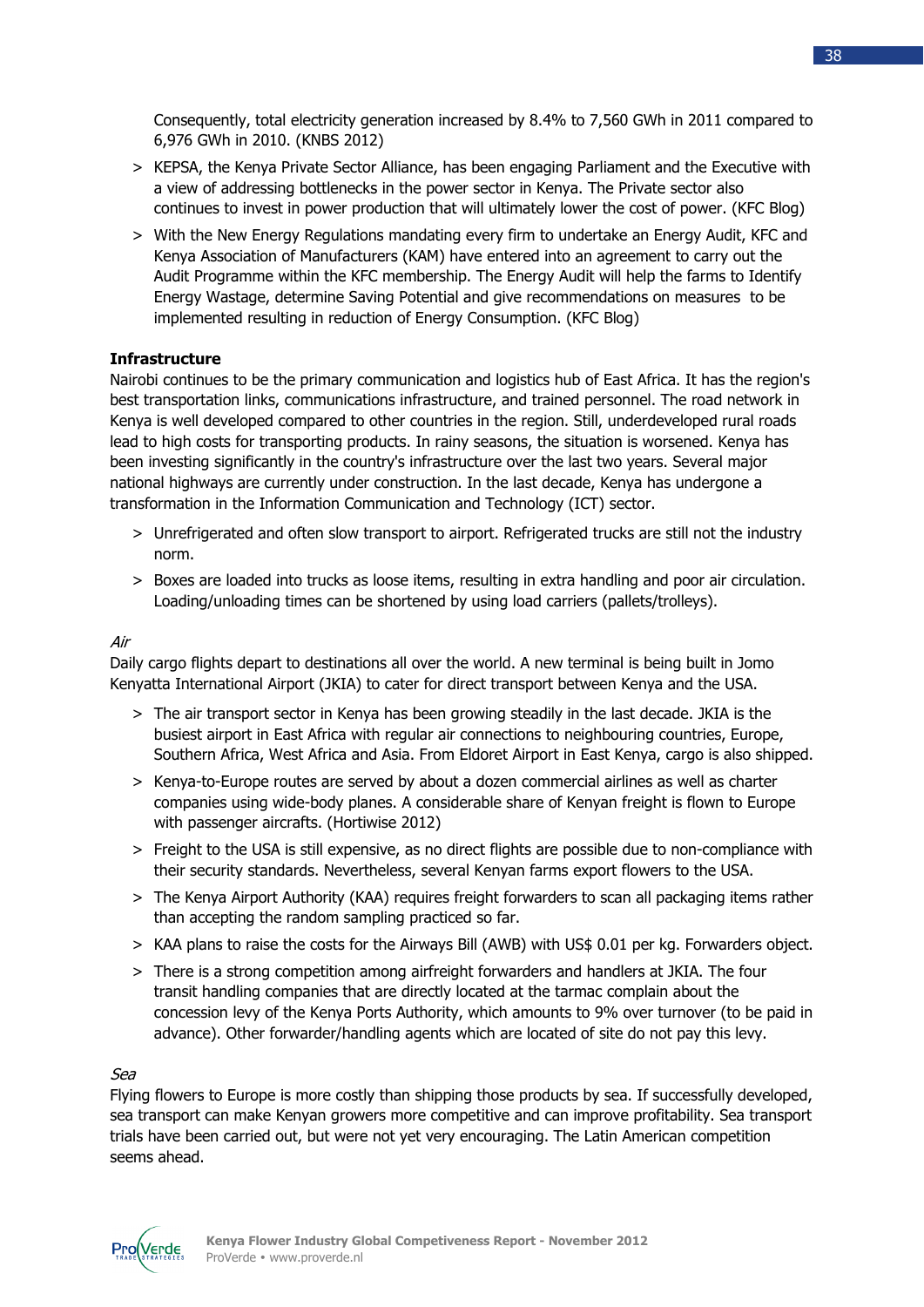- > The Port of Mombasa is the most important deep-water port in the region, supplying the shipping needs of more than a dozen countries despite stubborn deficiencies in equipment, inefficiency, and corruption.
- > There is, however, little service to European destinations from Kenya: no direct connections currently possible, trans-shipping is necessary. Other challenges are piracy, delays at the port, right varieties.
- > Current facilities at farms and forwarders are not capable of cooling and loading large volumes of flowers (a reefer can transport 8-10 tonnes of flowers) at temperatures close to  $0^{\circ}$ C.

## **Sector cooperation**

The Kenya Flower Council (KFC) and the Fresh Produce Exporters Association of Kenya (FPEAK) are the most prominent private sector organisations in the Kenyan floricultural industry. FPEAK and KFC appear relatively strong compared to other associations in other Kenyan sectors.

- > The primary objective of KFC is to foster the responsible and safe production of cut flowers in Kenya, while protecting the natural environment and promoting the welfare of member farm staff. The council focuses on the three areas of lobbying, industry self regulation and industry promotion. KFC membership represents about 50-60% of the flowers exported from Kenya. KFC has developed a Code of Practice that operates on two levels: Silver and Gold Certification Standards. The Silver Edition is fully bench marked to GLOBALGAP, Tesco's Nature and FFP.
- > The activities of FPEAK are focused on providing technical support, marketing information and training to growers and exporters, act as an information centre, and implement lobbying and advocacy programs to enhance the sector's competiveness. FPEAK developed and implements the Kenya Good Agricultural Practices (Kenya-Gap) protocol. FPEAK monitors the domestic and international policy environment and lobbies relevant institutions and governments for actions and changes aimed at enhancing competitiveness of the industry.
- > A few years ago, the Kenya Horticultural Council (KHC) was created as an umbrella body where KFC and FPEAK are corporate members. The main objective of KHC was to enhance effectiveness and efficiency in resource utilisation and service delivery to the horticulture industry in the country. KHC appears currently inactive.

## National Task Force on Horticulture

The National Task Force on Horticulture was created in 2004 in response to challenges in the international markets. It is a multi-stakeholder interactive and consensus-building forum with representation from public and private sector stakeholders in the horticulture sub-sector, promoting private-public sector dialogue. The major goal being to assure Kenya's horticultural produce complies with market requirements and sustains its reputation as a leading grower and exporter.

- > The task force has been involved in activities of capacity building; accreditation of business support facilities; awareness creation, development of common strategies; risk assessment; adoption of international codes of practices and regulations and market diversification.
- > The task force meets on a "need" basis, which in practice is quarterly.
- > The task force is mentioned as a possible domicile for "National Mechanism to Assure Industry-Wide Compliance".

## Project 'National Mechanism for Compliance'

The ongoing project to develop a "National Mechanism for Compliance" is intended to define the minimum standards for exports that will be voluntary underwritten by all exporters with the overall goal to increase product quality and improve public relations of the sector.

> Despite a range of both public and private tools governing regulation of the industry in the realm of labour standards, protection and stewardship of natural resources, it is clear from

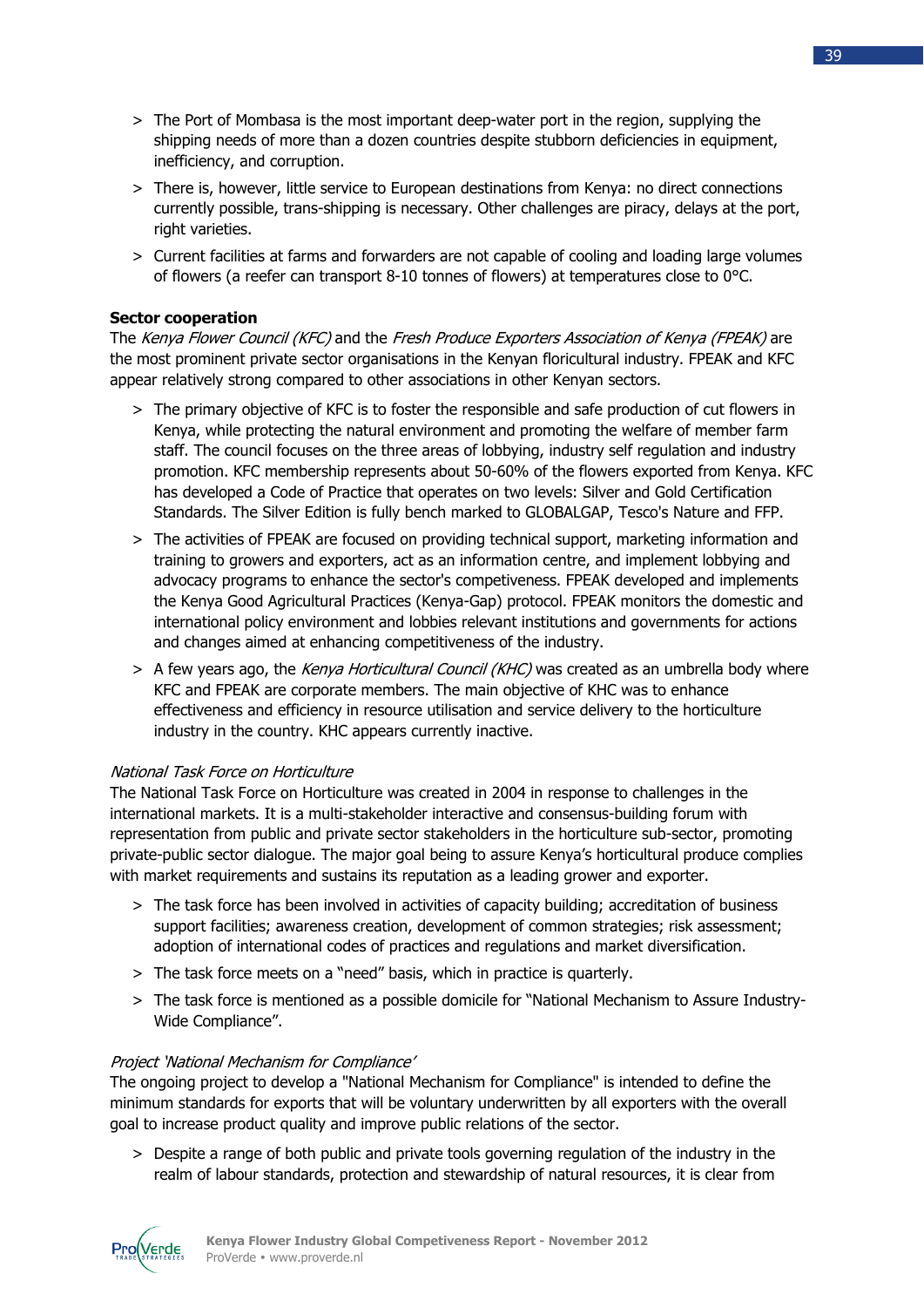consistent reports and concerns raised in international press, that more work on the robustness of implementation of regulatory systems needs to be done.

> To make compliance more inclusive and to involve all exporters, the problem is tackled in a joint effort by both the private sector as well as the regulatory arms of Government.

In September 2012, a first feasibility study concluded that there is an overwhelming agreement on the need for a mechanism to ensure compliance. The current status of the project is that there are, however, still concerns about how this mechanism would work: costs for the exporters; constraints for small growers; bureaucracy. A vetting committee with stakeholder representation will be formed.

## **Knowledge and innovation**

In general, the agricultural educational level of Kenyans is known to be quite high in comparison to other countries in East Africa. Research and innovation, however, stand at a very modest level. Kenyan R&D institutes such as KARl are predominantly focused on activities for the smallholder subsectors with a view to enhancing food security and poverty reduction.

- > Agricultural education in Kenya is mainstreamed throughout the curriculum from secondary school via vocational, trade schools and proprietary to universities. The University of Nairobi, the Jomo Kenyatta University of Agriculture and Technology in Nairobi, the Egerton University in Nakuru, and the Moi University in Eldoret are the most prominent players offering a wide range of horticultural courses. All companies in the horticulture sector pay a monthly levy of Ksh 50 per employee as contribution to horticultural education. Stakeholders indicate that there is low enrolment in horticulture-related courses due to low wages in the sector. University research tends to focus on on-farm production with little attention to the whole value chain.
- > Besides Universities, floriculture research is also undertaken by the private sector and the Public Research Institutes like Kenya Agricultural Research Institute (KARI). The Department of Research Development of the Ministry of Research and Technology has no responsibility for directing agricultural research, besides having its officers in the Board of these institutions. KARl runs research programs in eight areas, amongst which horticulture. KARl has not been able to establish sustainable links with the floriculture sector, as the level of research has remained low over the years. Some growers complain that KARI is slow to react to grower needs. It is the feeling that flowers are not in their main crops list (no priority).
- > The new Thika Horticultural Research Station has the national mandate to conduct research on horticulture and to demonstrate how to apply new technologies.
- > The Kenyan government has developed the National Agricultural Research Systems (NARS) policy and the NARS Bill 2011 in line with other Sub-Sahara African countries. The goal of the NARS bill is to harmonise the administration in terms of prioritisation, funding and coordination of research. The *Horticulture Research Fund* has been established under this legislation with a modest of budget of around  $\epsilon$  50,000.

## **Inputs**

Being a leading global producer, the Kenyan flower industry enjoys an international network for input supply. Additionally, local supply of inputs has been developing strongly.

- > Quite a few companies in Kenya propagate plant material for flowers. Nowadays, the propagation of new rose plants takes place in the country itself. Some larger growers have their own facilities to propagate plants, but most growers depend on third party suppliers.
- > Major trade reforms were implemented, reducing the overall time to import inputs. The opening hours of customs and port authorities were extended, and the number of inspection points between Nairobi and Mombasa port reduced. (WB/IFC 2012b)
- > The function of the *Pest Control Products Board (PCPB)* is to regulate the importation, exportation, manufacturing, distribution and use of pesticides. Registration of new chemical products is a problem. In case of agro-bacteria, there is no real effective product yet, which is a

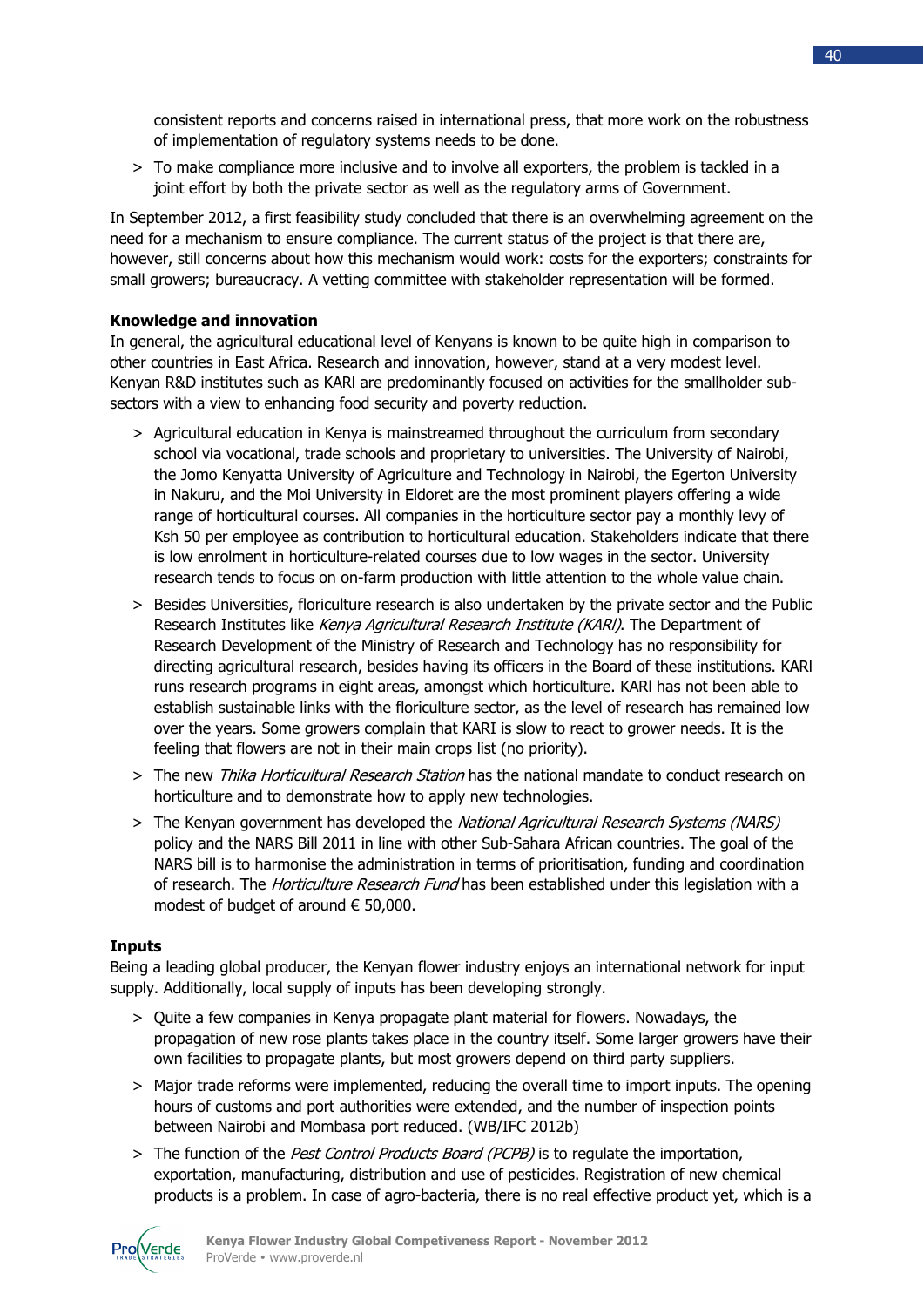major concern. To reduce the impact on the environment and people most flower operations have introduced means of biological control. It takes, however, much time and costs to get a new product registered with the PCPB (lengthy process). Some potential products contain genetically modified ingredients, which are not allowed.

> Packaging costs make up a considerable part of overall costs. Paper (raw material) is imported, for instance from South Africa. Still, packaging costs are considerable lower than Ethiopia.

## **Services**

In Kenya, there are various companies and organisations that provide business support services to the flower export sector (commercial, government, donors). Some that need mentioning are:

- > The *Export Promotion Council (EPC)* is established with the mandate of developing and promoting Kenya's exports. EPC's primary duty is to identify and address constraints facing exporters and producers of export goods and services. The EPC participates in the National Task Force on Horticulture. EPC support to the flower industry has been modest so far.
- > The Kenya Horticulture Competitiveness Project (KHCP) is a five-year program designed to improve productivity and food security and strengthen local and domestic horticulture supply chains funded by the United States Agency for International Development (USAID). KHCP is collaborating with public and private sector partners to address constraints and improve the enabling environment of the horticulture industry. The project is helping farmers and businesses with grants and expanding the area of operations to help some 200,000 smallholders. The project operates throughout the country and has identified a number of target crops, amongst which summer flowers for smallholder production.

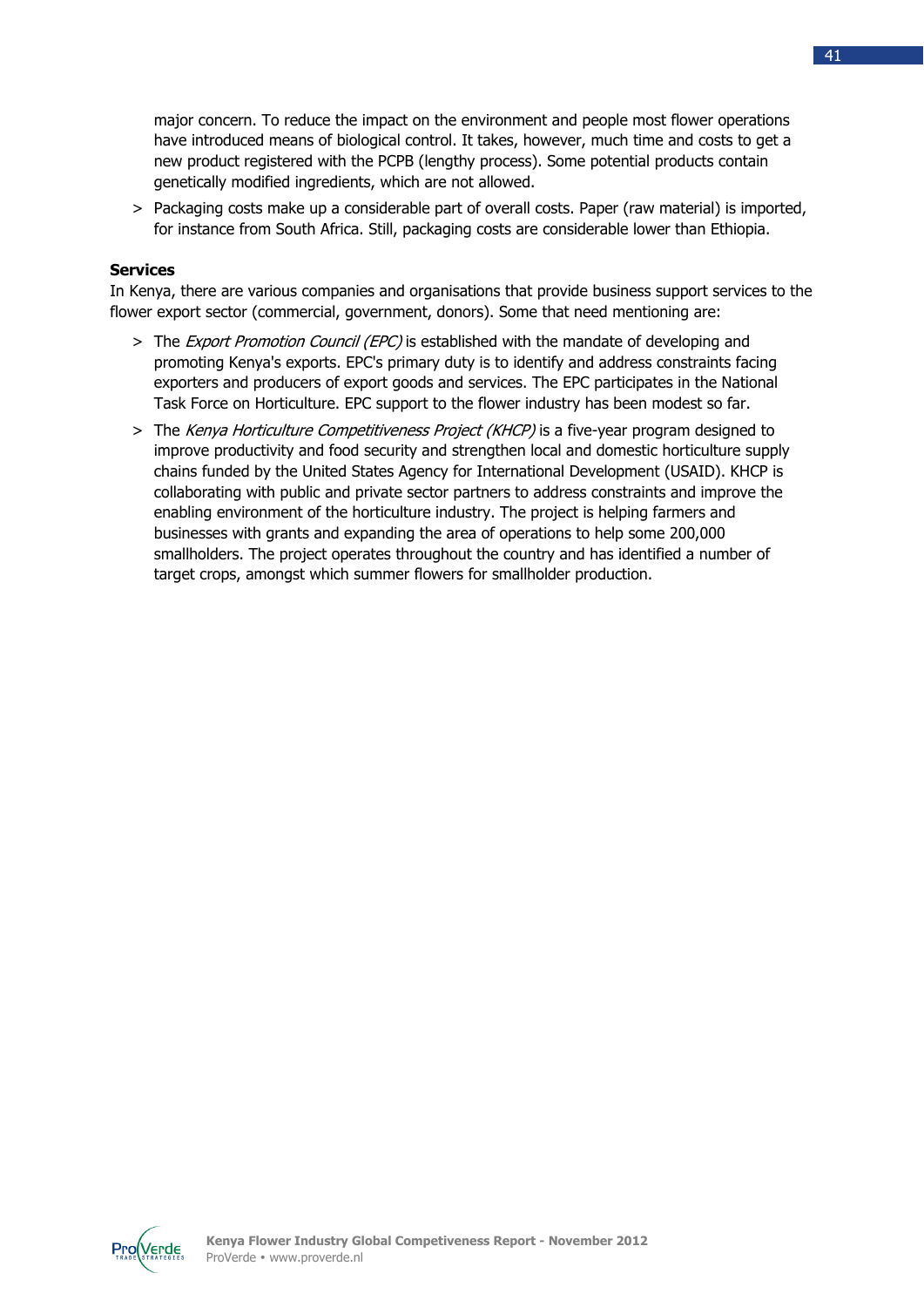## **5 Gap Analysis**

## **5.1 Key drivers**

## **Changing market conditions**

- $\overline{\ast}$  Direct trade channels, bypassing the Dutch auction system, are on the rise
- **\*** Virtualisation of the trade
- Increased competition with Latin America in upcoming direct markets (Russia, Japan)

There is a general notice that the industry is changing dramatically. In recent years, consumption has stagnated in major markets, while the supply of flowers remained abundant. In the medium and long term, a moderate growth of only 2 to 4% annually is expected in Western Europe's flower markets.

In the traditional florist channel, which continues to be the largest market segment, direct trade from producer to end market is increasing, particularly in those markets further away from the Netherlands.

In addition, the flower value chain is increasingly dominated by large and sophisticated European supermarkets and other mass-market retailers. This is resulting in a gradual shift of purchasing power from wholesalers and the Dutch auction system towards these mass-market retailers. Supermarkets tend towards single-sourcing, based less on price (as the Dutch auction system) and more on quality, delivery reliability and traceability. These large retailers are increasingly laying down quality standards, which are becoming more stringent and increasingly differentiated. Demand for sustainably produced and distributed products is rising.

There is also an acceleration of technology and knowledge development, not only in cultivation, but particularly in the way flowers are traded. More than 60% of the roses traded at the FloraHolland auction are sold through the remote buying system. European wholesalers offer products in their own online web shop, where customers (wholesalers and retailers) can buy directly from stocks. Trade becomes virtual making consistency and accurate exchange of information critical.

## **Margins under pressure**

- **\*** Rising costs
- **\*** Need for continuous improvement
- **\*** Chain integration

In all producer countries, production and logistics costs are rising (labour, fuel, airfreight, inputs, energy, taxes, etc.), while prices will remain under pressure in the long run. As a result, margins are getting squeezed.

To remain competitive, farms are required to continuously improve their efficiency. This principle actually applies to the entire sector as a whole. Joint sector and public-private efforts are needed to gain efficiencies in the value chain.

The industry is evolving towards lean and transparent value chains characterised by consolidation and vertical integration.

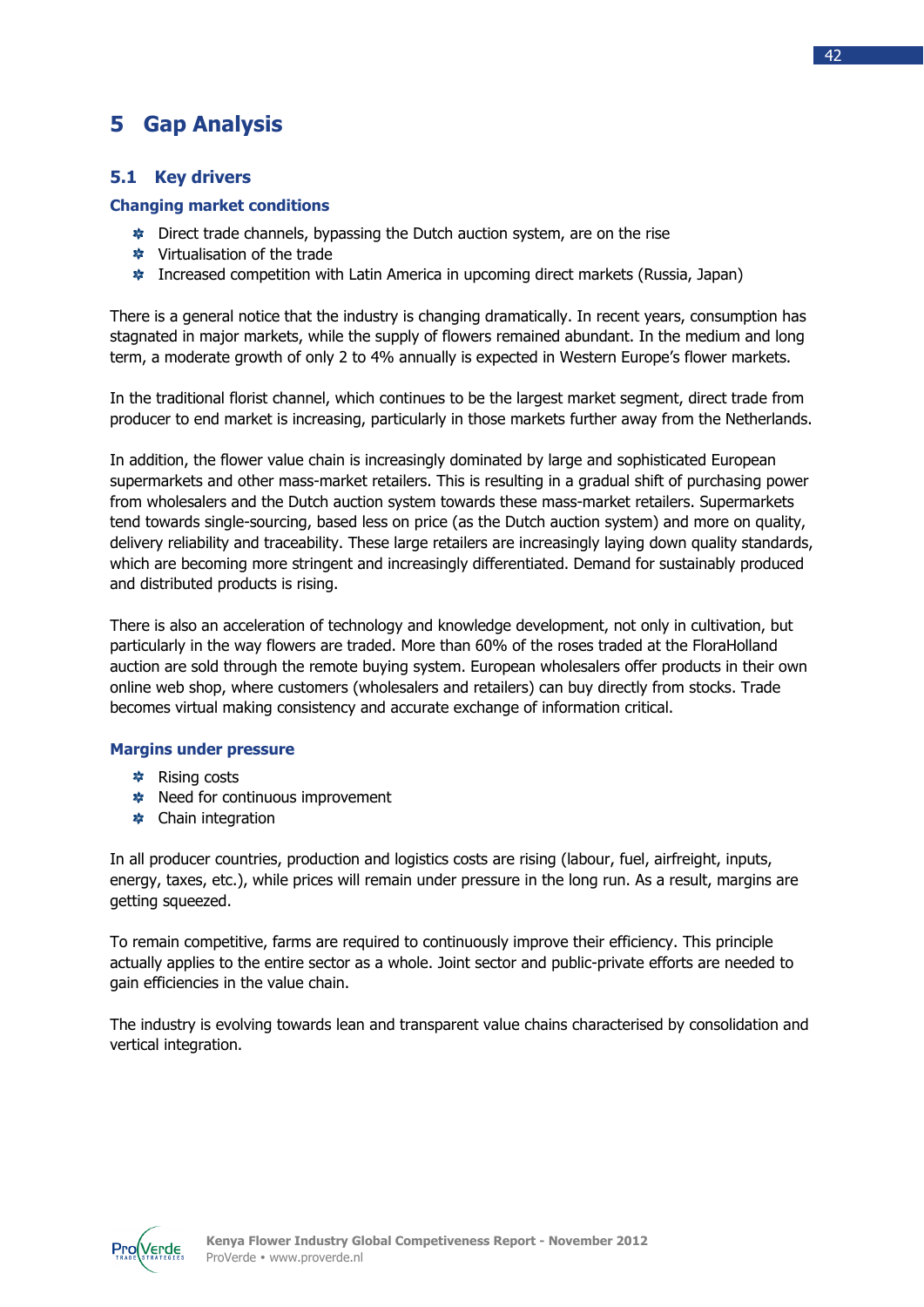## **5.2 Challenges**

We reviewed what determines the success of a national cut flower export sector, not only in Kenya, but in a number of leading flower producing countries. We found that some issues are typical for their local situation. Mostly, however, growers globally face similar issues, either production, logistics or marketing-related. For a large part, their success is determined by their entrepreneurial and growing skills. Still, literature and interviewed growers also agree that the business environment is a critical factor.

There are couple of big issues that way heavy on the competitiveness of the Kenyan flower industry such as political stability, safety, corruption and bureaucracy. One of the main daily concerns of growers, however, not only in Kenya but also abroad, are the ever rising costs. Rising costs are not only related to production factors as labour, energy and inputs, but also the costs of logistics and doing business in general.

Most relevant cost items:

- Production-related costs: labour, chemical inputs, energy
- Logistical costs: airfreight, packaging, paperwork, fuel
- Costs of doing business: taxes and levies, bureaucracy, security

As price levels remain under pressure and are not expected to rise, there is a clear need for efficiency improvement. Competing countries are moving forwards fast.

For the mid and long term future, we identify five vital challenges for the Kenyan flower industry to retain or strengthen its competitiveness in the global flower markets:

- **Efficiency improvement**
- **Sustainability**
- $\blacktriangleright$  Supply chain improvement
- Sector promotion
- $\blacktriangleright$  Public sector coordination

## **No 1. Efficiency improvement**

- **\*** Productivity
- Pest management
- **‡** Innovation

In terms of production costs, ample opportunities for efficiency gains exist. In the case of the costs of labour, the two main options are either to work on worker productivity and skills development or on mechanisation. As we have seen, skills level of Kenyan personnel is high by developing world standards and receives attention through education, practical training centre, etc. However, compared to Latin American and European competitors, there is still ample room for improvement. Furthermore, growers indicate that they believe they can further increase general worker productivity.

Note also the effect of a shift in rose assortment from small & medium-sized varieties towards larger rose varieties. In case of small to medium-size roses, labour costs comprise about 30 to 35% of total production costs, compared to only 20 to 25% in case of large varieties.

This report identified a general lack of truly innovative enterprises, especially indigenous Kenyan enterprises. We assume that the most likely explanation for this is a combination of the traditional surplus of unskilled labour, a lack of access to adequate technology and knowledge, and knowledge institutes which have not been able to produce applicable technology for the local flower industry.

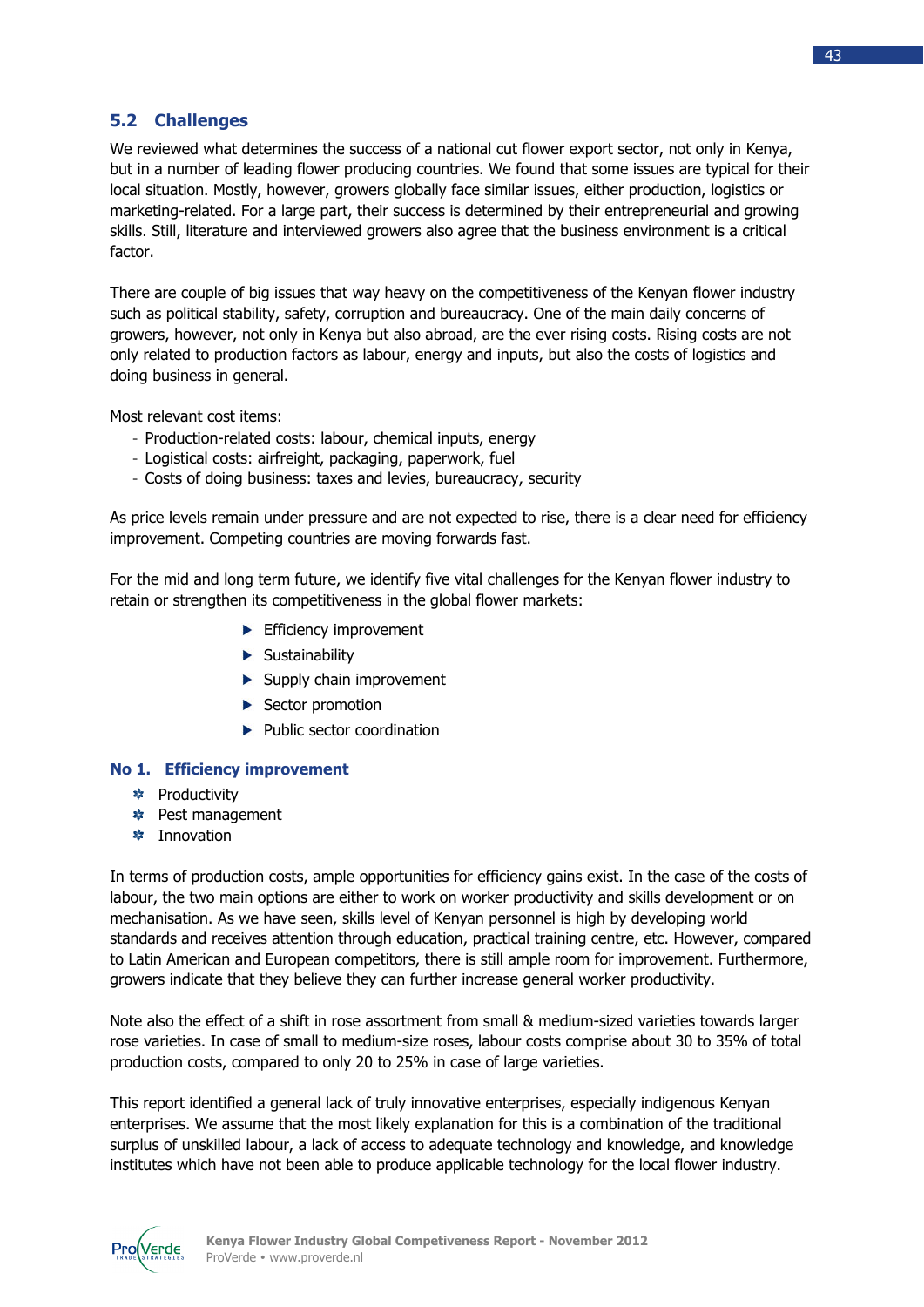We noticed that some Kenyan farms owned by foreigners experiment with mechanical grading and other forms of mechanisation. Many farmers, however, are hesitant if this is really appropriate technology for Kenya. At this stage, most Kenyan farms require medium-level technology, which is often not readily available. High-tech solutions for instance from Holland and Israel are available, but are either too expensive or not practical. Lack of innovation is a weakness of the Kenyan flower industry.

Many administrative tasks on the farms are still carried out by hand and on paper. With the increasing importance of information and the move towards direct trade, farms will have to automate system administration to stay competitive.

Pest management practices and in particular an adequate application of chemicals in cultivation are other areas in which farms can further improve efficiency. The CDE study on soil borne diseases illustrates the impact coordinated improvements can have on production. We also found that registration of new chemical products, including bio-pesticides, is a problem.

## **No 2. Sustainability**

- **\*** Market requirements
- **‡** Compliance issues
- **SME growers losing ground**

Compliance to international standards regarding quality, workers' health, safety and rights, and environmental sustainability are a precondition for European market access, particularly in the direct channel supplying mass market retailers. Most Kenyan export growers are well aware of this and the majority of the growers are certified for one or more quality standards. Nevertheless, nation-wide compliance is an issue and negative publicity is regularly the result.

What's more, enforcement of government regulations like the environment-related NEMA licensing remains weak in Kenya. Compared to its Latin American competitors, it appears that Kenya is falling behind. In other countries, a sound regulatory environment is combined with more stringent enforcement of government regulations. For years, the Colombian government and private sector have been on top of sustainability issues. In Ecuador, increasingly strict labour regulations are being introduced. In both countries, growers at first complain about the costs associated with these regulations, but almost unanimously conclude that the resulting sector-wide compliance has had a positive impact on reassuring customers.

In Kenya, this issue is currently being addressed by the ongoing project on the "National Mechanism for Industry-Wide Compliance", a project initiated by the Dutch AgentschapNL.

#### **No 3. Supply chain improvement**

- Cold chain management
- $\ast$  Transport and logistics
- **≉** Packaging
- **S** Handler performance
- **★** Information and communication

Since flowers are highly perishable by nature, speed of delivery is critical, as are appropriate temperature control measures during transit. The strong growth in export volumes, however, has put pressure on the supply chain, creating bottlenecks that hinder efficiency and further development. Studies like the recent supply chain study (Hortiwise 2012) show that there are many opportunities for efficiency gains along the entire value chain.

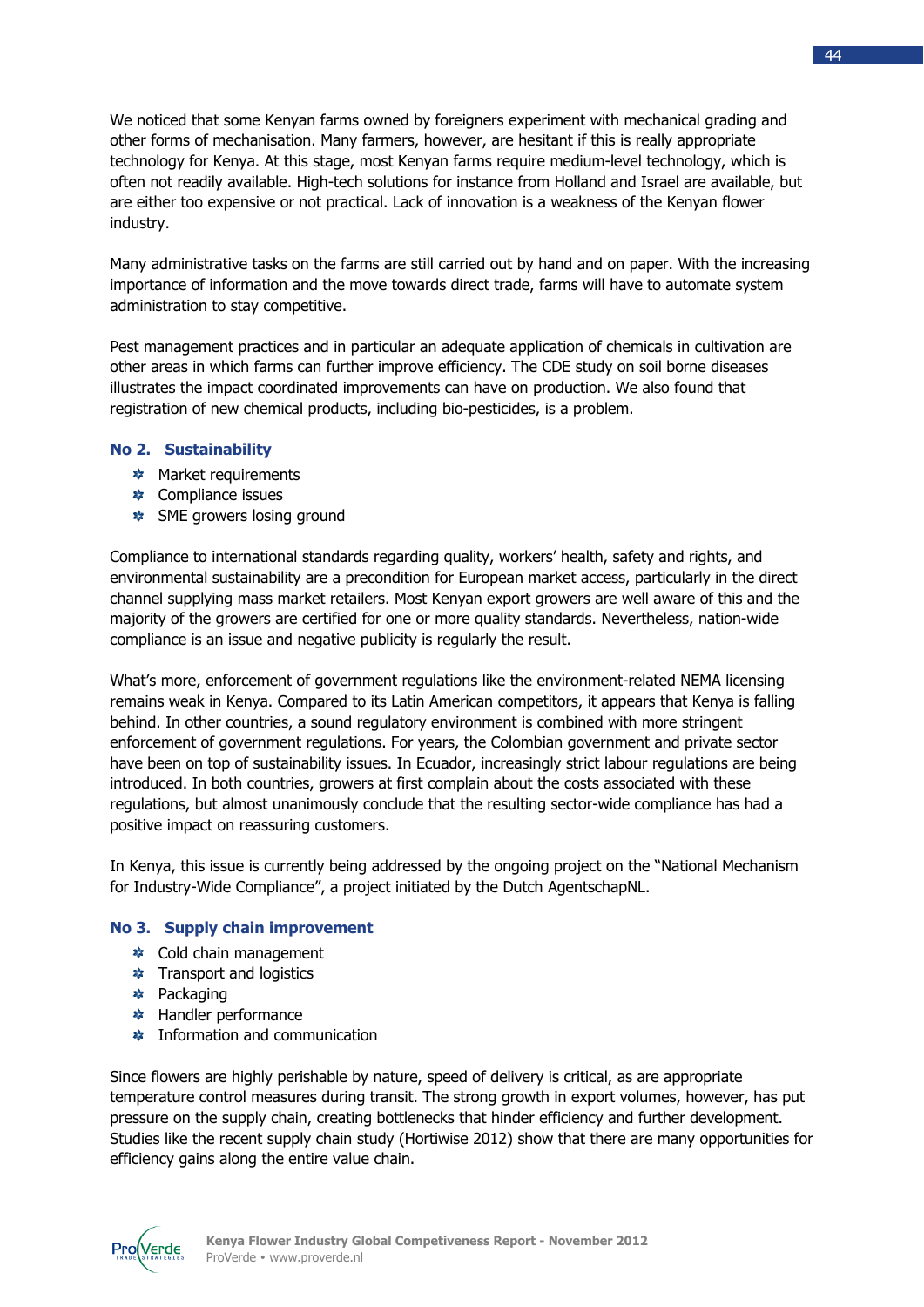With the strong and continued development of direct marketing lines, Nairobi has the opportunity to develop into an important trading centre. Kenyan growers sell more flowers directly to customers in countries like Russia, Japan and the US. Direct trade, however, does not always mean direct connections. Many flowers still pass through the Netherlands or fly via hubs in the Middle East, which adds costs in terms of freight rates, but also in terms of deteriorating quality resulting in lower market prices.

Many supply chain inefficiencies are the result of a lack of communication and coordination between key actors in the supply chain. The industry has developed generally accepted 'workarounds' to bypass recognised problems, such as flight delays and flowers arriving at the airport at excessive temperatures. Furthermore, in the flower supply chain, neglect by one player typically leads to costs for somebody else.

Flying flowers to Europe is more costly than shipping them by sea. If successfully developed, sea transport can make Kenyan growers more competitive and can improve profitability. Sea transport trials have been carried out, but were not yet very encouraging. Roses are problematic for the time being. The Latin American competition seems ahead.

#### **No 4. Sector promotion**

- **★** Country branding
- Export support
- $\frac{1}{2}$  Sector promotion

The flower export industry is highly internationalised. Kenyan growers increasingly face strong international competition from other leading producer countries, like Colombia, Ethiopia and Ecuador, who are aggressively expanding their markets.

Colombia's Proexport is a good example of a public sector support organisation that contributes to the competiveness local export growers. Growers receive assistance in organising trade missions, but also through coordinated trade fair participations. The Colombian ornamental sector regularly demonstrates its collective promotion efforts at international exhibitions.

The importance of sector cooperation and organisation cannot be overstated. In all leading countries, private sector organisations are reasonably strong and active. They also enjoy a broad base among producers. Differences exist in the scope of services that these organisations provide. Some associations are very active in promotion, others more in aspects like advocacy, research, training, socio-environmental issues or logistics.

A real challenge and source of future success for Kenya lies in a co-ordinated approach to create national product recognition in foreign markets. What is needed is a more sustained joint approach to international promotion by sector associations KFC and FPEAK, with HCDA and EPC support. Actually, to effectively promote the Kenyan flower brand, Kenya needs one face to the world. The recent joint country pavilion at the IFTF trade fair was a good first step. It is pity that the once created Kenya Horticultural Council (umbrella body with KFC and FPEAK as corporate members) does not appear to be active anymore.

Interestingly enough, in most of the other producing countries, the local flower industry is also promoted within its own borders. Often, promotion is aimed at stimulating purchasing of locally grown flowers, but also to bring the importance of the sector under the spotlight.

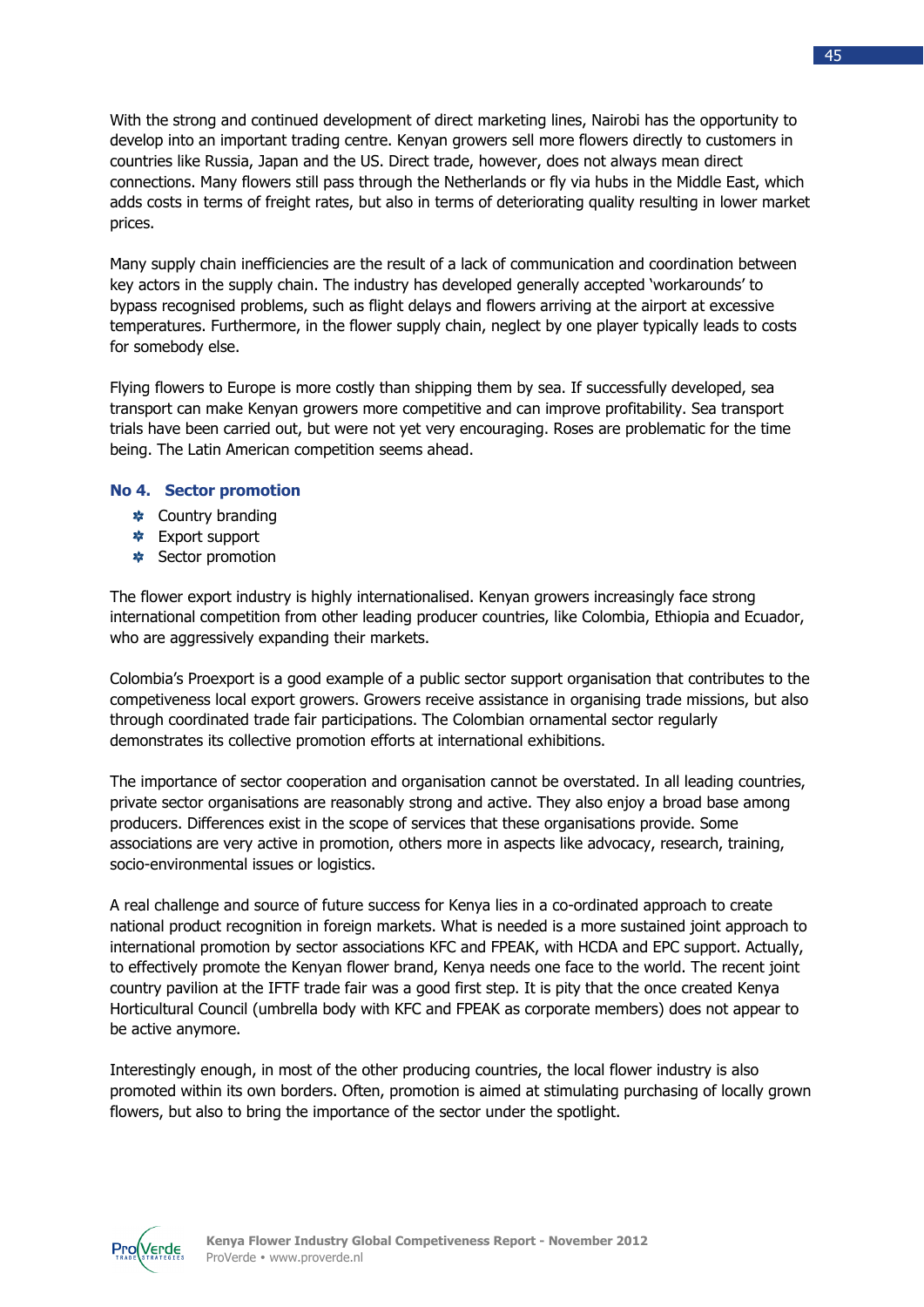#### **No 5. Public sector coordination**

- **\*** Inconsistent taxes and levies
- **\*** VAT refund issue
- **<u>\*</u>** Fiscal incentives supporting innovative entrepreneurship
- **\*** Bureaucracy
- $\ast$  Coordination among public organisations

Experience learns that the flower industry cannot be led by public initiatives alone. The primary role of the government should be facilitative and indirect (laws and regulation for foreign investment, intellectual property rights, technology transfer, air cargo licensing, foreign exchange transaction, etc.). Still, these are critical to the success of the sector.

Ethiopia illustrates the potential impact of government support on the development of a young industry. Also in Colombia and the Netherlands, the government still plays a major role in facilitating advances in the sector. Each country faces specific challenges that ask for targeted support and coordination. So is the case in Kenya. A specific issue in Kenya, for instance, is the decentralised system of taxation that often results in double taxation and inconsistencies.

The VAT rebate system is very inefficient and a burden to the industry. It is well known that nearly all produced flowers are exported, but at the same time, all growers must pay VAT on their input materials and afterwards submit a claim for a rebate, which usually is not paid back until 6 to 12 months later.

We have seen that several other countries have put considerable efforts in reducing paperwork and bureaucratic overhead. Not only the environment for trade has been streamlined (by increasing the efficiency of customs), but also the tax system has become less complex.

A number of issues were often mentioned with respect to the various government bodies that are relevant to the flower industry. For instance, the costs (license fee, hiring experts, required adjustments) and administrative burden related to the NEMA assessments are considered a burden for many growers. They, however, mostly complain about the costs related to required improvements, particularly expensive onsite water treatment plants. NEMA recognises this problem and in many cases a "negotiated compliance" is settled.

It is clear that the sector would benefit greatly from improved coordination among public institutions and between the public and private sector. A coordinated effort is needed to lift the Kenyan business enabling environment to more competitive levels. The sector would also gain if government institutions would be more familiar with the characteristics of the entire flower value chain, understand the market, and knows how it affects the local export industry. Public services should be more in line with needs of private sector.

Technology and innovation are ever more important playing cards in the international competitive game. The Dutch, Israelis and Colombians are pushing forward. Growers are backed by government incentives and well-developed agricultural research and development systems all striving to strengthen the knowledge and efficiency in the sector. It is important that the Kenyan government has a sound incentive regime in place rewarding good performance such as high productivity, sustainability and innovation.

The National Horticultural Policy has recently been approved by the parliament. Now, the Government has embarked on deepening and refining these guidelines into strategies for the floricultural sector. This National Floricultural Strategy, which is currently being prepared, can become an important tool for the government to coordinate its efforts towards the sector.

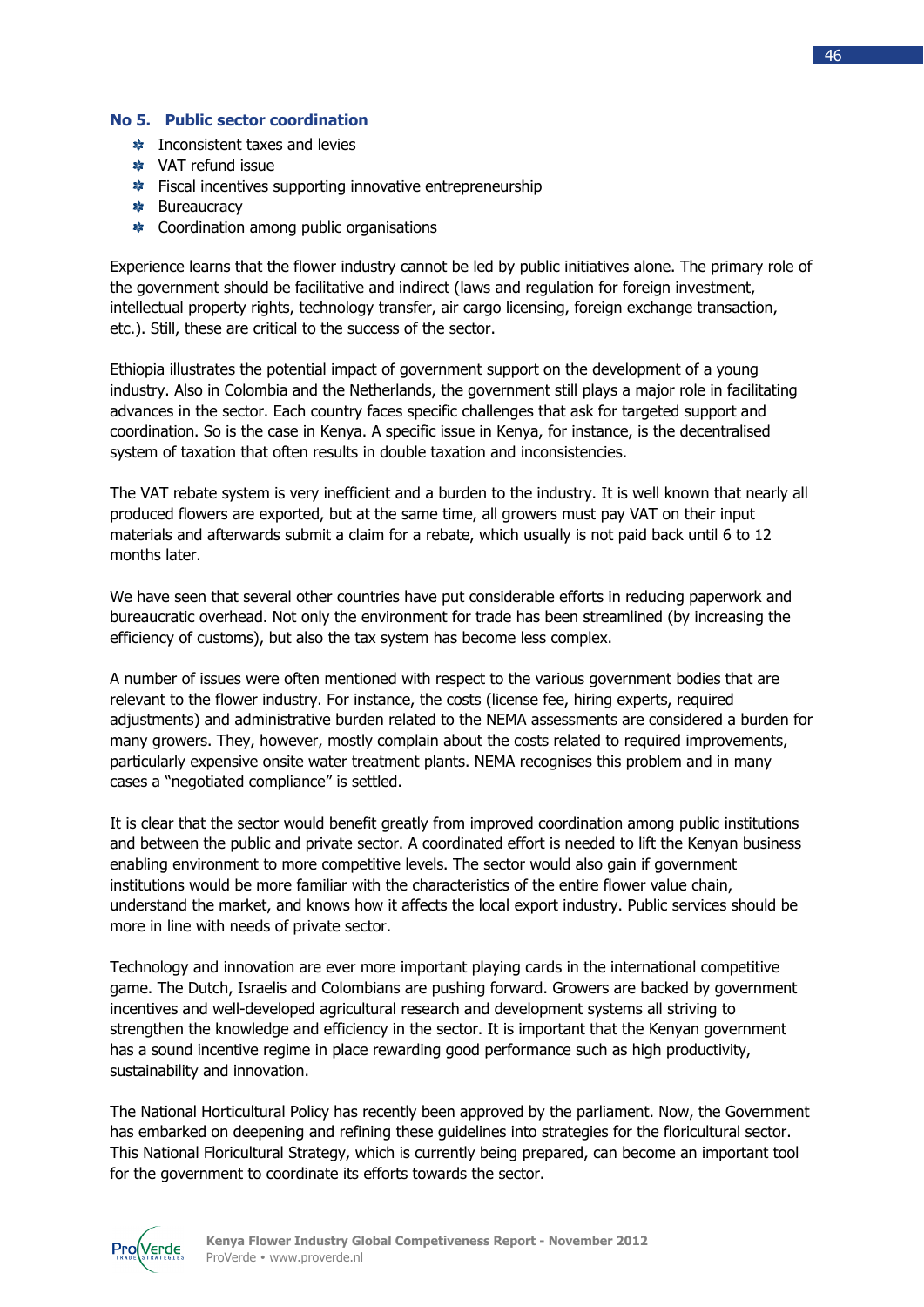## **6 Way forward**

## **6.1 Conclusion**

Kenya is in a good position to grow into its role as a leading global flower supplier... but market conditions are changing dramatically and the competition is moving fast.

A coordinated effort by both government and private entrepreneurs is necessary. Both sides will need to work passionately and determinedly together to strengthen Kenya's competitive advantages and to create an enabling environment in which export growers and industry service providers can thrive. With the strong and continued development of direct marketing lines, Nairobi has the opportunity to develop into an important trading centre.

A number of ongoing projects, all covering aspects of competitiveness, are currently formulating ideas and suggestions for improvements. This is the time for a leap forward. Kenya is invited to take up the challenge.

## **6.2 Recommendations**

For the mid and long term future, we identified five vital challenges for the Kenyan flower industry:

- $\blacktriangleright$  Efficiency improvement
- $\blacktriangleright$  Sustainability
- $\blacktriangleright$  Supply chain improvement
- Sector promotion
- $\blacktriangleright$  Public sector coordination

To address these challenges we propose the following set of interventions with, in our view, the largest potential impact on competitiveness: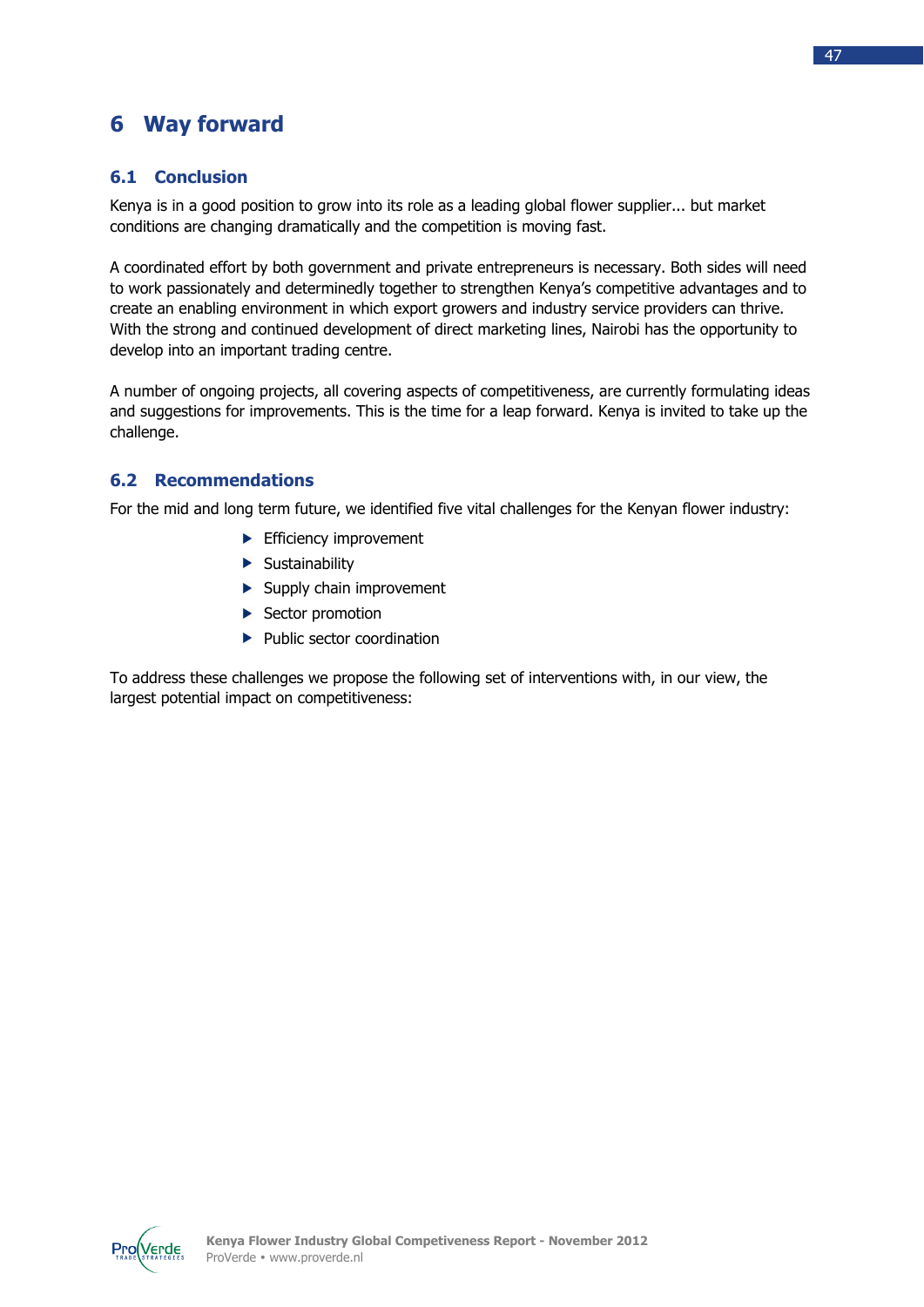| <b>Table 12 Recommendations</b>     |                                                                                                                                                                                                                                                       |                                                                                                                                                                                                                                                                                                                                                                                                                                                                                                                                                                                                                                                                                                                                                                                                                                                                                |  |  |  |  |  |
|-------------------------------------|-------------------------------------------------------------------------------------------------------------------------------------------------------------------------------------------------------------------------------------------------------|--------------------------------------------------------------------------------------------------------------------------------------------------------------------------------------------------------------------------------------------------------------------------------------------------------------------------------------------------------------------------------------------------------------------------------------------------------------------------------------------------------------------------------------------------------------------------------------------------------------------------------------------------------------------------------------------------------------------------------------------------------------------------------------------------------------------------------------------------------------------------------|--|--|--|--|--|
| <b>Efficiency improvement</b><br>1. |                                                                                                                                                                                                                                                       |                                                                                                                                                                                                                                                                                                                                                                                                                                                                                                                                                                                                                                                                                                                                                                                                                                                                                |  |  |  |  |  |
| <b>Topic</b>                        | <b>Opportunities to improve</b>                                                                                                                                                                                                                       | <b>Suggested interventions</b>                                                                                                                                                                                                                                                                                                                                                                                                                                                                                                                                                                                                                                                                                                                                                                                                                                                 |  |  |  |  |  |
| Productivity                        | $\blacktriangleright$ Worker productivity and skills development<br>Mechanisation in production and post-harvest<br>Automating administration<br>Smallholders lagging behind in productivity<br>$\blacktriangleright$ Vulnerability to climate events | ■ Technology needs assessment to determine specific areas of attention:<br>What are the gaps and priority areas? What capacity do we have?<br>Design or replicate technology? Cost-benefit analysis necessary.<br>Develop appropriate technology (low and medium-level technology).<br>Stimulate the development of climate control capabilities.<br>Make available appropriate insurance products tailored for the industry.<br>Improve specialised floricultural extension services and training (role<br>Thika Training Centre).                                                                                                                                                                                                                                                                                                                                            |  |  |  |  |  |
| Innovation                          | Slow technological development and adoption<br>Coordination among research institutes<br>▶<br>Practicality of research<br>▶<br>International linkages<br>Research and development funding                                                             | <b>Boosting knowledge and innovation in the sector by increasing</b><br>investment in research and development.<br>■ Create incentives for entrepreneurs to invest in research (innovative<br>funding mechanisms).<br>Joint floricultural innovation effort:<br>- Public Research Institutes, Universities & Associations<br>- Collaborative R&D funding<br>- Fund for Floricultural Research and Development?<br>- Centre for Innovation in Floriculture?<br>Existing Public Research Institutions & Universities:<br>- Strengthen links with private businesses.<br>- More attention for medium-scale commercial floriculture.<br>- Improve coordination among knowledge institutions.<br>- Link up with existing (international) research and development<br>structures.<br>Information technology investment for linking supply chain members<br>and product traceability. |  |  |  |  |  |
| Pest management                     | ▶ Vulnerability to soil borne diseases<br>Availability of chemical inputs<br>Registration process for new chemical products<br>Adequate application of chemicals                                                                                      | Improve registration procedures of new chemicals, incl. bio-pesticides<br>(PCBP).<br>See outcome CDE project Soil Borne Diseases.                                                                                                                                                                                                                                                                                                                                                                                                                                                                                                                                                                                                                                                                                                                                              |  |  |  |  |  |

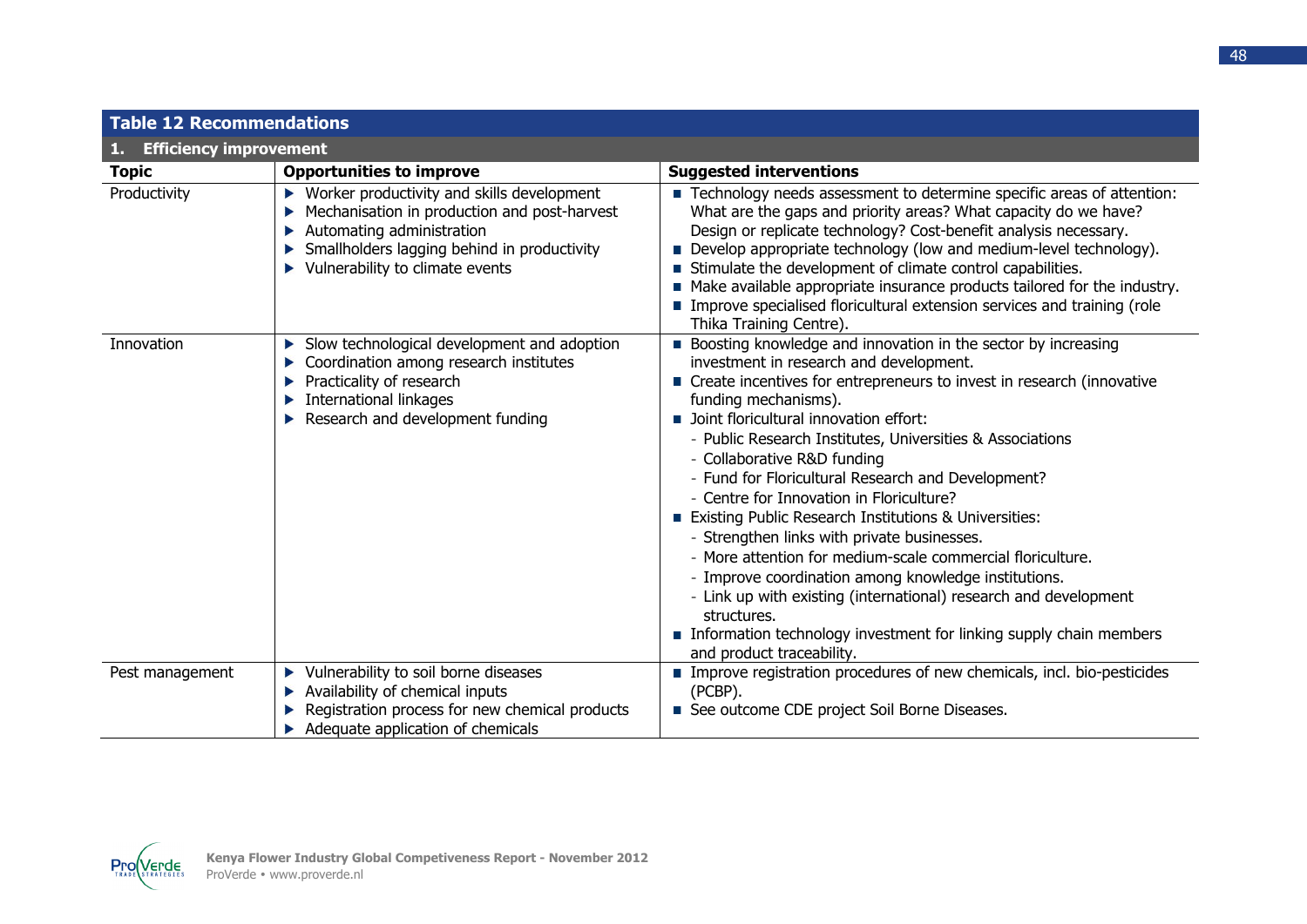| <b>Sustainability</b><br>2.           |                                                                                                                                                                                             |                                                                                                                                                                                                                                                                                                                                                                                                                                                                                                                                                                                                                |  |  |  |  |
|---------------------------------------|---------------------------------------------------------------------------------------------------------------------------------------------------------------------------------------------|----------------------------------------------------------------------------------------------------------------------------------------------------------------------------------------------------------------------------------------------------------------------------------------------------------------------------------------------------------------------------------------------------------------------------------------------------------------------------------------------------------------------------------------------------------------------------------------------------------------|--|--|--|--|
| <b>Topic</b>                          | <b>Opportunities to improve</b>                                                                                                                                                             | <b>Suggested interventions</b>                                                                                                                                                                                                                                                                                                                                                                                                                                                                                                                                                                                 |  |  |  |  |
| Market requirements                   | Existing private standards do not cover all (new)<br>relevant market requirements like residue levels.<br>• Uncertainty about CO2 discussion                                                | Stronger Kenyan sector involvement in carbon footprint and broader<br>international sustainability discussion:<br>- Quick scan 'Status of CO2 discussion', i.e. review of existing studies on<br>impact on Kenyan industry. Note ongoing study in the Netherlands.<br>- Research into CO2 impact of specific industry activities in Kenya<br>Improvement programme to develop processes that make better use of<br>natural resources, generate less waste and have reduced impact on the<br>environment<br>Coordination with ongoing Floriculture Sustainability Initiative (FSI)<br>programme for cut flowers |  |  |  |  |
| Compliance issues                     | Some Kenyan firms still demonstrate insensitivity<br>to the principles of CSR.<br>Enforcement of government regulations                                                                     | Hybrid system of compliance recommended:<br>1. Principal issues: achieving 100% compliance; strict enforcement by<br>government.<br>2. Additional issues: industry self regulation; private standards<br>(recognised by market).<br>Project 'National Mechanism for Compliance'.                                                                                                                                                                                                                                                                                                                               |  |  |  |  |
| SME growers losing<br>ground          | SMEs access to resources needed to keep up with<br>the professionalisation of the global flower<br>industry.<br>Knowledge, skills and attitude on aspects like<br>market-oriented approach. | • Make information more accessible to SMEs.<br>Improve financing possibilities for SMEs.<br>Targeted research and training to fit SME needs.                                                                                                                                                                                                                                                                                                                                                                                                                                                                   |  |  |  |  |
| <b>Supply chain improvement</b><br>3. |                                                                                                                                                                                             |                                                                                                                                                                                                                                                                                                                                                                                                                                                                                                                                                                                                                |  |  |  |  |
| <b>Topic</b>                          | <b>Opportunities to improve</b>                                                                                                                                                             | <b>Suggested interventions</b>                                                                                                                                                                                                                                                                                                                                                                                                                                                                                                                                                                                 |  |  |  |  |
| Cold chain<br>management              | Knowledge & awareness about cold chain<br>requirements<br>No cold chain standards and protocols<br>Inadequate cold chain facilities and equipment<br>Poor information exchange              | Develop standards and protocols for cold chain and packaging, including<br>framework for compliance:<br>- Develop an industry-wide system of supply chain standards.<br>- Integration with existing standards: GAP, KFC codes, IATA time &                                                                                                                                                                                                                                                                                                                                                                     |  |  |  |  |

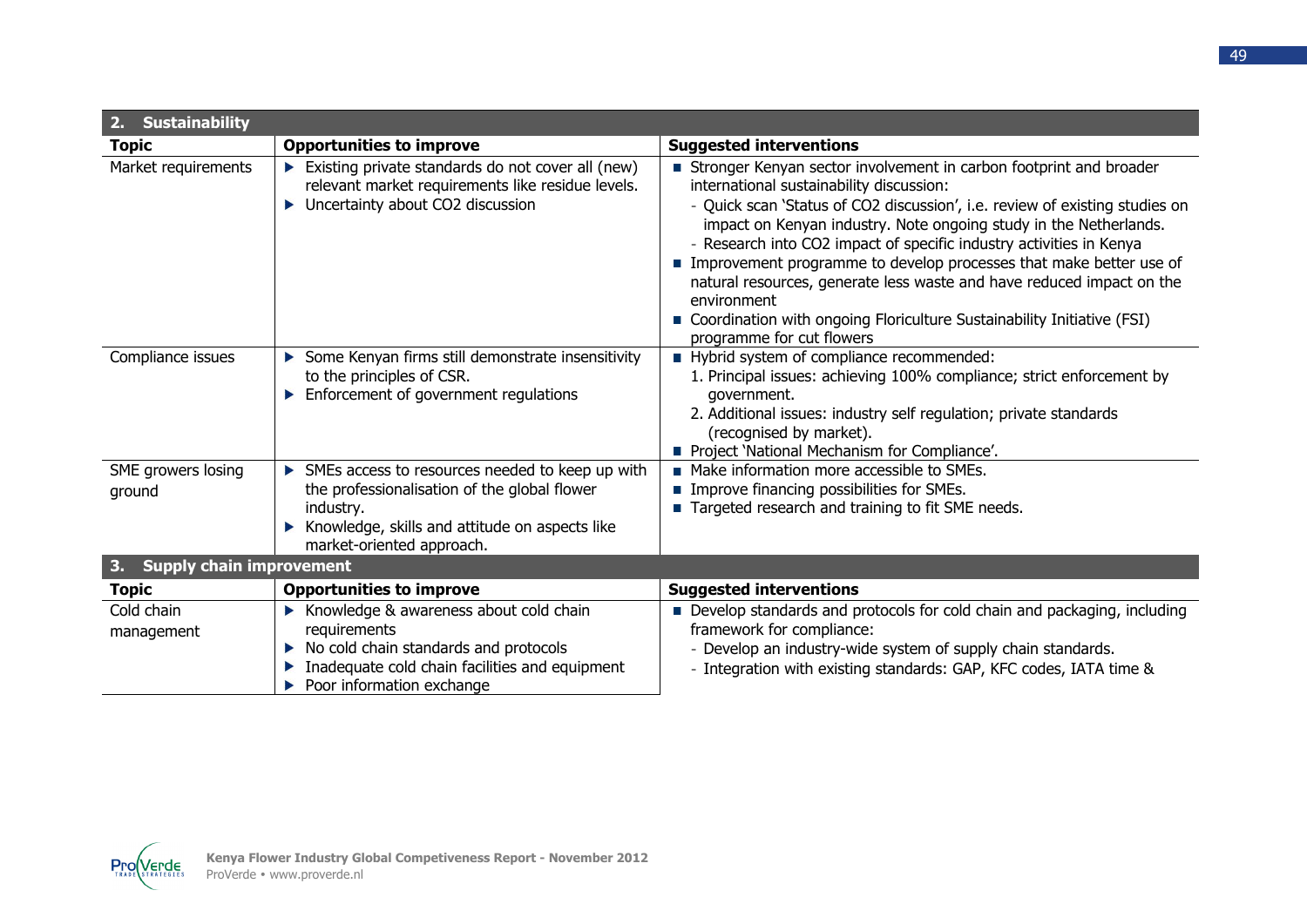| Transport and logistics<br>Packaging<br>Handler performance | Transport to airport (unrefrigerated, slow, no<br>universal load carriers)<br>Increasing transportation costs (oil prices, security<br>measures)<br>Flight delays and indirect flight routes<br>Communication about delays<br>Tarmac time<br>▶<br>Sea transportation<br>Insufficient packaging knowledge<br>No standard procedures in handling packaging<br>materials<br>Awareness of price/quality ratio of boxes<br>►<br>Pack rates (over- and under-packing)<br>Packaging waste<br>No standards/protocols for handlers<br>▶<br>Logistical inefficiencies (aircraft pallets not<br>composed on consignee base)<br>$\blacktriangleright$ Price is the decisive criterion. No minimum quality<br>limits determined (SLA's)<br>Discriminative concession levy by the Kenya Ports<br>Authority | temperature task force, etc.<br>- Learning from other countries and sectors: USDA protocols, etc.<br>- Participation of associations and coordination in KEBS Technical<br>Committee, KEPHIS, Customs Services Department of KRA, KAA, etc.<br>- Embed best practices in industry with incentives & disincentives.<br>- Set up a compliance inspection framework.<br>Training on implementation of standards and protocols<br>- Training in knowledge & awareness about supply chain requirements<br>- Target groups: SME growers, handling agents, airport personnel, etc.<br>- Role for associations and existing institutions, including Technical<br>Training Centre in Thika. Coordinate efforts with other training<br>providers like CBI.<br>Stimulate sector-specific supply chain innovation<br>- Targeting strategic, technological, and structural innovations and<br>supply chain performance improvements.<br>- Packaging innovations.<br>- Link with existing R&D structures, nationally and internationally.<br>- Initiative for collaborative R&D funding<br>Platform for Horticultural Supply Chain<br>- Platform can play an important role in developing standards<br>- Explore possibility of periodical dissemination forums (workshops,<br>conferences, seminars etc.)<br>- Enhancement and/or integration of existing platforms.<br>- Website for Kenyan Horticultural Supply Chain improvement: a home<br>base for dissemination of information on supply chain standards.<br>Online training tool for implementing standards and protocols<br>Collaboration between key stakeholders, including associations and<br>government bodies. |
|-------------------------------------------------------------|----------------------------------------------------------------------------------------------------------------------------------------------------------------------------------------------------------------------------------------------------------------------------------------------------------------------------------------------------------------------------------------------------------------------------------------------------------------------------------------------------------------------------------------------------------------------------------------------------------------------------------------------------------------------------------------------------------------------------------------------------------------------------------------------|-----------------------------------------------------------------------------------------------------------------------------------------------------------------------------------------------------------------------------------------------------------------------------------------------------------------------------------------------------------------------------------------------------------------------------------------------------------------------------------------------------------------------------------------------------------------------------------------------------------------------------------------------------------------------------------------------------------------------------------------------------------------------------------------------------------------------------------------------------------------------------------------------------------------------------------------------------------------------------------------------------------------------------------------------------------------------------------------------------------------------------------------------------------------------------------------------------------------------------------------------------------------------------------------------------------------------------------------------------------------------------------------------------------------------------------------------------------------------------------------------------------------------------------------------------------------------------------------------------------------------------------------------------------------|
| <b>Sector promotion</b><br>4.                               |                                                                                                                                                                                                                                                                                                                                                                                                                                                                                                                                                                                                                                                                                                                                                                                              |                                                                                                                                                                                                                                                                                                                                                                                                                                                                                                                                                                                                                                                                                                                                                                                                                                                                                                                                                                                                                                                                                                                                                                                                                                                                                                                                                                                                                                                                                                                                                                                                                                                                 |
| <b>Topic</b>                                                | <b>Opportunities to improve</b>                                                                                                                                                                                                                                                                                                                                                                                                                                                                                                                                                                                                                                                                                                                                                              | <b>Suggested interventions</b>                                                                                                                                                                                                                                                                                                                                                                                                                                                                                                                                                                                                                                                                                                                                                                                                                                                                                                                                                                                                                                                                                                                                                                                                                                                                                                                                                                                                                                                                                                                                                                                                                                  |
| Country branding                                            | $\blacktriangleright$ Weak appearance of unity to the market                                                                                                                                                                                                                                                                                                                                                                                                                                                                                                                                                                                                                                                                                                                                 | A co-ordinated approach to create national product recognition in                                                                                                                                                                                                                                                                                                                                                                                                                                                                                                                                                                                                                                                                                                                                                                                                                                                                                                                                                                                                                                                                                                                                                                                                                                                                                                                                                                                                                                                                                                                                                                                               |
|                                                             | International presence<br>▶                                                                                                                                                                                                                                                                                                                                                                                                                                                                                                                                                                                                                                                                                                                                                                  | foreign markets (KFC/FPEAK/HCDA).                                                                                                                                                                                                                                                                                                                                                                                                                                                                                                                                                                                                                                                                                                                                                                                                                                                                                                                                                                                                                                                                                                                                                                                                                                                                                                                                                                                                                                                                                                                                                                                                                               |
|                                                             | Individual mentality among growers                                                                                                                                                                                                                                                                                                                                                                                                                                                                                                                                                                                                                                                                                                                                                           | One face to the world: Kenya Horticultural Council (KHC)                                                                                                                                                                                                                                                                                                                                                                                                                                                                                                                                                                                                                                                                                                                                                                                                                                                                                                                                                                                                                                                                                                                                                                                                                                                                                                                                                                                                                                                                                                                                                                                                        |
|                                                             | Funding situation of associations                                                                                                                                                                                                                                                                                                                                                                                                                                                                                                                                                                                                                                                                                                                                                            | Associations towards more financial self sufficiency.                                                                                                                                                                                                                                                                                                                                                                                                                                                                                                                                                                                                                                                                                                                                                                                                                                                                                                                                                                                                                                                                                                                                                                                                                                                                                                                                                                                                                                                                                                                                                                                                           |

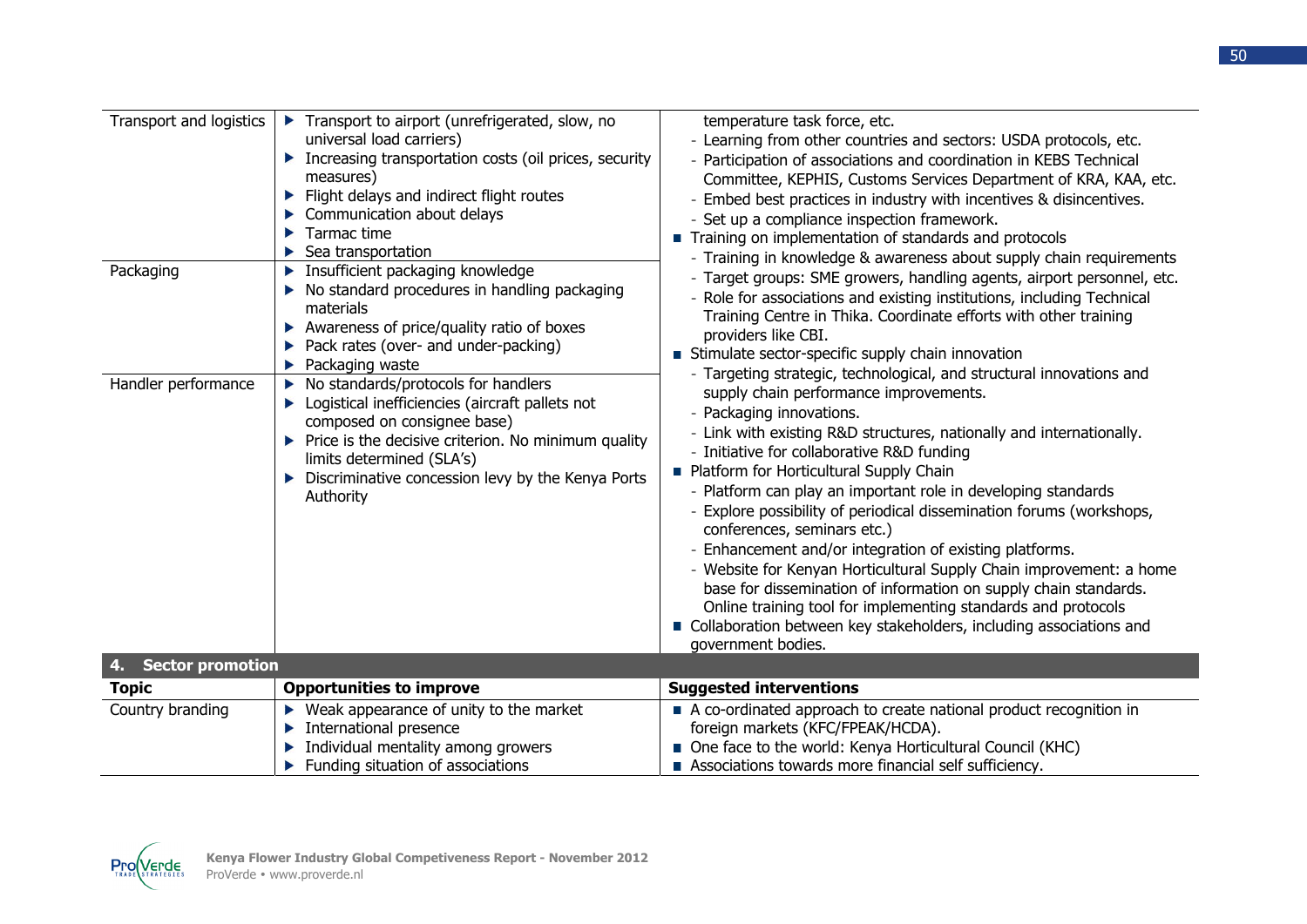| Export support                          | Trade fair participations<br>▶<br>Market visit / trade mission support                                                                                                                                                                                             | Further strengthen coordinated trade fair participations; country<br>pavilion.<br>■ Direct support to exporters for trade mission / market visits (example<br>Proexport Colombia).                                                                                                                                                                                                                                                                                                                                                                      |
|-----------------------------------------|--------------------------------------------------------------------------------------------------------------------------------------------------------------------------------------------------------------------------------------------------------------------|---------------------------------------------------------------------------------------------------------------------------------------------------------------------------------------------------------------------------------------------------------------------------------------------------------------------------------------------------------------------------------------------------------------------------------------------------------------------------------------------------------------------------------------------------------|
| Sector promotion                        | • Local industry promotion                                                                                                                                                                                                                                         | Step up positive promotion of the local flower industry. Bring flower<br>industry under the spotlight:<br>- Annual Naivasha Flower Parade?<br>(en.wikipedia.org/wiki/Flower_parade)<br>- Sponsoring<br>■ Active sector participation in drafting the "National Floricultural Strategy"<br>(by the Ministry of Agriculture).                                                                                                                                                                                                                             |
| <b>Public sector coordination</b><br>5. |                                                                                                                                                                                                                                                                    |                                                                                                                                                                                                                                                                                                                                                                                                                                                                                                                                                         |
| <b>Topic</b>                            | <b>Opportunities to improve</b>                                                                                                                                                                                                                                    | <b>Suggested interventions</b>                                                                                                                                                                                                                                                                                                                                                                                                                                                                                                                          |
| Tax system                              | $\blacktriangleright$ Decentralised system of taxation<br>Inconsistent taxes and levies<br>$\blacktriangleright$ VAT refund issue<br>Focus of fiscal incentives                                                                                                    | Modernisation of tax system:<br>- Consolidate taxation for ease of admissibility and compliance: remove<br>double taxation and inconsistencies.<br>- Coordination among government institutions on levies targeting the<br>floricultural industry.<br>Tax reduction system promoting productivity, innovation, and stimulate<br>cleaner production.<br>- Incentives for productive investments and innovation<br>- Stimulate sector-specific supply chain innovation<br>See outcome CDE project Taxes & Levies.                                         |
| Coordination among<br>public bodies     | ▶ Weak inter-agency coordination leading to poor<br>delivery of regulatory services<br><b>Bureaucracy</b><br>▶<br>Matching government services with 24/7 trade<br>requirements<br>Electronic information and documentation of<br>export documents and certificates | Reduce excessive and complicated bureaucratic procedures.<br>Reduction of paper based documents; increase use of electronic<br>systems: further development/implementation of electronic systems like<br>CLIENT, E-freight, etc.<br>Electronic systems such as CLIENT Kenya can be a challenge for<br>smallholders.<br>National Task Force on Horticulture should be more actively involved in<br>promoting private-public sector dialogue.<br>National Floricultural Strategy: active participation of private sector in<br>public policy formulation. |

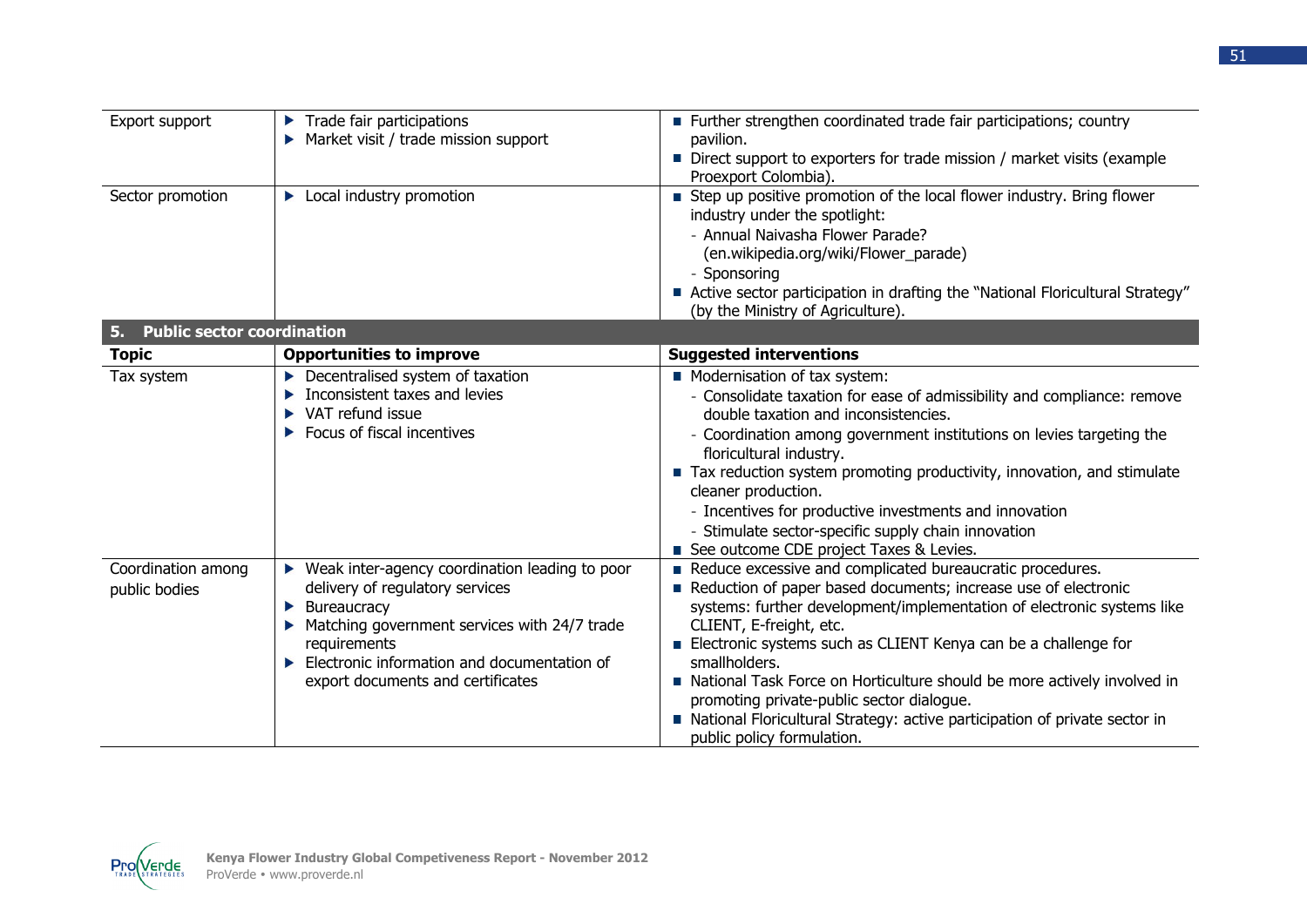## **References**

- Brenthurst (2007). Colombia's Floriculture Industry A Story of Self-Discovery and Export Success. Brenthurst Discussion Paper 8/2007. Brenthurst Foundation.
- CBI (2011). EU Market Survey 2011: Cut Flowers and Foliage. Centre for Promotion of Imports from Developing Countries (CBI).
- GAIF (2008). Enabling environments for competitive agro-industries.
- GDS (2011). Towards a Globally Competitive Ethiopian Economy: The Role of Services and Urbanization. Case Studies – Rose and Polo Shirt Value Chains. World Bank
- Gebreeyesus, M. and Iizuka, M. (2009): Discovery of successful non-traditional exports in Ethiopia and Chile: experimentation and coordination, first draft, paper presented at UNU-WIDER/UNU-MERIT/UNIDO Conference "Pathways to Industrialization", Maastricht, 22 Oct.
- HCDA (2009). Strategic Plan 2009-2013.
- Hortiwise (2012). A Study on the Kenyan-Dutch Horticultural Supply Chain. Netherlands Ministry of Economic Affairs, Agriculture and Innovation.
- Iwanow, Thomasz, and Colin Kirkpatrick (2009). "Trade Facilitation and Manufacturing Exports: Is Africa Different?" World Development 37 (6): 1039–50.
- Jaeger, P. (2010). Smallholders: How to Involve Small‐Scale Farmers in Commercial Horticulture. Paper for the 6th video seminar in the series "High Value Agriculture in Southern and Eastern Africa"
- KFC (2010). KFC Strategic Plan 2011-2013.
- KNBS Kenya National Bureau of Statistics (2012). Economic Survey 2012.
- Ministry of Agriculture of Kenya MOA (2010). National Horticultural Policy.
- Ministry of Economic Affairs, Agriculture and Innovation MinELI (2011). The Horticultural and Floricultural Sectors in Kenya. An analysis of the current developments and opportunities for Dutch companies.
- Ndiritu, Kashangaki & Rikken (2007). Development of a Business Plan for Floricultural Research and Development Fund in Diversification of Products and Markets, and Post harvest Control in the Floriculture Sector of Kenya.
- ProVerde (2007). Business Plan Floricultural Research & Development Fund. Kenya Flower Council.
- ProVerde (2010). The European Market for Fair and Sustainable Flowers and Plants. Belgian development agency BTC & Trade for Development Centre.
- ProVerde (2011). The Global Competitiveness of the Kenyan Flower Industry. World Bank Technical Paper. Prepared for the Fifth Video Conference on the Global Competitiveness of the Flower Industry in Eastern Africa.
- SENA (2006). Caracterización Ocupacional del Sector de la Floricultura. Mesa Sectorial de la Floricultura.
- UNCTAD (1996). Globalisation and Liberalisation: Development in the face of two powerful currents. Report of the Secretary-General of UNCTAD to the ninth session of the Conference.
- UNIDO (2008). Creating an enabling environment for private sector development in sub-Saharan Africa.
- USAID (2012). Kenya Horticulture Competitiveness Project (KHCP) Kenya's Competitive Position in Horticulture. Progress report May 2012.
- USCS (2012). Doing Business in Ethiopia: 2012 Country Commercial Guide for U.S. Companies.
- World Bank/IFC (2004). Doing Business in 2004: Understanding Regulation. Washington, DC
- World Bank/KFC (2011). The impact of taxes and levies on the flower industry in Kenya. Presentation to the fourth in a series of video conference-based seminars (VCs).

World Bank/IFC (2012a). Doing Business in Kenya.

World Bank/IFC (2012b). Doing Business Regional Profile: East African Community (EAC).

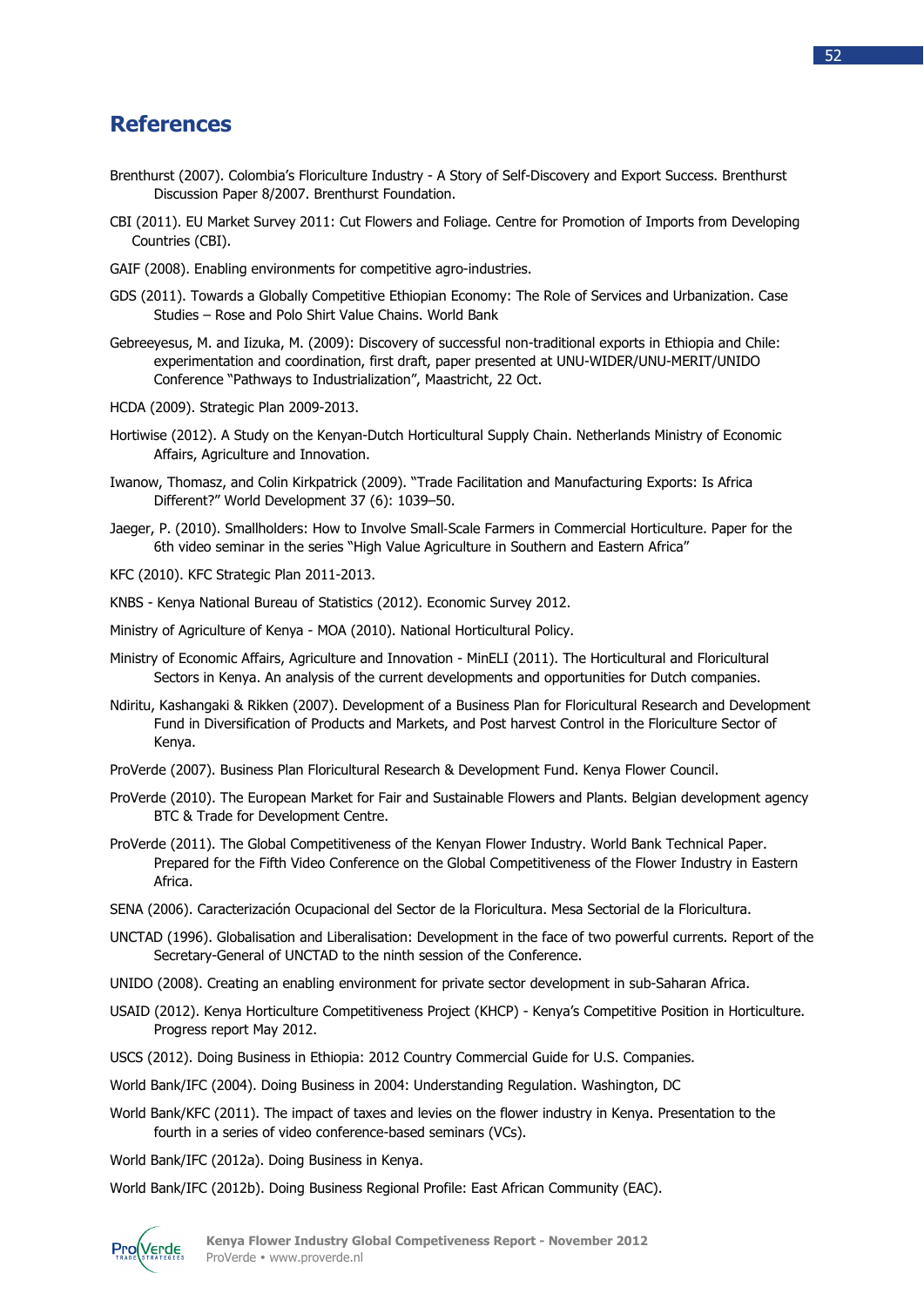## **Appendix 1 Interviews**

| <b>Industry professionals</b>                                                               |                                                       |          |  |
|---------------------------------------------------------------------------------------------|-------------------------------------------------------|----------|--|
| Abax Industrias y Flores                                                                    | Mr. Gabriel Guerron, Sales Officer                    | Ecuador  |  |
| Agricola Agronatura                                                                         | Mr. Juan Arboleda, Sales Executive                    | Ecuador  |  |
| Canan Valley                                                                                | Mr. Juan Torri, Sales Manager                         | Ecuador  |  |
| Colibri Flowers                                                                             | Mr. Andres Toro, General Manager                      | Colombia |  |
| Dire Highland Flower                                                                        | Mr. Tesfaye, Farm Manager                             | Ethiopia |  |
| <b>Ecoroses</b>                                                                             | Mr. Esteban Chiriboga, General Manager                | Ecuador  |  |
| Ethio dream                                                                                 | Mr. Jan Prins, General Manager                        | Ethiopia |  |
| Ethiopassion                                                                                | Ms. Kidist, General Manager                           | Ethiopia |  |
| Flores Santa Fé                                                                             | Ms. Lucia Pombo, Marketing                            | Colombia |  |
| <b>Growers Online</b>                                                                       | Mr. Peter Kaaka, General Manager                      | Kenya    |  |
| <b>Inroses</b>                                                                              | Ms. Lorena Altamirano, General Manager                | Ecuador  |  |
| JJ Kothari                                                                                  | Mr. J. Kothari, Director                              | Ethiopia |  |
| Joygardens                                                                                  | Ms. Lucia Carillon                                    | Ecuador  |  |
| King's Ethio Roses                                                                          | Mr. Samson Nigussie, Commercial Manager               | Ethiopia |  |
| Kuehne+Nagel                                                                                | Mr. Paul Kitheka, Airfreight Manager                  | Kenya    |  |
| La Gaitana                                                                                  | Mr. Frans Buzek, Sales Manager                        | Colombia |  |
| La Plazoleta                                                                                | Mr. Fransisco Bazzani, General Manager                | Colombia |  |
| Magana Flowers                                                                              | Mr. Peter Mwangi, General Manager                     | Kenya    |  |
| Noa                                                                                         | Mr. Ziyada Paulos, Marketing Manager                  | Ethiopia |  |
| Pigeon Blooms                                                                               | Mr. Eliud Mwendia, Managing Director                  | Kenya    |  |
| <b>Red Fox</b>                                                                              | Mr. Bruce Hamilton, Manager Director                  | Ethiopia |  |
| Sagaro                                                                                      | Ms. Natalie Lebon, Sales Manager                      | Colombia |  |
| <b>SB Talee</b>                                                                             | Mr. Juan Fonnegra, Sales Executive                    | Colombia |  |
| Sian Roses                                                                                  | Mr. Jos van der Venne, Managing Director              | Kenya    |  |
| <b>Total Touch</b>                                                                          | Ms. Venna Omar, Manager Commercial                    | Kenya    |  |
| <b>Triple FFF</b>                                                                           | Mr. Eric Agufana, CEO                                 | Kenya    |  |
| <b>Public officials</b>                                                                     |                                                       |          |  |
| Centre for the Development of                                                               | Mr. Rooben Mooteeveeren, Operations Officer           |          |  |
| Enterprise (CDE)                                                                            |                                                       |          |  |
| Horticulture Crops Development                                                              | Dr. Alfred K. Serem, Managing Director                |          |  |
| Authority (HCDA)                                                                            | Ms. Anne Gikonyo, General Manager Marketing           |          |  |
|                                                                                             | Ms. Florence Masia, Horticulture Officer              |          |  |
| Jomo Kenyatta University of                                                                 | Prof. Kamau Ngamau, Horticulture Department           |          |  |
| Agriculture and Technology (JKUAT)                                                          |                                                       |          |  |
| Kenya Industrial Research and<br>Development Institute (KIRDI)                              | Dr. M. Charles Moturi, Director/CEO                   |          |  |
| Kenya Plant Health Inspectorate                                                             | Dr. James M. Onsando, Managing Director               |          |  |
| Services (KEPHIS)                                                                           |                                                       |          |  |
| Kenya Horticulture Competitiveness                                                          | Mr. Ian Chesterman, Project Director                  |          |  |
| Project (KHCP) / Fintrac                                                                    | Ms. Grace Mueni Nyaa, Marketing & Trade Promotion     |          |  |
|                                                                                             | Ms. Sylvia Mbaabu, Market Information Systems Manager |          |  |
| Ministry of Agriculture                                                                     | Mr. Modest Muthembwa, Head of Floriculture Branch     |          |  |
| National Environmental Management                                                           | Ms. Salome Machua, Deputy Director - Enforcement      |          |  |
| Authority (NEMA)                                                                            |                                                       |          |  |
| Netherlands Embassy in Kenya<br>Mr. Melle Leenstra, First Secretary Food Security and Trade |                                                       |          |  |
|                                                                                             | Ms. Phyllis Karanja, Assistant Agriculture            |          |  |

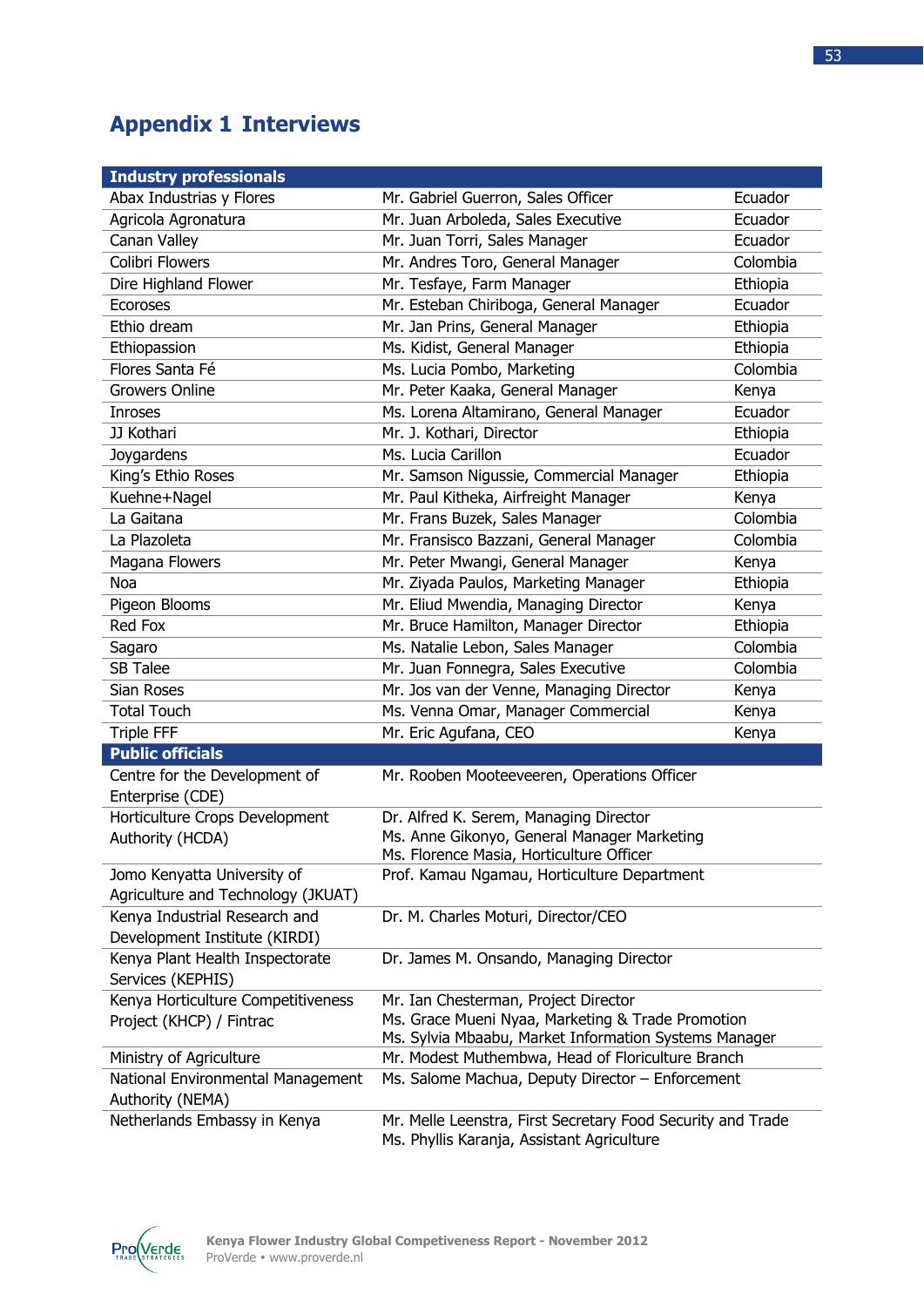## **Appendix 2 Challenges identified by the Kenyan-Dutch Horticultural Supply Chain Study (2012)**

## CHALLENGE 1 - COLD CHAIN MANAGEMENT

- Lack of knowledge & awareness about the importance of cold chain requirements
- No cold chain standards and protocols (incl. monitoring compliance)
- Inadequate cold chain facilities and equipment
- Poor information exchange

## CHALLENGE 2 - TRANSPORT AND LOGISTICS

- Uncertainty about CO2 discussion (carbon footprint)
- Flight delays and indirect flight routes
- Increased transportation costs (oil prices, security measures)
- Tarmac time
- No use of load carriers for truck transportation (in Kenya)
- Sea transportation

## CHALLENGE 3 - PACKAGING

- Insufficient packaging knowledge throughout the industry
- Lacking specific knowledge and standard procedures about handling packaging materials
- Awareness of price/quality ratio of boxes
- Current packaging not optimal for direct sales channels
- Pack rates (over- and under-packing)
- Packaging waste

## CHALLENGE 4 - INFORMATION AND COMMUNICATION

- Absence of electronic information and documentation of all import documents and certificates
- Absence of a structural system for feedback through the chain
- Poor communication about delays

## CHALLENGE 5 - THE RELATIVELY WEAK POSITION OF SME GROWERS

- VAT rebate system
- Difficulties complying with export requirements (direct market)
- Lack of cold chain knowledge and awareness
- Access to capital
- Access to post-harvest cold storage facilities and transport

## CHALLENGE 6 - HANDLER PERFORMANCE

- No standards for handlers
- No structural and constructive system for feedback
- Logistical inefficiencies (aircraft pallets not composed on consignee base)
- Price is the decisive criterion. No minimum quality limits determined (SLA's)

## CHALLENGE 7 - INTEGRATION WITH MASS-MARKET RETAILERS

- Retailers lack specific flower supply chain knowledge
- Product and packaging wastage (at retail level)
- Mixed transports (temperature requirements, ethylene production)

## CHALLENGE 8 - SECTOR-WIDE TEAMWORK

- Lack of standards and protocols targeting supply chain improvements
- Matching phytosanitary (and other government) services with 24/7 requirements
- Road development and maintenance in production areas

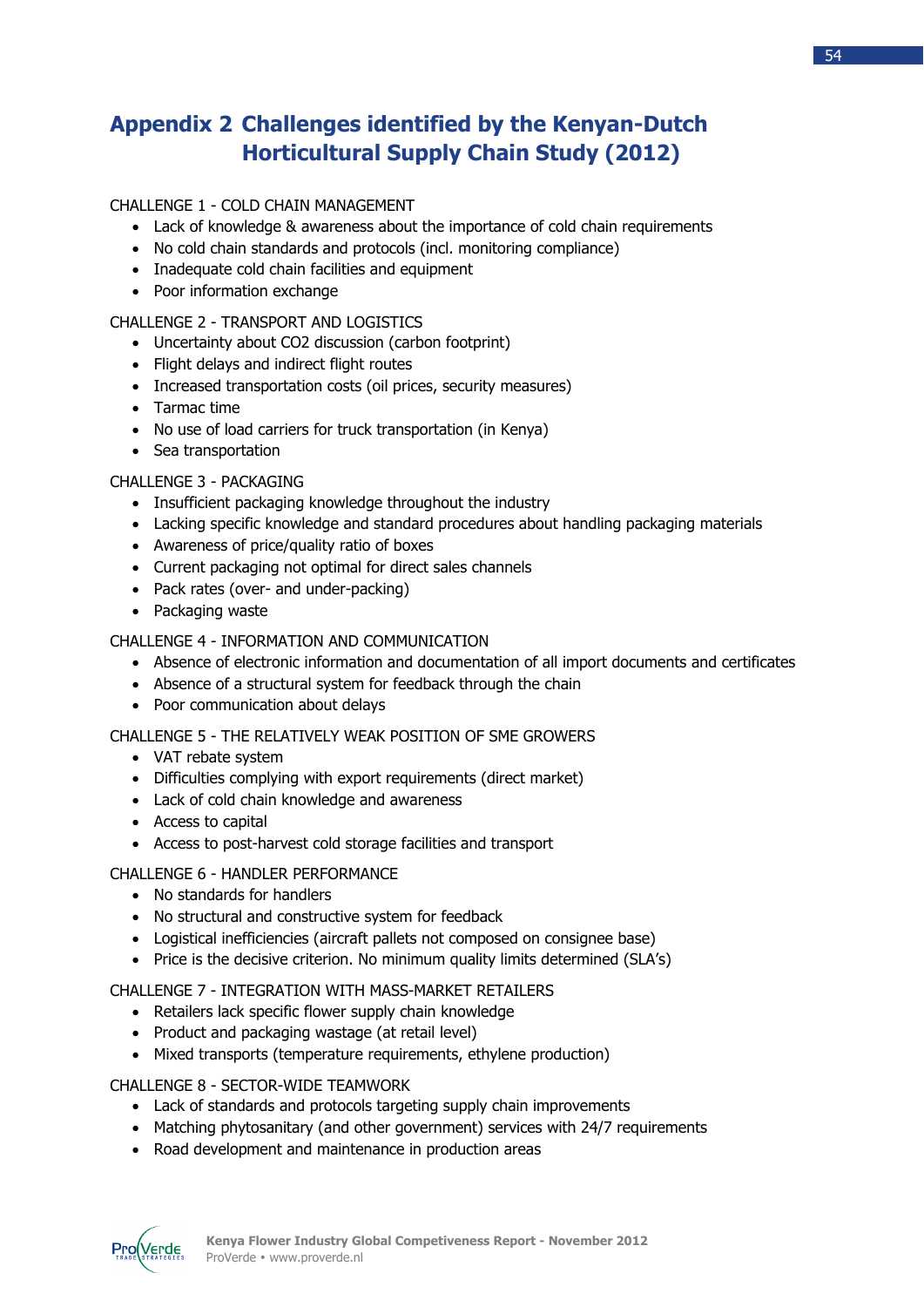## **Appendix 3 Summaries of studies on climate change, taxies & levies, soil borne diseases and role of strategic environmental assessment**

## **A3.1 Executive Summary - Climate Change**

Globally, agricultural production is one of the most vulnerable economic sectors to the adverse impacts of climate change. In the East African region, particularly in Kenya, agriculture is reliant on rain-fed practices which make it highly susceptible to an increase in the number of extreme weather events due to climatic changes and vulnerability. Notably, Kenya's economy largely relies on climate sensitive resources with the agriculture sector contributing 22% of Gross Domestic Product (GDP) (KNBS, Economic Survey 2010) and constituting the main source of livelihood and sustenance for a substantial proportion of the national population. Furthermore the sector employs about 75% of the Kenyan labour force (KNBS; MoPND, 2010). The adverse effects of climate change will impact the levels of agricultural production and the reduced agricultural activity will subsequently have significant socio-economic consequences on national economic growth, including as source of livelihood, employment and importance to GDP. The agricultural sector in Kenya comprises of the following subsectors: (i) crop production; (ii) livestock rearing; (iii) fisheries (both capture and aquaculture); and (iv) horticulture.

The horticultural sub-sector in Kenya is emerging as one of the fastest growing sub-sectors in Kenya, in terms of foreign earnings, employment, food security and poverty reduction (GoK, National Horticulture Policy, 2012). The growth in the floriculture industry is reflected in the positive correlation between the agricultural sector growth and that of the national economy, with an annual direct and indirect contribution to the GDP of between 22% and 27% annually. It is one of the oldest and largest in Africa and after three decades, the sector has reached maturity maintaining an average growth of 20% per annum after its rapid expansion in the early 1990s. According to the Kenya Flower Council (KFC), the sub-sector employs 90,000 people directly and a further 600,000 to 700,000 indirectly in auxiliary services.

The overall objective of this study is to enhance the competitiveness of the African flower industry, particularly in Kenya. The specific objectives targeted at the Kenyan flower industry include: (a) conducting a training or awareness based consultative process on the outcomes set out in the Technical Paper, with management personnel, flower growers, policy makers and other stakeholders and enhance awareness on the actions to address the impacts of climate change at an international, regional and national level; (b) undertake data collection and analysis, coupled with industry players needs assessment for capacity building on carbon, energy and water foot-printing, as well as identify the carbon sequestration potential in the industry through the design and implementation of carbon/Clean Development Mechanism (CDM) project(s) and carbon credit trading; and (c) identify possible carbon/CDM project opportunities within the flower industry which can earn saleable Certified Emission Reduction (CER) credits, which can be counted towards off-setting Kyoto Protocol targets of developed countries, while gaining value addition through earning carbon finance for the floriculture industry.

## **A3.2 Executive Summary - Taxes and Levies**

## **Introduction**

With assistance from the CDE and the World Bank Foundation, the Kenya Flower Council (KFC) has developed a cost sharing, albeit independently funded project, to conduct a series of studies and activities, to determine the global competitiveness of the Eastern African flower business. The Impact of taxes and levies on the competitiveness of the Kenya flower industry forms part of these studies.

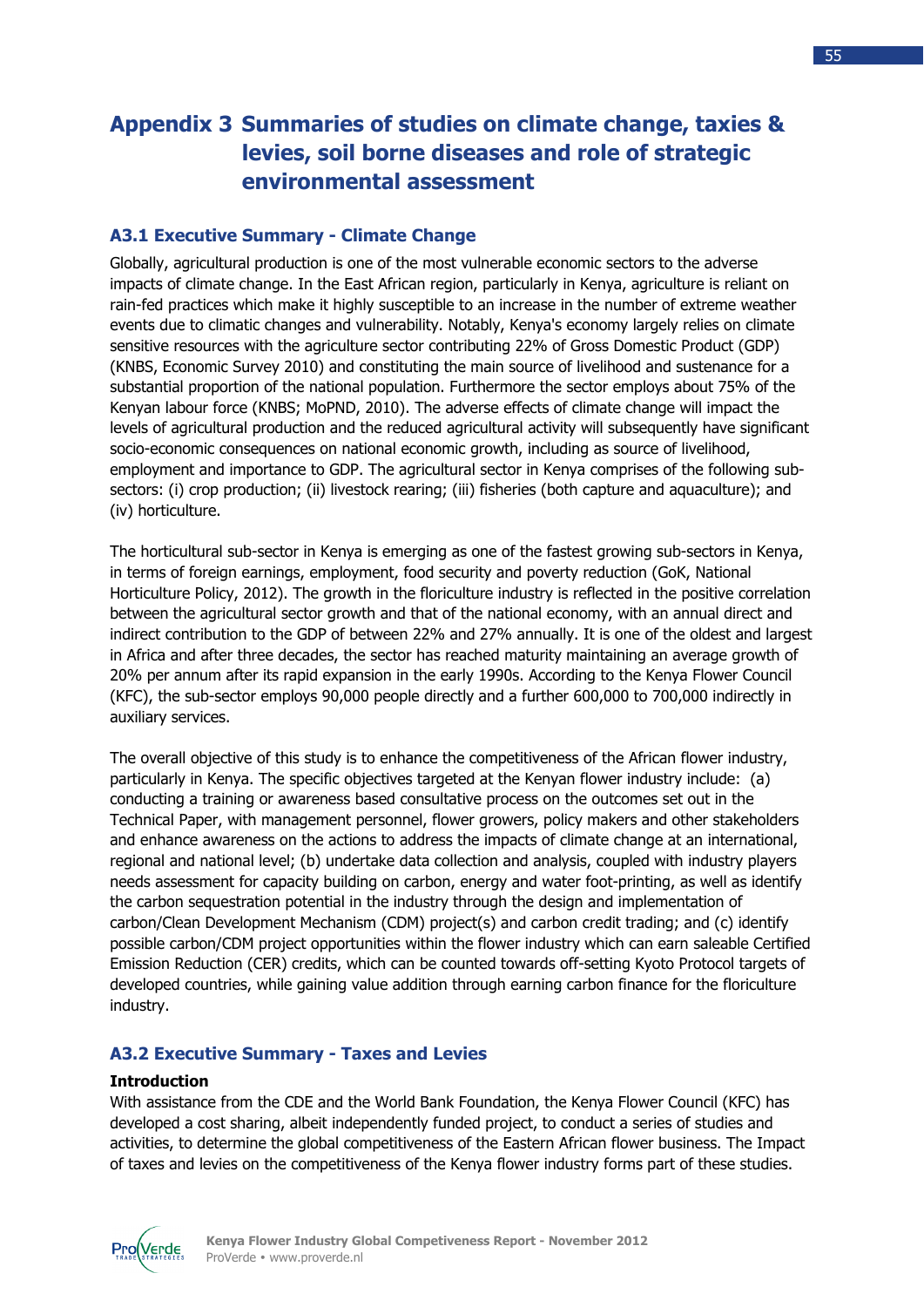KFC engaged PKF Taxation Services Limited (PKFTS) to carry out the aforementioned study. The study was carried out between 1 August 2012 – 15 November 2012.

The key findings of the study were discussed at the National Conference on 13 November 2012 and are covered under Sections 6 and 7 of this report.

## **Summary of findings**

Taxes and levies have been evaluated as part of the microeconomic components of determining competitiveness. The main impact of the taxes and levies in the flower industry is the great influences investment decisions in the country and in the industry. The taxes and levies obligations one has also greatly influence decisions on expanding the existing operations too. The summary of the findings is as follows;

|                | Tax/ levies                                             | <b>Findings</b>                                                                                                                                                                                                                                                                                                                                  | <b>Commentary</b>                                                                                                                                                                                                                                                                                                                                                                                                                                                                                                                          |
|----------------|---------------------------------------------------------|--------------------------------------------------------------------------------------------------------------------------------------------------------------------------------------------------------------------------------------------------------------------------------------------------------------------------------------------------|--------------------------------------------------------------------------------------------------------------------------------------------------------------------------------------------------------------------------------------------------------------------------------------------------------------------------------------------------------------------------------------------------------------------------------------------------------------------------------------------------------------------------------------------|
|                | classification                                          |                                                                                                                                                                                                                                                                                                                                                  |                                                                                                                                                                                                                                                                                                                                                                                                                                                                                                                                            |
| 1              | Corporation tax                                         | 78% of the respondents<br>interviewed were in a<br>Corporation tax paying position.                                                                                                                                                                                                                                                              | This is a positive indicator as the bulk of<br>the industry players are in tax profit<br>positions showing the significant<br>contribution by the flower industry in form<br>of contribution to the GDP.                                                                                                                                                                                                                                                                                                                                   |
| $\overline{2}$ | VAT                                                     | Research shows that 73% of the<br>respondents interviewed were in<br>a VAT refund position.<br>The amount of VAT refunds<br>pending at the KRA averaged<br>around 25 Million per respondent<br>interviewed. It was also noted<br>that the mean waiting time for<br>refunds was between 16-20<br>months after lodging the refund<br>with the KRA. | Industry is adversely affected by the long<br>period taken by KRA to process VAT<br>refunds.<br>The amounts owed by the KRA have an<br>adverse effect on the working capital of<br>the flower farms. The cost to the farms of<br>waiting for a refund increases with several<br>factors amongst them the amount of the<br>refund due, the length of the delay, the<br>interest rate on working capital, and the<br>non-financial compliance costs of<br>paperwork, audits, and management time<br>entailed to deal with refund delays. The |
|                |                                                         |                                                                                                                                                                                                                                                                                                                                                  | working capital impact of the VAT refunds<br>held up at the KRA was not measured.                                                                                                                                                                                                                                                                                                                                                                                                                                                          |
| 3              | Cost of<br>compliance (as a<br>factor of time<br>spent) | The findings indicate that the<br>bulk of the flower farms dedicate<br>between 61-75 man hours per<br>month at an average cost of cost<br>of KShs 241,000- KShs 480,000<br>per month.                                                                                                                                                            | This clearly demonstrates the significant<br>cost that the flower farms have to incur in<br>order to comply with the current tax<br>regime requirements. We did not measure<br>the number of hours spent per each tax<br>head identified.                                                                                                                                                                                                                                                                                                  |
| 4              | Tax payers<br>awareness levels                          | A high level of awareness is<br>reported in Corporation tax and<br>PAYE issues. Majority also<br>reported a comfortable level of<br>understanding of VAT issues with<br>majority reporting very low<br>know-how on the areas of WHT<br>and Transfer pricing issues.                                                                              | The low levels of awareness as regards<br>Withholding Tax and Transfer Pricing<br>issues has consequently resulted to<br>increasing levels of non-compliance by the<br>flower farms in the areas of WHT and<br>Transfer Pricing.                                                                                                                                                                                                                                                                                                           |
| 5              | Levies                                                  | On the imposition of<br>taxes/levies, research shows that<br>the number of levies/fees and                                                                                                                                                                                                                                                       | There is a duplication of levies imposed<br>with some being deemed to serve the<br>same purpose. The increasing number of                                                                                                                                                                                                                                                                                                                                                                                                                  |

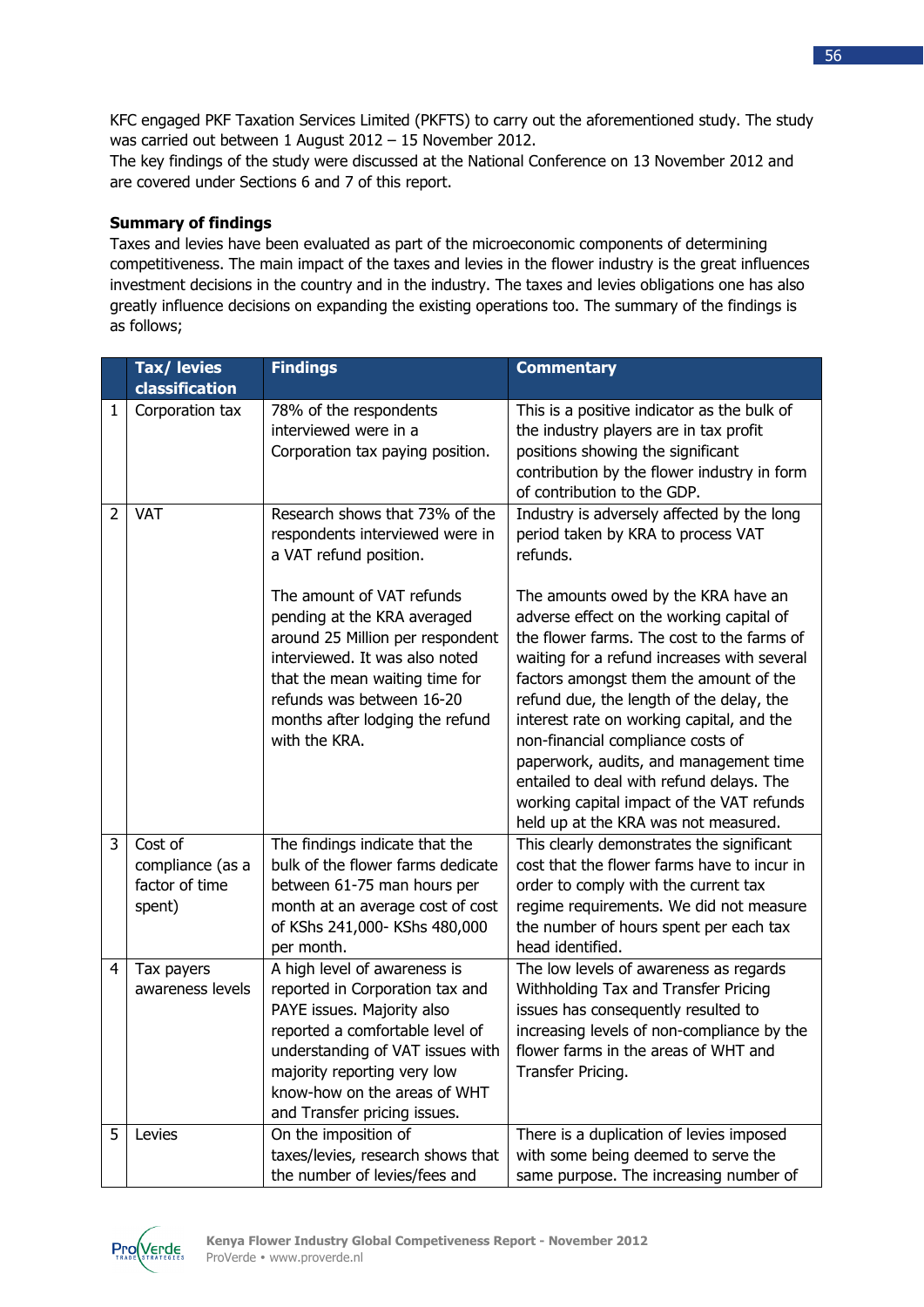| Tax/levies<br>classification | <b>Findings</b>                                                                                               | <b>Commentary</b>                                                                                                                                   |
|------------------------------|---------------------------------------------------------------------------------------------------------------|-----------------------------------------------------------------------------------------------------------------------------------------------------|
|                              | other charges paid by the flower<br>industry players to various arms<br>of Government exceed 40 in<br>number. | levies has also resulted to increasing non-<br>compliance as flower industry players have<br>a daunting task to keep up to date with<br>the levies. |

## **A3.3 Executive Summary - Soil Born Diseases**

The consultants visited Ethiopia, Tanzania and Kenya to assess the magnitude of the crown gall problem in roses. Selected farms and area represented the major rose growing area in the region. Information was gathered through discussions with the growers, administration of questionnaire, observations and assessments on the incidence and severity of Crown gall on roses in the farms. All the growers indicated that Crown gall is a major problem in their farms, and is not classified among rose diseases like botrytis, powdery mildew, and downy mildew but a condition that they have to live with. Our assessment was that crown gall was a major problem in all the farms visited. The difference between crown gall and other diseases is that the other diseases affect flowers or leaves and have a direct impact on the aesthetics and may lead to rejection by the phytosanitary authorities or the consumers in the importing countries. Although crown gall is systemic and symptoms generally appear on the lower parts of the stem, galls could be seen in young branches as high as one meter above the ground level in some of the farms visited. Some growers cut marketable stems above the galls and maintain a high table height to escape crown gall. Crown gall was found both on roses growing on soil and on substrate reducing yield losses in terms of number of marketable stems by over 50% in some varieties. In some farms, Crown gall affected certain varieties with an incidence of 75-95% when the crop was only 3 years old. The high infection led to a decision to uproot before the normal 7 years expected for each crop. Some varieties were found to be highly susceptible while others have some level of tolerance. The different methods reported to be used in the farms to manage the disease include cultural practices like rouging and burning the affected plants, and smearing Copper oxychloride on the galls. There is close collaboration between the pesticide regulators and the Horticultural associations on matters related to introduction of new pesticides for management of various pests affecting the flower industry. Growers identified the need to have all stakeholders (breeders, propagators, researchers, regulators and growers) look for an urgent solution to the crown gall condition, where they all play an active role. The team concluded that Crown gall is a serious disease affecting many farms in East Africa. It causes high yield losses by reducing the lifecycle, number of marketable stems, stem lengths and crop vigour. The economic losses depend on varieties grown and agronomic and disease management practices. Although cultural practices are generally used to manage crown gall most of the recommended hygiene measures are not strictly followed. There is need to develop specific guidelines for registration of biopesticides in older to enhance use of IPM. There is an urgent need to look for effective control to ensure competitiveness of the rose crop.

## **A3.4 Executive Summary - Role of Strategic Environment Assessment**

One of the key objectives of development planning is to ensure sustainability is achieved; i.e. that development projects meet the needs of today without compromising those of future generations. As such, governments, local authorities, project planners and other stakeholders use environmental assessment tools such as Environment and Social Impact Assessment (ESIA) and Strategic Environmental Assessment (SEA) to promote the integration of environmental and social considerations into proposed development actions.

The floriculture industry in Kenya faces a number of environmental challenges, both of local and global nature. Locally, environmental concerns facing the industry include issues such as the industry's over-consumption of water, pollution of water bodies leading to eutrophication, negative impacts on species habitats, and fugitive emissions of chemicals used by the industry. The main global challenge